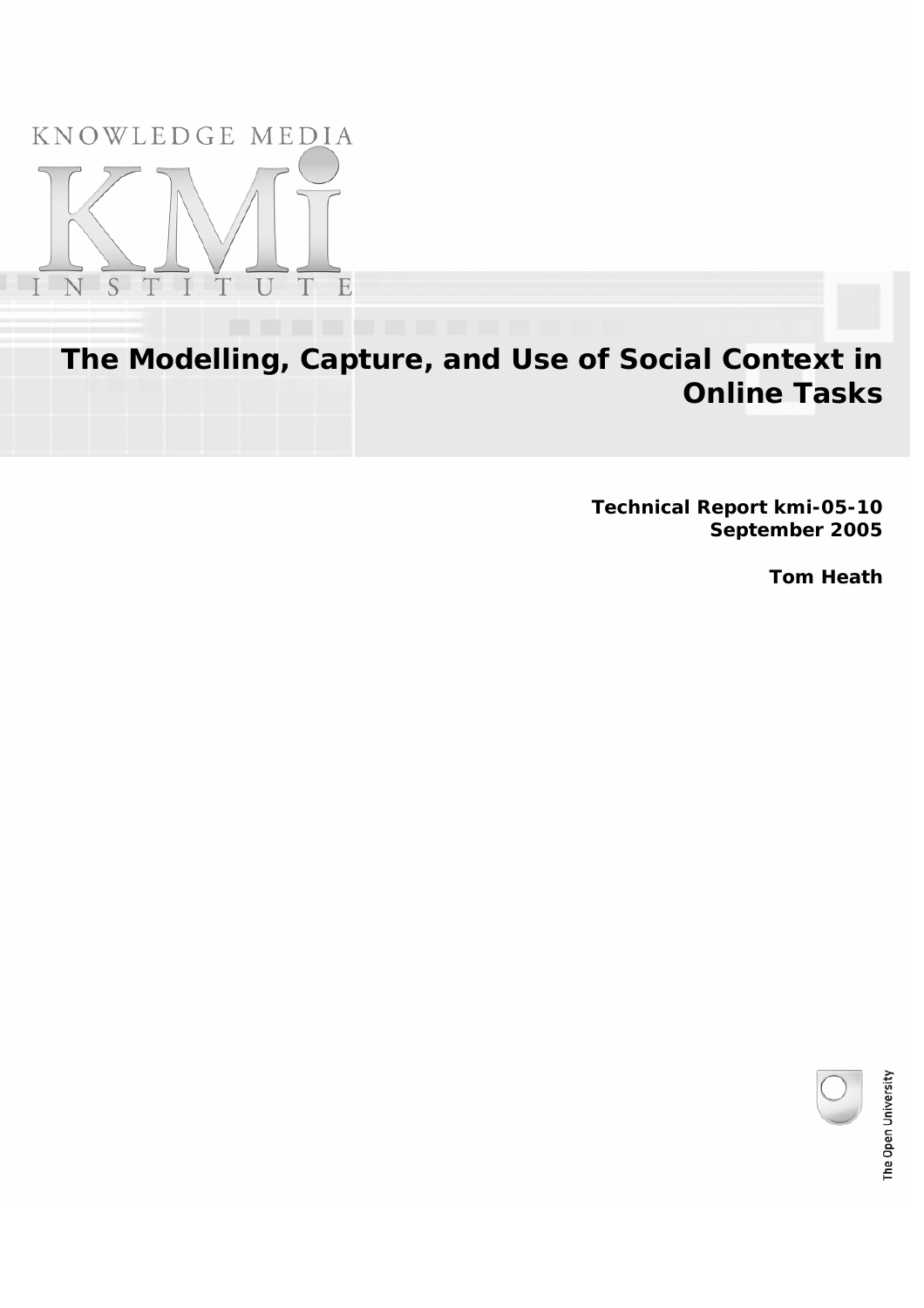# <span id="page-1-0"></span>**Table of contents**

| History<br>. 17 |  |
|-----------------|--|
|                 |  |
|                 |  |
|                 |  |
|                 |  |
|                 |  |
|                 |  |
|                 |  |
|                 |  |
|                 |  |
|                 |  |
|                 |  |
|                 |  |
|                 |  |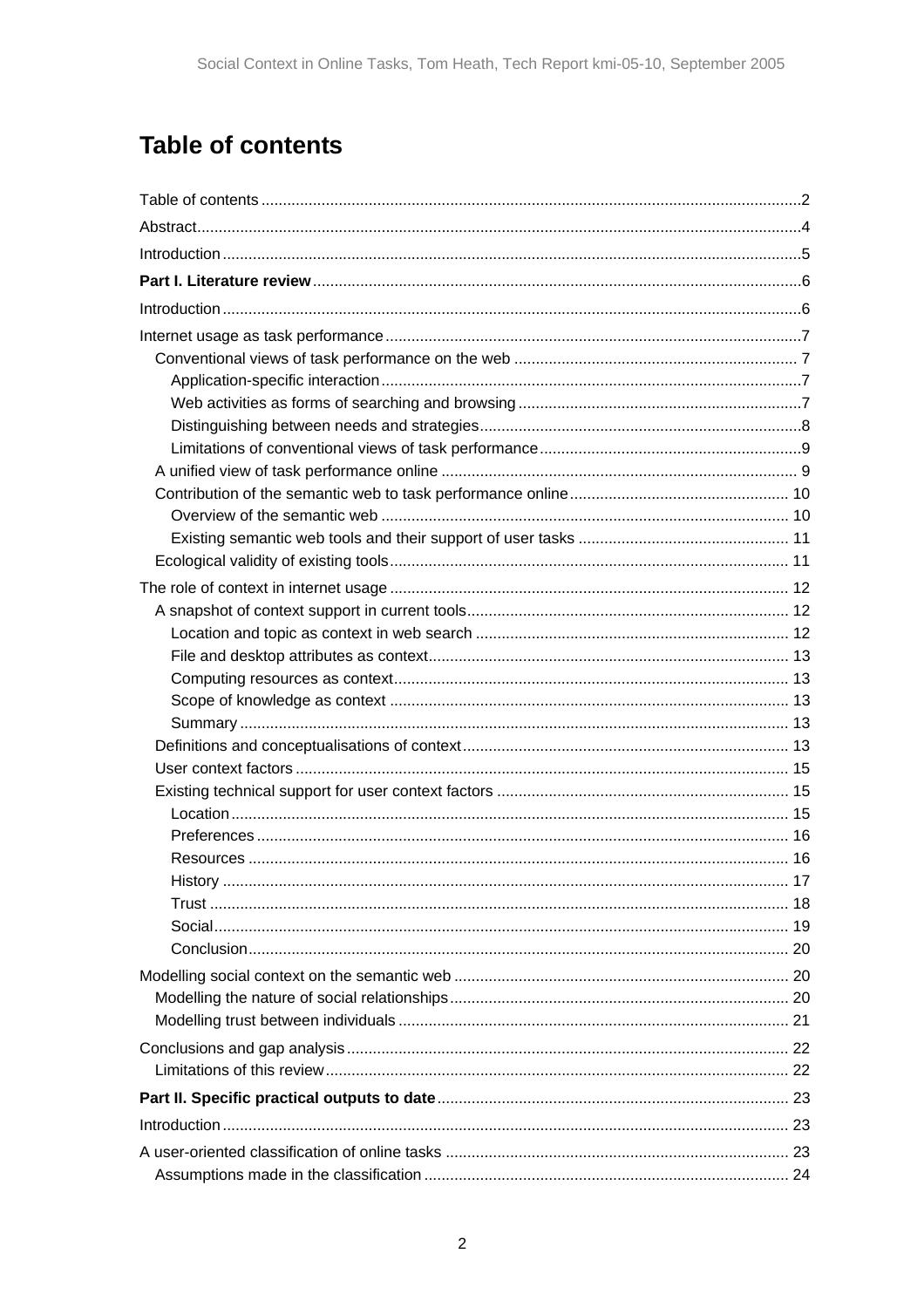| Research component 1 Pilot study of first principles: how social networks are used in    |  |
|------------------------------------------------------------------------------------------|--|
|                                                                                          |  |
|                                                                                          |  |
| Research component 2 Research into modelling, capturing, and utilising social context: a |  |
|                                                                                          |  |
|                                                                                          |  |
|                                                                                          |  |
|                                                                                          |  |
|                                                                                          |  |
|                                                                                          |  |
|                                                                                          |  |
|                                                                                          |  |
|                                                                                          |  |
|                                                                                          |  |
|                                                                                          |  |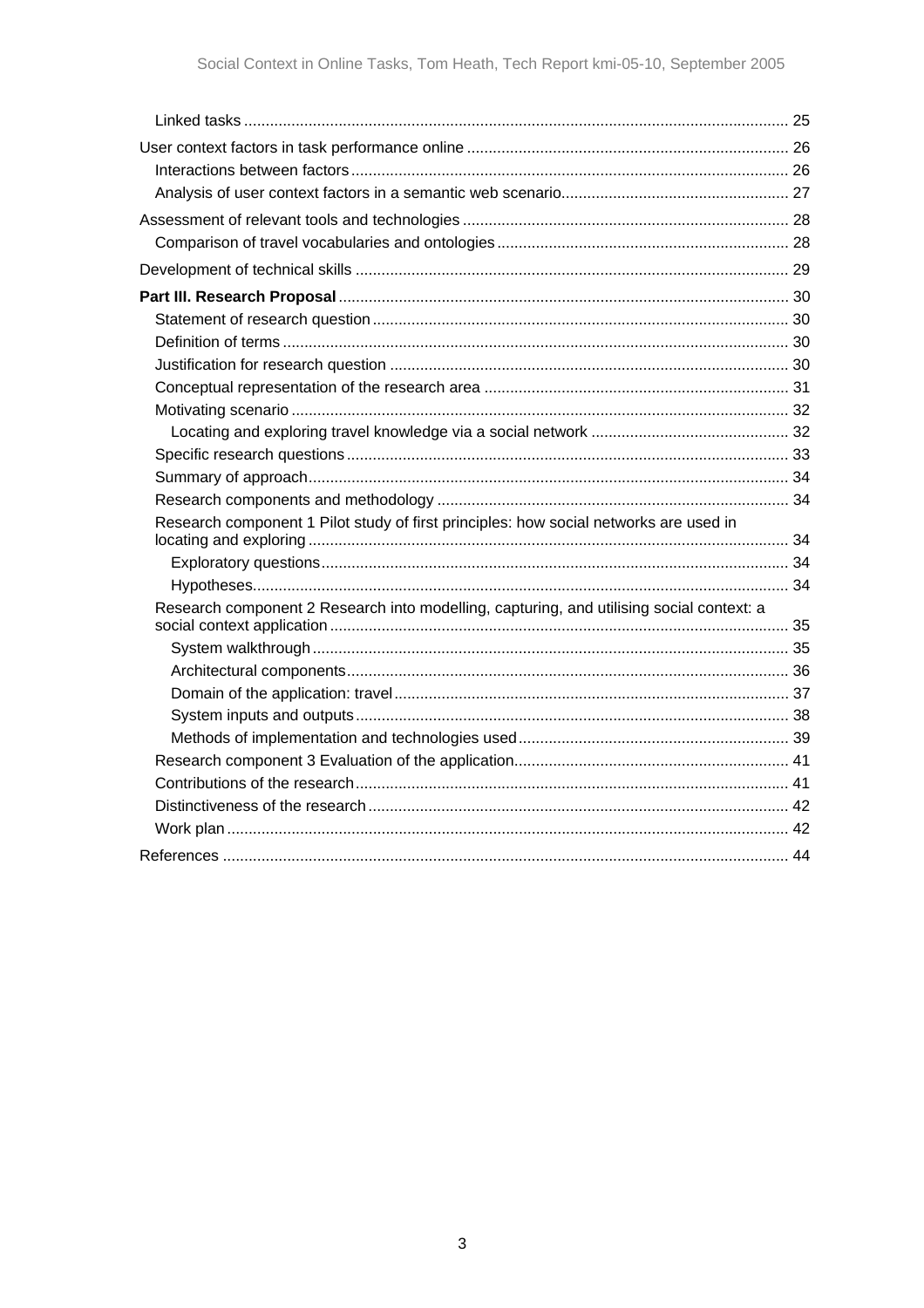## <span id="page-3-0"></span>**Abstract**

This report consists of three parts. Part I reviews how users' online tasks have been conceptualised in previous literature, and how researchers have defined and used context in support of user tasks. Novel conceptualisations of user tasks online and user context factors are then presented and contrasted with earlier work, before a discussion of how these context factors have been supported in previous applications. The modelling of social context is then considered in greater detail, with particular focus on aspects such as the nature of social relationships and trust between individuals. Research gaps identified through this review of the literature are summarised to conclude this section. Part II addresses specific outputs of the research to date. In particular, the conceptualisations of user tasks online and user contexts are discussed in more detail, including coverage of the assumptions they are based upon and the background to their development. Specific technical work carried out is also described, including the planning of a social context application, analysis of tools and technologies that may be utilised, and development of relevant technical skills. Drawing on the gaps identified in Part I of the report, Part III introduces the questions that will be addressed by the research. After justifying the research questions, the methods that will be used are outlined and discussed, including overall plans for how the research will be carried out.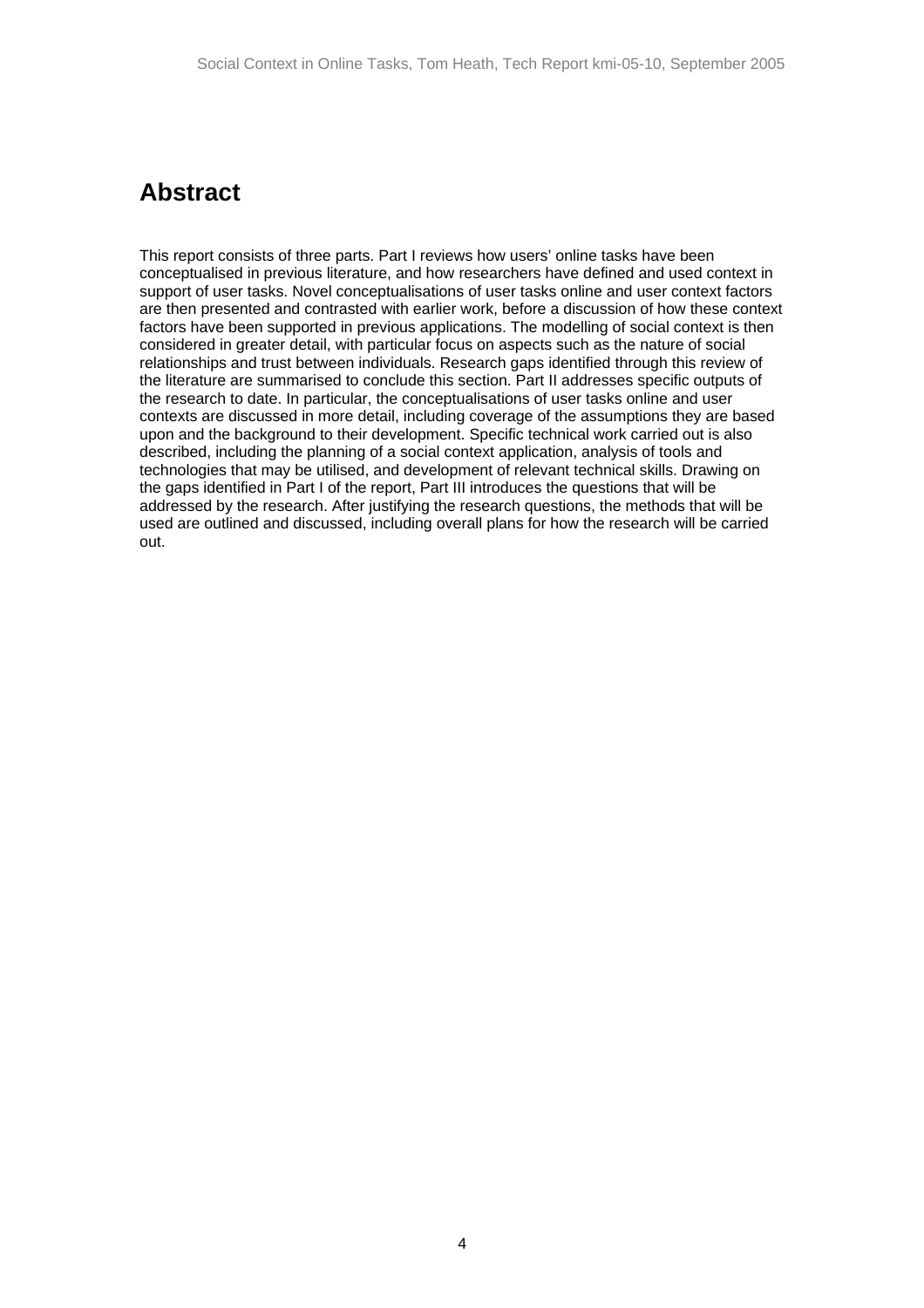# <span id="page-4-0"></span>**Introduction**

The literature reviewed in Part I of this report highlights two problems that underpin the research discussed here. Firstly, current internet applications do not adequately support users performing tasks online, and secondly do not take the user's context into account to assist in performing these tasks.

A review of current conceptualisations of the tasks users perform online suggests that these are limited by the following factors: a focus on individual internet platforms (such as the web) at the expense of a holistic view; confusion of the user's needs with strategies they use and with artefacts of current internet applications; assumptions of a search- or browse-centric mode of interaction; and by little relation to the tasks performed and strategies used in the offline world. This reveals a theme whereby specific application-level internet protocols rather than the goals of the user define the tools available to them. In turn use of these tools shapes the conceptualisations we hold of the tasks users perform online.

Similarly, a review of how context is currently utilised in support of online tasks reveals wide variety in how context is defined, and a number of attempts to support specific aspects of it such as the context of search queries and the computing resources available. These factors demonstrate that context is not perceived or supported in a unified way and is frequently under utilised in support of user tasks online.

In response to these perceived limitations, Part II of this report presents two conceptualisations as the basis for user-oriented internet applications. Firstly, a unified view of the tasks users perform online is presented that focuses on the goals of the user in being online without assuming the use of particular tools or strategies in achieving these goals. Secondly, a number of user context factors are introduced that are seen to influence and assist with online tasks as they might tasks in the offline world.

Looking specifically at the social context factor raises a number of questions that form the basis of the research proposed in this report. At the highest level this takes the form: can a person's social context be modelled, captured, and utilised to facilitate locating and exploring information online? At a more granular level, this raises questions regarding how people use their social networks for locating and exploring information, whether emerging semantic web technologies can enable the modelling, capture and use of this social context, and whether such elements can be integrated into a system that is both useful and usable.

Addressing these questions and realising a more contextualised online experience has real value in addressing the user need of reducing information overload, a problem frequently experienced at present when locating and exploring information online. Furthermore it has the potential to reduce the distinction between offline and online worlds, by enabling task performance strategies that exist in the offline world to be more easily utilised in the online world. Finally, research into the modelling, capture, and use of social context could inform further research into how the same may be achieved with the other context factors introduced in this report.

Part III of this report outlines three research components to be carried out to address these questions. Firstly, a user study is proposed to further investigate how social networks are used in locating and exploring information. Specifically, this will examine the role of factors such as the nature of the social relationship, as well as the perceived domain expertise and proximity of others within the network, in determining how people use their social network to help them perform these tasks. The second component consists of research into modelling social context, and developing an application capable of capturing and utilising this in support of online tasks, using semantic web technologies. The final component of the research consists of evaluation of this application to assess: the feasibility of developing such an application using semantic web technologies; its validity in supporting the strategies reported in the user study; and its utility relative to current online tools and offline approaches.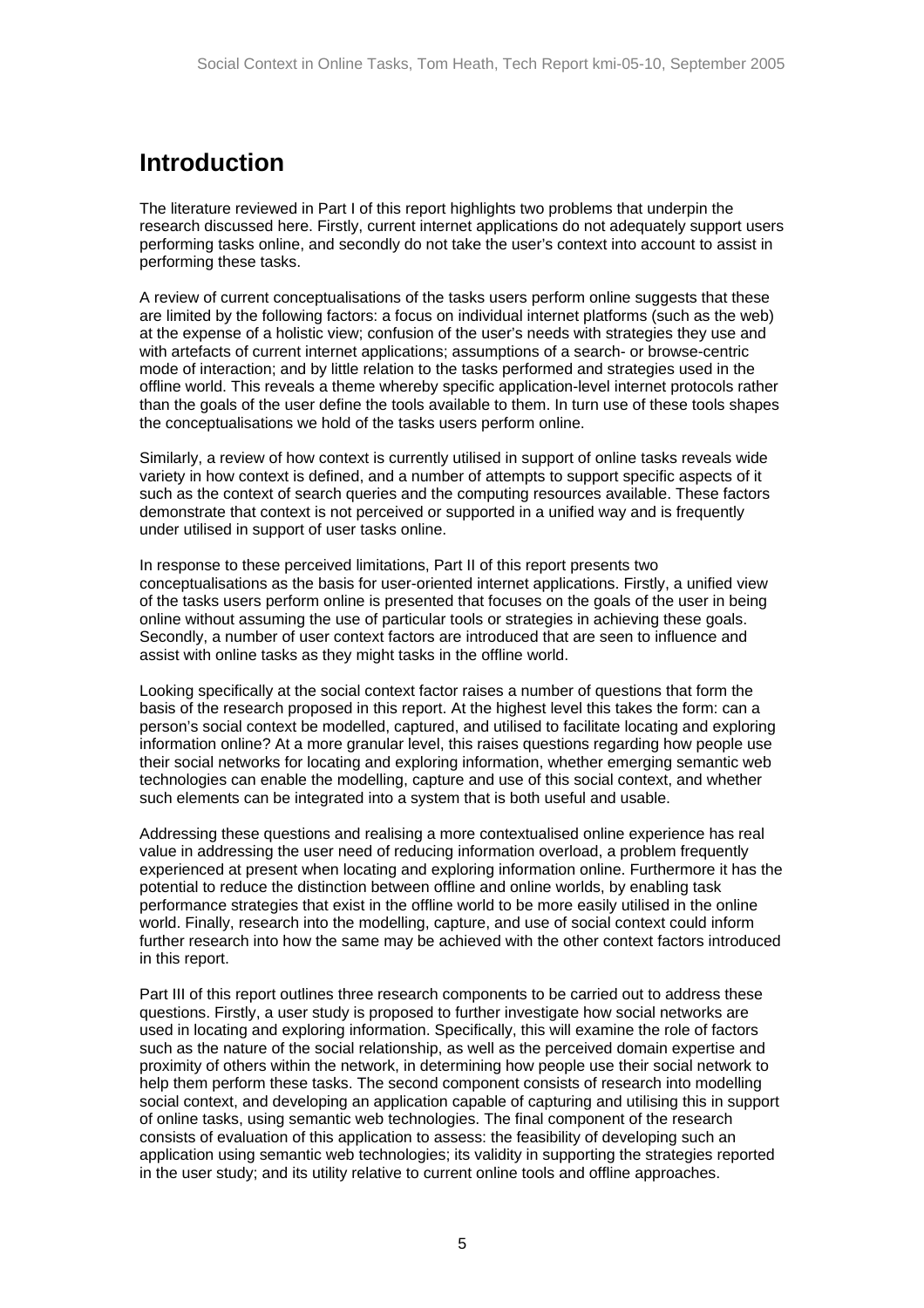# <span id="page-5-0"></span>**Part I. Literature review**

# **Introduction**

Many everyday tasks, such as shopping, banking, education, finding holiday and travel information, reading newspapers and magazines, and communicating can now be carried out online and regularly are by significant numbers of people (Emmanouilides and Hammond, 2000). Throughout the history of the internet, numerous tools and protocols have been developed that form distinct platforms and define the online experience users are familiar with. These platforms include, for example, email, the web, ftp, newsgroups, mailing lists (Emmanouilides and Hammond, 2000) and are regularly used in performing the kinds of tasks outlined above.

It is likely that the average user is concerned with the task they went online to perform, rather than the internet's underlying protocols. However, these platforms often delineate studies of internet usage, with researchers focusing on use of a particular protocol or application, in the process hiding the true goal of the user in being online. For example, Sellen, Murphy and Shaw (2002) investigate the tasks that knowledge workers perform on the web, but exclude web-based email access from their analysis on the basis that this is a different type of application. This application- and protocol-centric view can be seen to both constrain ideas about the functions a platform serves, and constrain users within the boundaries of specific applications that may not be fully suited to their needs.

For example, the web was originally designed to provide access to information and allow links to be created between documents. As use of the web increased, the underlying technologies were complimented by others that enabled more interactivity, leading to the development of *webtop* applications such as banking and email. Some of these applications operate on the server side with users being sent the results for display in a web browser, whilst others use the browser itself as the execution environment. These factors indicate a fundamental change in how the web and the internet as a whole are being used.

A comparable process can be observed in how email use has evolved over time. Beyond the original purpose of allowing people to exchange messages based on a memo-style format, email is now commonly used for tasks as diverse as discussion, notifying others, file sharing and storage, and task or project management.

Despite these changing use patterns, many of the internet tools used, and the ways of thinking about user behaviour online, remain rooted in a protocol-centric perspective. In this context we need to develop a more abstract understanding of the tasks users do or want to perform online. This understanding needs to occupy a middle ground between seeing online tasks in very specific terms, such as banking or reading a newspaper on the web, and the protocol- or application-specific view of what the internet is used for.

The semantic web vision extends the idea of the web from an information retrieval-centric platform to one of knowledge, tasks, agents, and users. The seminal semantic web paper (Berners-Lee, Hendler, and Lassila, 2001) features two characters Pete and Lucy, their agents, and several tasks that must be performed. For example, Lucy says to Pete: "Mom needs to see a specialist and then has to have a series of physical therapy sessions. Biweekly or something. I'm going to have my agent set up the appointments" (pp. 36). This is an example the web being used for arranging something, rather than simply as a source of information.

The opportunity exists to extend semantic web ideas across all internet protocols and platforms and make an online experience for the user that is less detached from the offline world. To do this we need to understand the context of the user as they perform tasks online,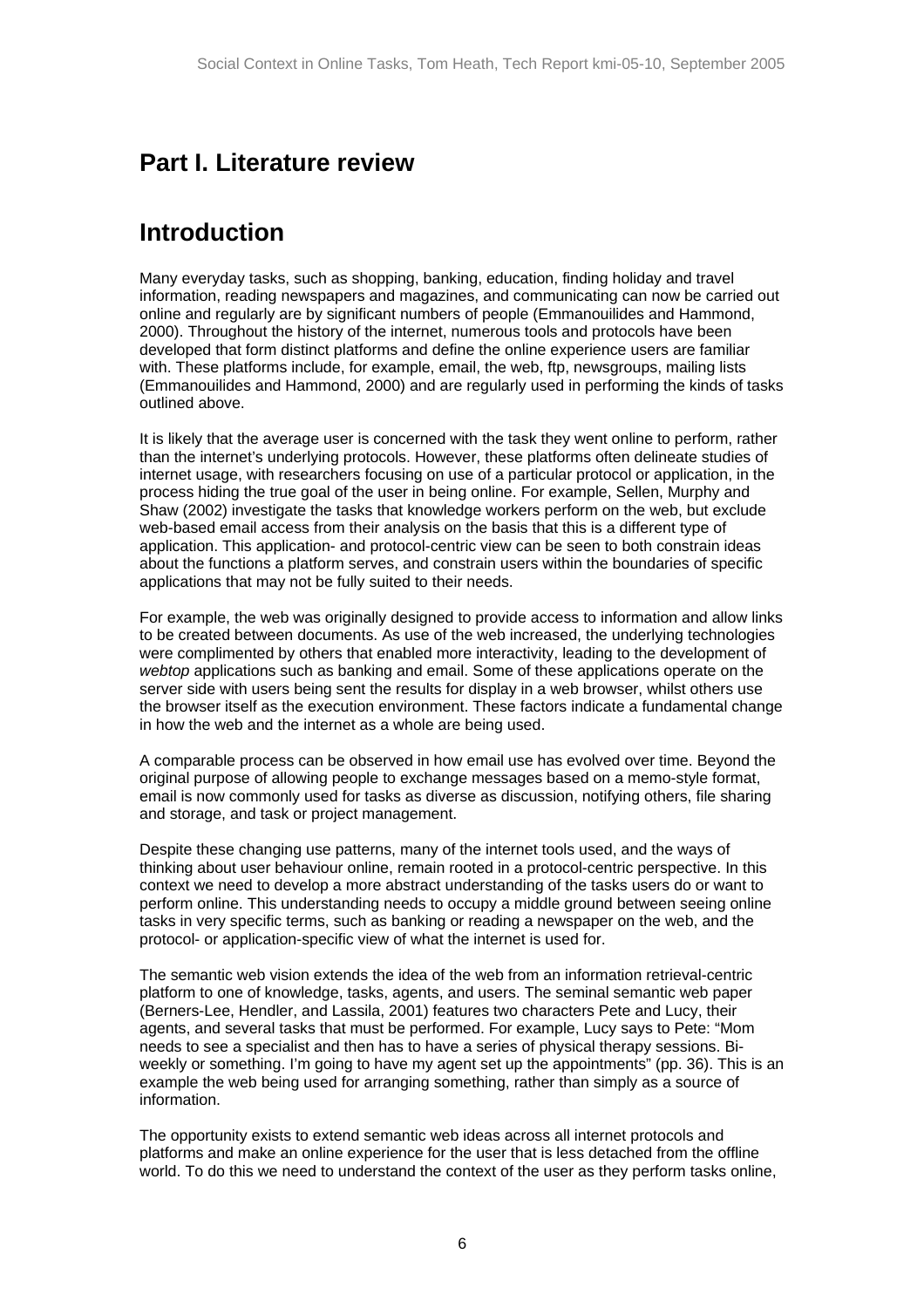<span id="page-6-0"></span>and this should be informed by how tasks are performed offline, not by a technology driven view.

This section of the report will review conceptualisations of the tasks people perform online, ways that previous authors have characterised context, and how context has been used to support performance of user tasks online. The review will conclude with a specific focus on social context, discussion of how it can be better understood and used to support tasks online, and a summary of the gaps in existing research.

# **Internet usage as task performance**

For the purpose of this report, a task is defined as "an activity or action that has a specific goal or intention". This goal or intention does not have to result in a specific tangible consequence or outcome, as it is recognised that the task may be rewarding in its own right.

To assess how well existing tools support users in completing tasks online, and how they might be better supported, it is important to understand the types of tasks people perform on the internet. The majority of literature in this area focuses specifically on the medium of the web rather than the internet as a whole. The findings of these studies will be discussed here, whilst the limitations of this approach are discussed in more detail below.

## *Conventional views of task performance on the web*

Whilst the tasks performed on the web have been categorised and conceptualised in a number of different ways, one common theme is the perception of searching and browsing as the dominant modes of interaction (Olston and Chi, 2003). This perception is understandable given the ubiquity of the search engine and the web browser in web usage.

### **Application-specific interaction**

Cockburn and McKenzie, (2000) report a study of user actions at the web browser. Focusing primarily on analysis of the user's *click-stream* and manipulations of the browser, the study gives insights into how people use navigation devices such as the *Back* button, as well as bookmarking and history tools. Unfortunately, approaching the question from the perspective of the point and click interaction paradigm it does not address the issue of the tasks or goals of the user in being online.

Similarly, Byrne, John, Wehrle, and Crow (1999) investigate user actions with a browser. The use of a video study provides naturalistic evidence of user interaction online compared to studies that define the tasks for users to perform. However, analysis covers a mix of user goals and tasks (such as *locate on page: something "interesting"*) with interface and interaction tasks (*configure browser: change cache size*). Furthermore, tasks such as locate on page refer only to the user interactions with a page they have already loaded, not to the user's overall task on the web as a whole.

## **Web activities as forms of searching and browsing**

Previous research has sought to identify and classify user behaviours on the web, mainly by identifying specific modes of searching or browsing. At the most basic level Guha, McCool and Miller (2003) distinguish between navigational and research searches. In a navigational search "the user is using the search engine as a navigation tool to navigate to a particular intended document", whereas a research search is characterised by the user "trying to locate a number of documents which together will give him/her the information s/he is trying to find" (pp. 702).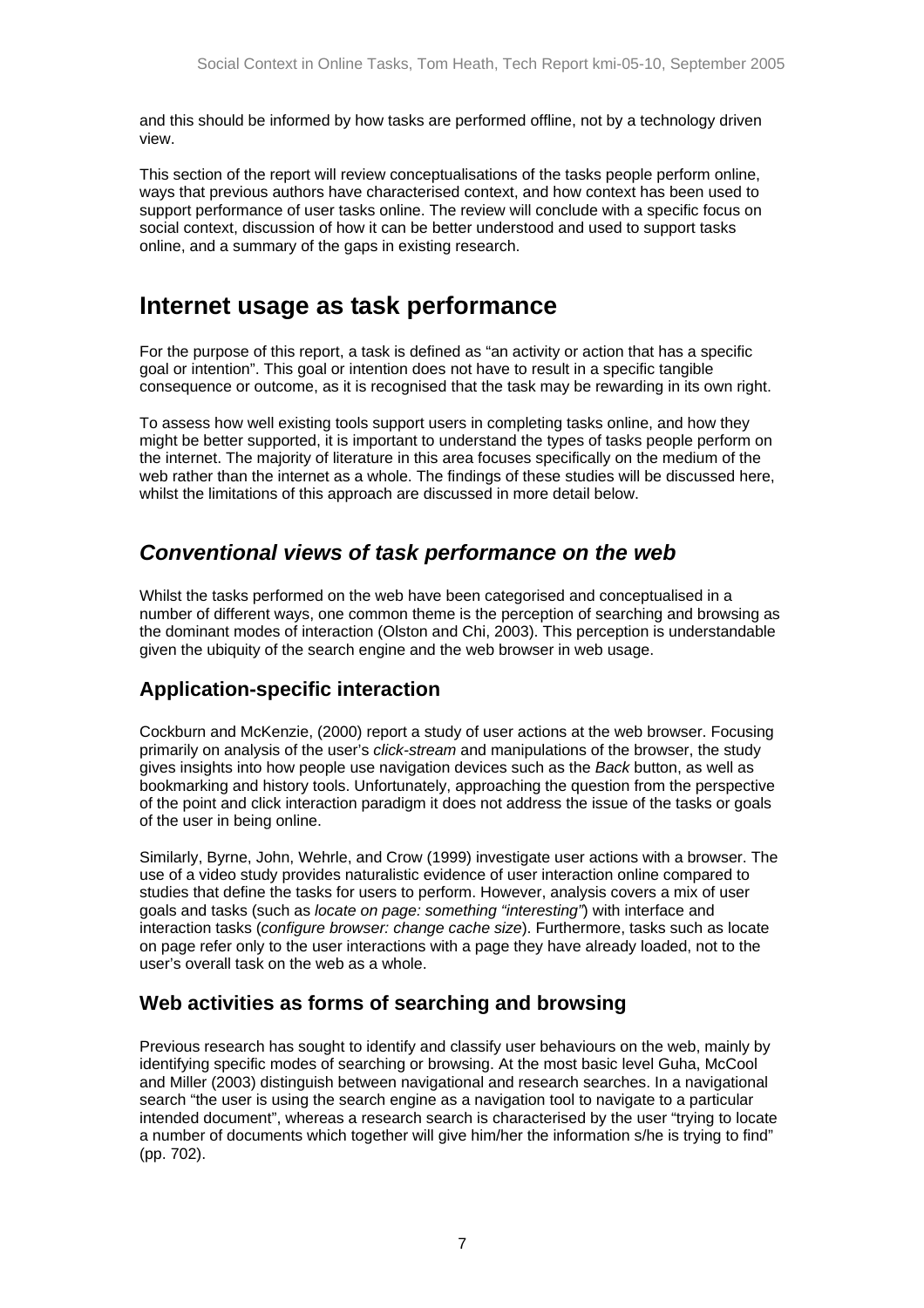<span id="page-7-0"></span>Broder (2002) describes a taxonomy consisting of three types of web search: navigational, informational, and transactional. The navigational and informational types map closely onto the navigational and research searches proposed by Guha et al (2003), with transactional searches consisting of queries where the user intends "to reach a site where further interaction will happen" (pp. 6), such as a shopping site or a site where images or music can be downloaded. However, the range of possible transactions a user may wish to perform, and the underlying reason for wishing to perform them is not explored. Similarly, consideration is not given to the reason why the user wishes to locate a particular web site. Presumably visiting the site is not an end in itself, but part of the strategy for performing another task such as finding a phone number or arranging car rental.

Related work by Rose and Levinson (2004) yielded top-level categories with many similarities to those of Broder (2002), but also a number of more detailed sub-categories such as download, entertainment, interact, and obtain. Despite a number of examples being given to illustrate these sub-categories, the distinctions between them are often based on technical aspects of how the target object will be used, rather than the nature of the task the user is performing. For example, the target of the download goal is "a resource that must be on my computer or other device to be useful" (pp. 15). The authors give the example of a piece of software; however the same definition could equally apply to the adult movie example used to illustrate the entertainment sub-category. In both cases it appears the user is trying to locate something that they can then make use of irrespective of how this is done.

One common factor in these studies is a search- or browse-centric perspective on web use. These "two predominant interface modes" (Olston and Chi, 2003, pp 177-178) are often taken as the window through which to study user actions on the web. However, such a perspective may prevent a real understanding of the user's goals in being online.

The focus on classifying search behaviours means none of the schemes discussed so far can account for more complex tasks. Whilst the resource-interact goal of Rose and Levinson (2004) and the transactional queries of Broder (2002) suggest an intention to carry out further interaction beyond the search (perhaps indicating a greater overall goal), the search itself is still seen as the user's primary task. No mention is given of, for example, arranging a holiday as an overarching reason for being online, or even for carrying out a search, and whilst no queries such as "arrange holiday" are reported, this likely reflects that users are aware of the narrow scope of search engines and therefore do not enter such queries, rather than a lack of desire to perform such tasks.

### **Distinguishing between needs and strategies**

Drawing on work in domains such as organisation science Choo, Detlor, and Turnbull (1999) highlight a distinction between a user's information needs and the information seeking strategies they employ to meet these needs. A similar distinction could also be made between the task a user intends to carry out online, and the strategies they use to complete this task.

Morrison, Pirolli, and Card (2001) describe a taxonomy of web activities with three variables: the purpose of a search, the method used, and the content of the information being searched for. Whilst these variables appear neatly defined, the classification of some activities suggests the variables may not be mutually exclusive in the form proposed by the authors. For example, some methods are seen to be triggered by a particular goal (find, collect) whereas others are not (explore, monitor). In this case it may be that explore and monitor actually represent goals in their own right, and should be classed under purpose.

Sellen et al (2002) describe a classification that identifies six activities carried out on the web (finding, information gathering, browsing, transacting, communicating, housekeeping), based on a study of web use by twenty-four knowledge workers. This classification is not limited to describing variations of searching or browsing, and does attempt to capture the user's needs or goals in using the web. However, by focusing purely on web-based tasks (excluding communication by email, for example), the classification does make assumptions about the strategies being used in performing tasks online.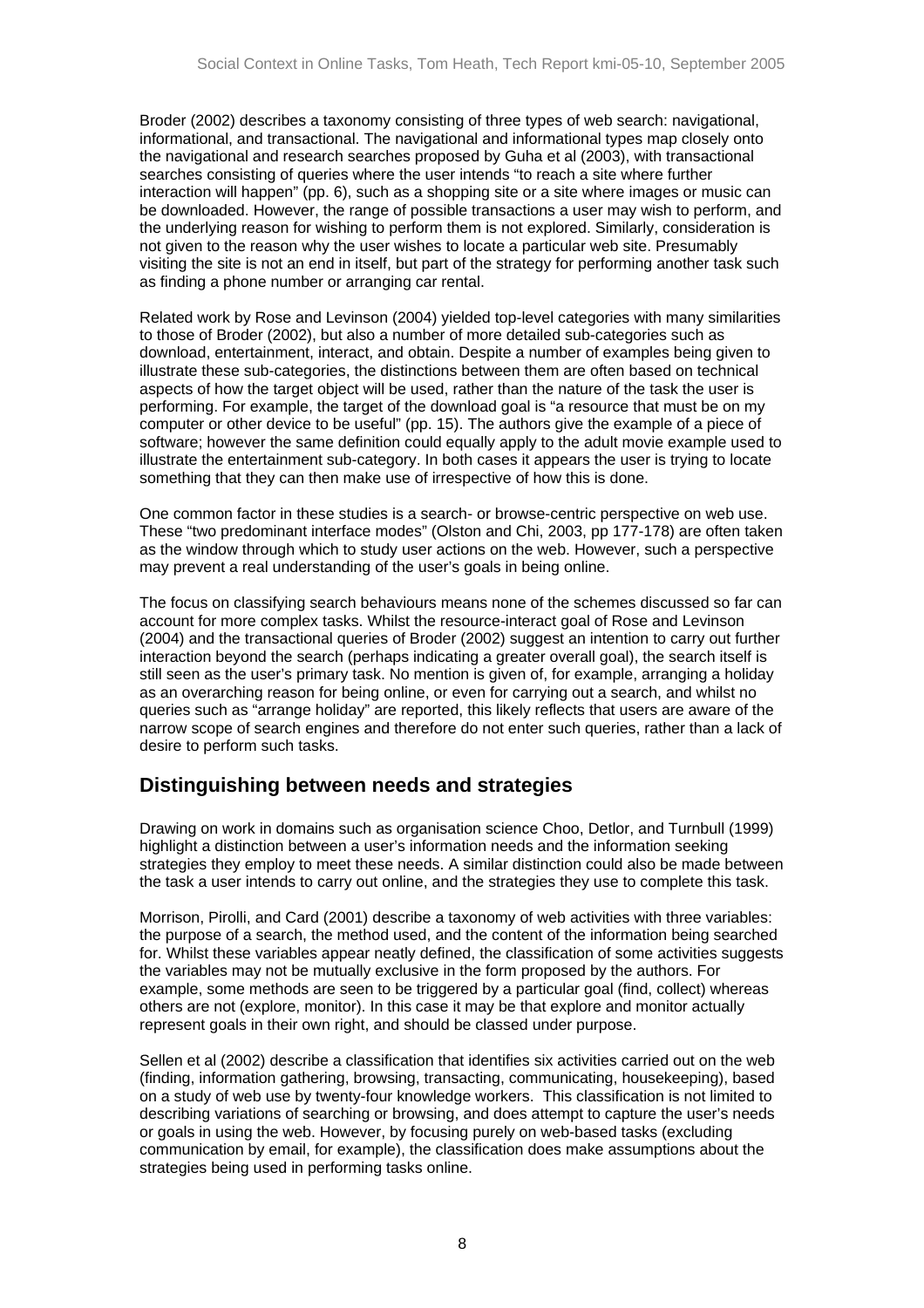### <span id="page-8-0"></span>**Limitations of conventional views of task performance**

The literature outlined above demonstrates that there are many ways to conceptualise the activities people perform on the web. But to what extent do these classifications represent a valid account of users' goals when online? In general, the classifications address just a small selection of the tasks users may wish to perform online, they characterise component parts of much larger tasks which are not identified or accounted for, or draw distinctions between tasks where these may not actually exist. By taking a search-centric view of web usage some classifications also make assumptions about the strategies a user might employ. Even some schemes that attempt to distinguish needs from strategies remain driven by the principle of an information need and information seeking strategy, rather than a task need and a strategy for performing it.

These factors suggest that a fuller understanding of the range and nature of tasks performed online is necessary. In contrast to current classifications, any broader conceptualisation must adequately account for a full range of tasks beyond simply web search, and must not assume the use of specific technology such as search engines or web browsers. In fact, rather than focusing solely on the web as the medium, the only assumption made should be of the user performing tasks using an internet connected device. Distinguishing the web from the rest of the internet in the case of task performance would be to confuse the task need with the strategy employed

## *A unified view of task performance online*

Heath, Dzbor, and Motta (2005) present a user-oriented classification of online tasks, reproduced in Part II of this report. The work builds on and extends the work discussed above, such as Sellen et al (2002), and is based on a number of assumptions also detailed in Part II.

In the light of this classification, can existing internet tools be considered fit for purpose? Do they adequately support the tasks people perform online? Some existing tools address the needs of these tasks fairly well. For example, software that reads news feeds from multiple web sites and aggregates the results on a user's desktop are a successful and widely used means of monitoring many sources at once. Unfortunately a similar level of uptake has not been seen with tools that monitor multiple email accounts, perhaps due to a lack of standardised ways of accessing web-based email accounts, and users often have to perform this task manually.

In many circumstances traditional search engines are an effective means of locating objects or information, although they are generally only able to find results based on matching keywords syntactically, and searches are largely limited to textual content due to the complexity of indexing other media such as images or music.

A number of question answering engines such as Ask Jeeves<sup>[1](#page-8-1)</sup> are available that may be able to help evaluate if a certain piece of information is true, although the user may not be sure whether to trust the source of the answer. Furthermore, many comparison web sites exist that are able to evaluate the cheapest place to buy a product, or the fastest route between two points, but they are only able to use information explicitly represented in their databases, rather than reasoning about alternatives that may meet the user's criteria.

In conclusion, some support for these user tasks is available, but it remains limited and solutions are largely confined to specific internet protocols (e.g. HTTP, SMTP/POP) or platforms (e.g. web, email). The result of this is that the user must coordinate a number of applications to perform complex tasks. Heath, Dzbor et al (2005) suggest that the semantic

<span id="page-8-1"></span> <sup>1</sup> http://www.ask.co.uk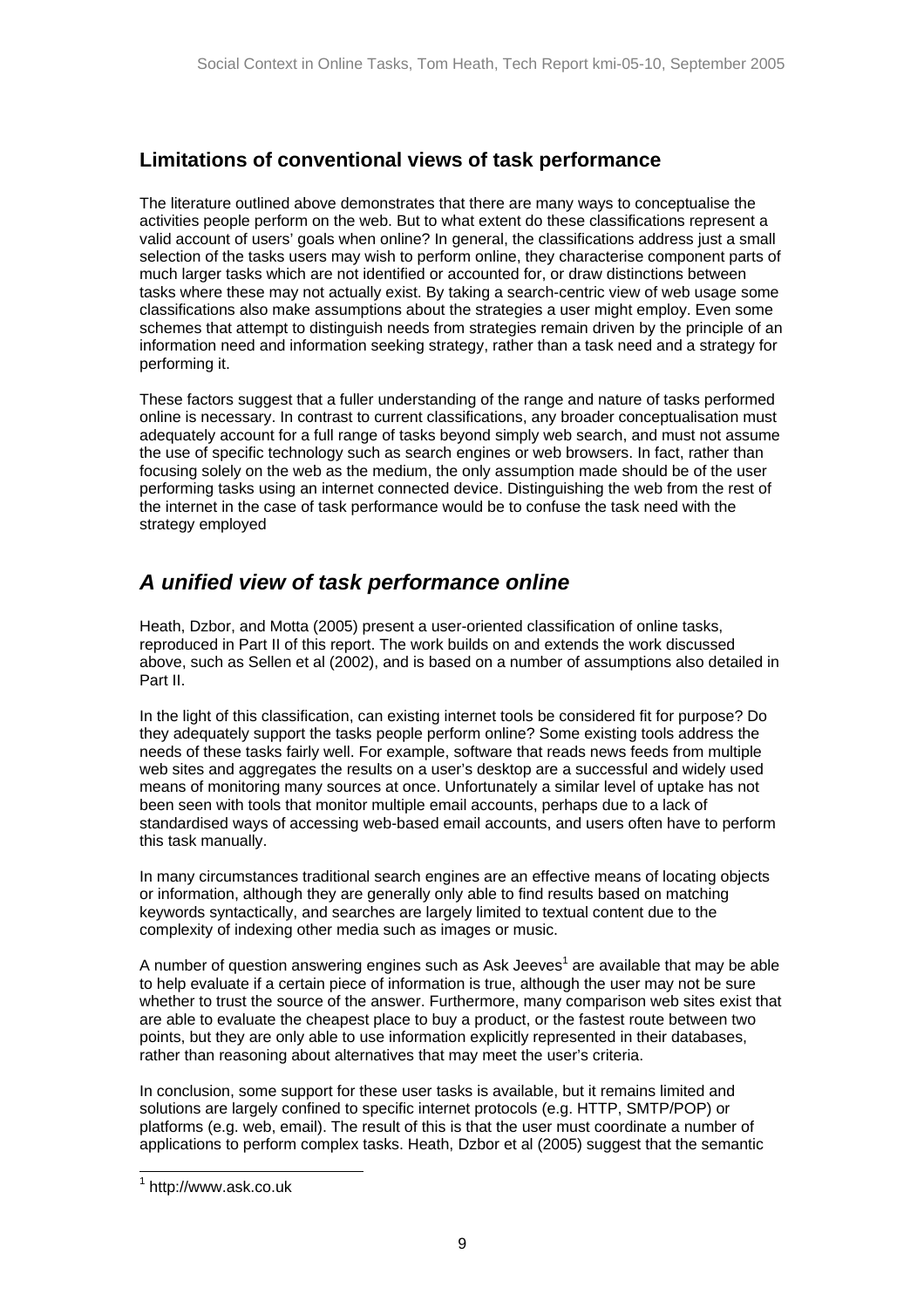<span id="page-9-0"></span>web may be able to contribute to supporting task performance online, an issue which is discussed below.

## *Contribution of the semantic web to task performance online*

### **Overview of the semantic web**

The Semantic Web vision (Berners-Lee, 1998), (Berners-Lee et al, 2001) proposes an extension of the current web that takes it from a collection of interlinked documents for human consumption to a space where information is sufficiently structured, and the rules that define this structure sufficiently explicit, as to allow machines to understand and reason with it. These basic building blocks of knowledge represented using the Resource Description Framework (RDF), and rules (in the form of ontologies) that facilitate logical reasoning, have been deployed to varying degrees in the tools discussed below.

A seminal paper by Berners-Lee et al (2001) presents a convincing vision of how the semantic web could support users in performing tasks on a web that goes beyond the hypertext model of linked documents. This vision has raised a number of questions and alternative perspectives from other researchers, resulting in a variety of views about the nature of the semantic web.

Marshall and Shipman (2003) outline three contrasting visions of the semantic web, described as *Taming the Web*, *Knowledge Navigator*, and *Federated Knowledge Base*. The Taming the Web perspective sees the semantic web as an application of reference library principles to the web, requiring large amounts of quality metadata and agreed schemas to describe the collection accurately, and supporting people as the end users. In contrast, the Knowledge Navigator vision is of the semantic web as a space occupied by agents capable of inference and reasoning, performing tasks on behalf of people. The challenge of reasoning across different domains is seen as a limitation of this view of the semantic web. Finally the Federated Knowledge Base perspective sees the semantic web as enabling the interoperability of specific applications or databases through the use of formal representations shared by the parties involved.

Whilst these three views contrast significantly with each other, none of them refute the possibility of the semantic web as a platform for supporting users in performing tasks online. In particular, the Taming the Web perspective is heavily aligned with tasks such as locating and exploring, and the Knowledge Navigator view leaves open the possibility of a wide range of tasks being performed. Being concerned more with application to application interaction, the Federated Knowledge Base perspective is neutral with respect to user tasks, although interoperable applications would undoubtedly be required to support them.

Focusing very clearly on the significance of tasks, McBride (2002) states that "the Semantic Web is about creating an infrastructure in which information from a variety of sources can be integrated on demand to achieve some task". Whilst authors such as Kalfoglou, Harith, Schorlemmer, and Walton (2004) question the focus purely on information integration, the goal of supporting tasks remains valid.

A considerable amount of semantic web research to date has focused on creation of the infrastructure, and this is now being complemented by an increase in user-oriented semantic web research. The semantic web vision opens the possibility of a much more interactive web that better supports users in performing tasks, a direction which is in line with McBride's (2002) suggestion that promoting practical applications is one key to the success of the semantic web. Despite the variety of views on the nature of the semantic web, a focus on supporting user tasks transcends these, as the goals of the user remains the same, irrespective of the ability of the technology to support them or not.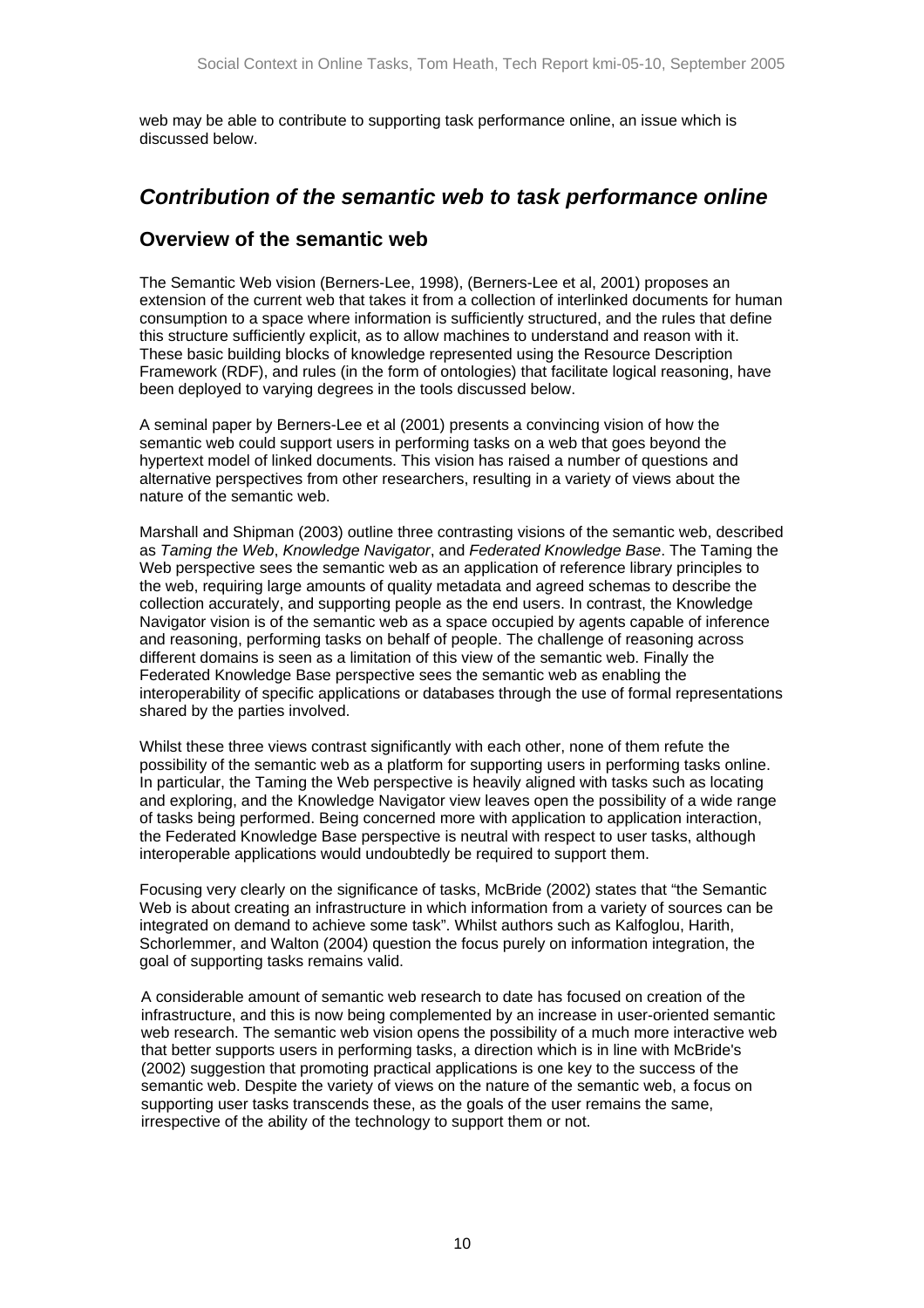### <span id="page-10-0"></span>**Existing semantic web tools and their support of user tasks**

Guha et al (2003) describe a system known as TAP, which seeks to support what they term *research searches*, which could be seen as a means of performing the *exploring* task introduced above. This is achieved by using Semantic Web data to complement search results obtained using conventional information retrieval methods; in this case a conventional search engine. This principle is illustrated with the example of a search for the musician Yo-Yo Ma that returns "his current concert schedule, his music albums, his image, etc." (pp. 702) as well as results obtained from a regular search engine.

Also supporting users in exploring concepts or entities is the browsing tool Magpie (Domingue, Dzbor and Motta, 2004). In contrast to TAP this tool assumes that the user has been able to reach a document that contains some concepts of interest. An ontological layer over the original document then allows the user to invoke semantic services related to that concept. This serves the purpose of providing related information that may not be explicitly mentioned on the page being viewed.

Another tool that builds on the browser metaphor and applies it to the Semantic Web is Haystack (Quan and Karger, 2004). Here the user is able to browse arbitrary collections of RDF metadata through a point and click interface, with links being made between semantically related items. Crucially this tool is able to gather information on a particular topic from multiple sources and assemble it in one place, in contrast to conventional models of web browsing where the user may have to visit several different pages or sites. Although implemented differently (on the web rather than on the desktop), the application CS AKTive Space (Schraefel, Shadbolt, Gibbins, Harris, and Glaser, 2004) provides a similar ability to explore relations between concepts or entities, although in this case the system is limited to the domain of computer science research in the UK.

One feature all these tools have in common is the ability to present the user with new pieces of information, or make new connections between concepts that might not otherwise have been apparent; this ability is a key feature of the Semantic Web. To this end these tools make a significant step towards supporting users in the task of exploring concepts or entities to gain additional knowledge or understanding. However, many of the other tasks identified by Heath, Dzbor et al (2005) such as *arranging* or *evaluating* are not so well supported, and these tools are not able to provide support in these areas. It would seem that Semantic Web technologies can enable more powerful tools that are better able to support user tasks; however, the range of these tools must be extended to cover the full range of tasks users perform online.

## *Ecological validity of existing tools*

In addition to the need for task-focused tools that support the goals of the user, wherever possible the tools should allow or afford the use of strategies that are used in task performance in the offline world, rather than require entirely new strategies for online purposes. Such tools could be seen as being more *ecologically valid*. In experimental psychology, ecological validity is defined as "the validity that a principle discovered in a laboratory setting has outside of that setting, in the field, in the real world" (Reber, 1997). In this case the term could be used to describe tools or strategies that have relevance and applicability in the wider world rather than only in a specific artificial environment or usage scenario.

One area where increased ecological validity could be achieved is in creating online tools that take greater account of the user's context and use this to help support them in performing the task. This perspective is supported by the *humanistic research strategy* outlined by Oulasvirta (2004), which attempts to find "meaningful uses for context aware technologies", influenced by approaches such as *contextual design*, with its "objective of understanding users in their natural use contexts" (pp. 248). The author sees human needs as providing a sufficient basis for defining a research agenda and consequently argues against use cases that are driven by technology or predictions about how it might be used in the future, but instead suggests that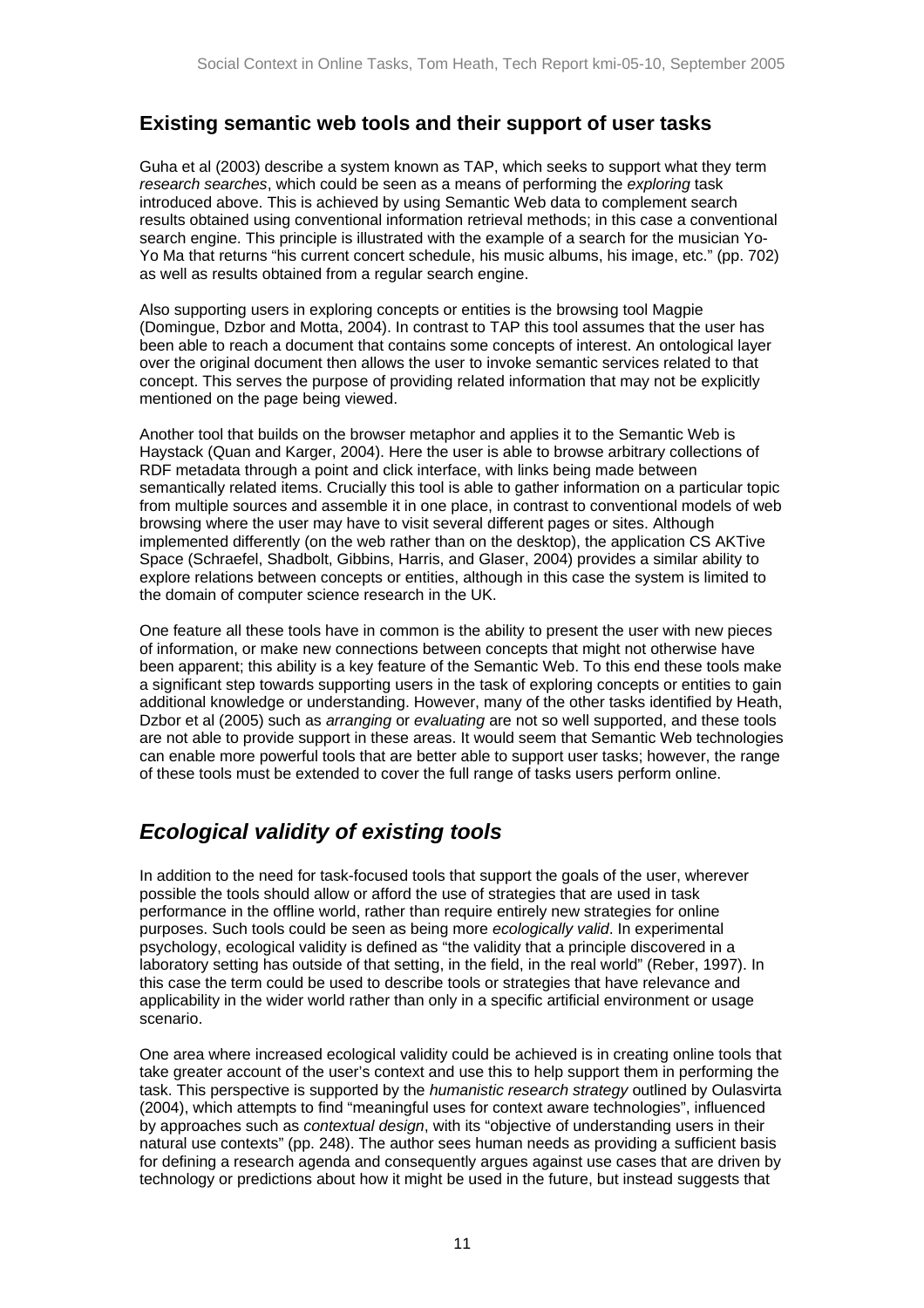<span id="page-11-0"></span>use scenarios and design must take into account a "holistic understanding of people and their activities", and "of society, users and use situations" (pp. 247).

# **The role of context in internet usage**

Being online can widen the user's potential context greatly. For example, a user can send an email to any other email user if they know the person's address; a benefit of the use of common underlying protocols. This aspect of the internet means current tools tend to make an expanded context possible but at the expense of more immediate context, which is often lost altogether. Some technical approaches to this problem have been developed, and these are discussed below.

## *A snapshot of context support in current tools*

### **Location and topic as context in web search**

Traditionally conventional search engines have treated all users exactly the same (Lawrence, 2000), (Almeida and Almeida, 2004) irrespective of who they are and whether they use the service regularly or are complete newcomers. Whilst this can be seen as beneficial in terms of privacy, it does not allow the user to provide cues about their context through maintaining lists of previous search terms to indicate topics of interest, for example. As search engines continue to develop, these kinds of features are being implemented in services such as Yahoo<sup>[2](#page-11-1)</sup>[,](#page-11-2) Ask Jeeves, and A9<sup>3</sup>, however, their use is not currently widespread.

Perhaps the only contextual cues that can be reliably given to most search engines involve restricting the search to a specific geographical area, for example by instructing the search engine to only show results from the United Kingdom. However, limiting the scope in this way may merely serve to return pages hosted in the UK, or with a UK specific top-level domain, rather than pages about the UK. Traditionally the web has had no standardised way to declare that a page or object on the web refers to a specific place or location, although developments in the Semantic Web (Berners-Lee et al, 2001) should enable these kinds of statements to be made in a way that is meaningful to both humans and machines.

Gravano, Hatzivassiloglou, and Lichtenstein (2003) draw a distinction between web pages that are of purely local relevance and those of interest to a potentially global audience. They describe an approach that uses machine learning techniques to categorise previously unseen search engine queries on this basis, even though the type of page the user is trying to locate is only expressed implicitly. However, whilst Gravano et al (2003) do mention the user's geographical locality as being of relevance to a search they may perform, this information is not taken into account in their study.

Previous research has also attempted to improve support for context in web search by addressing the topical context of the search term. For example, Lawrence (2000) makes a convincing case for the use of context in general to improve web search, and suggests a greater number of specialised domain-specific search engines may address this problem. Leake and Scherle (2001) go on to propose a system to help users select an appropriate engine from the large numbers available. However, such an architecture could potentially require an infinite number of search engines to cover all domains, suggesting that this solution may not scale well.

In these cases the context relates to the broad topical domain of the search being carried out, rather than the user. Whilst this approach may yield some benefits it is limited in being applicable only to one type of task, in this case locating information using a search engine. Therefore, if a user has an interest in travel, for example, and consequently uses a travel-

<span id="page-11-1"></span> <sup>2</sup> http://www.yahoo.com

<span id="page-11-2"></span><sup>&</sup>lt;sup>3</sup> http://www.a9.com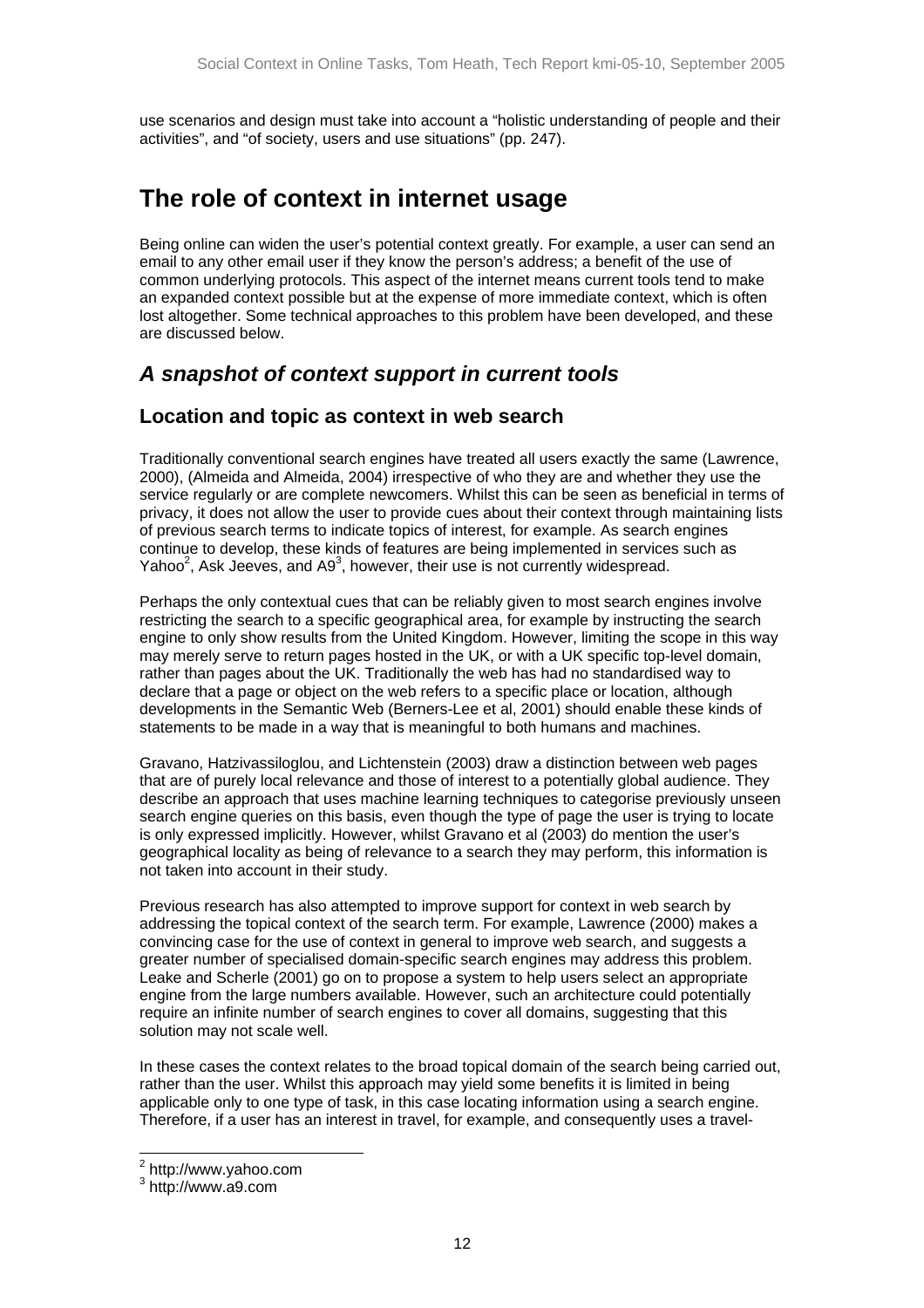<span id="page-12-0"></span>oriented search engine to locate information in this domain, this contextual cue cannot easily be reused by tools oriented to performing other tasks such as arranging travel. Applying this principle across all tasks users perform online would lead to an explosion of task-specific services or applications in every domain. This would suggest that making use of knowledge related to the user's context, rather than specific to a particular task or domain, would actually be of most value in assisting online task performance.

### **File and desktop attributes as context**

Chirita, Gavriloaie, Ghita, Nejdl, and Paiu (2005) suggest three types of context available on the desktop which may be more fully exploited: email context, such as the discussions that led to the sending of a particular attachment, file hierarchy context, such as the names and structures of folders on a hard disk, and web cache context, such as the files which were downloaded during the same browsing session. Whilst these aspects of context could enable some interesting applications, such as keeping track of the sources of particular objects or knowledge, a number of limitations exist.

The context factors themselves are all application- or protocol-centric, or based on artefacts of current desktop and internet systems. For this reason it is unclear how they may be applicable beyond this specific setting. Perhaps a more scalable approach would be to investigate how contextual factors manifest themselves with regards to each form of digital object (document, image, messages etc.), and how this may be exploited. For example, social context may manifest itself as the sender of a message object, or as a person depicted in a digital photo. This may allow findings to have a broader relevance outside specific aspects of desktop computing systems.

### **Computing resources as context**

Khedr and Karmouch (2004) report on a context ontology and context management agent, and discuss its application in customising a conference environment. However, their definition of context places equivalent emphasis on computational elements ("such as applications running and available services") as it does on aspects of the user ("such as privacy and presence") (pp. 21), a decision which potentially skews the contextual data collected and used by the system.

### **Scope of knowledge as context**

Guha, McCool, and Fikes (2004) outline the history of the term context as used in the field of AI and Knowledge Representation. In this setting it tends to refer to the setting or situation in which a particular piece of knowledge is valid. The authors draw on these ideas in the development of a similar context mechanism for the semantic web, with the aim of avoiding problems in data integration operations stemming from inconsistent uses of terms across providers of semantic web data. Whilst this type of context may be critical in applications that support user tasks online, it is distinct from the user context discussed in this review.

### **Summary**

Clearly several attempts have been made to bring greater context to internet tools. However, they tend to be rather piecemeal, limited in their scope, and in their ability to scale beyond a specific application. Discussions of how context aware applications may be developed that move beyond this piecemeal approach would benefit from reference to more general definitions of context, reviewed below.

## *Definitions and conceptualisations of context*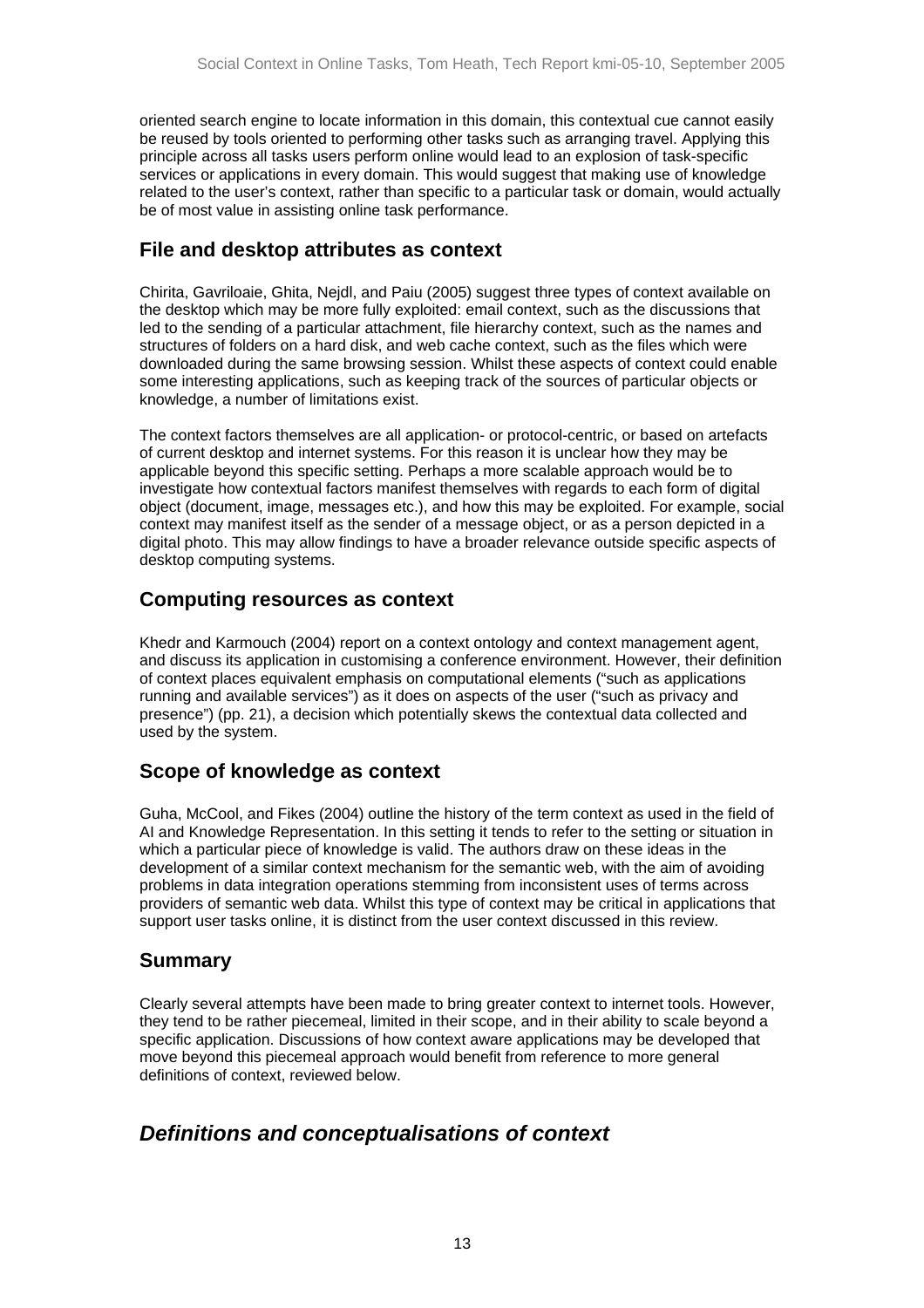Review of literature in the areas of human-computer interaction and ubiquitous computing reveal many different ways of defining and conceptualising context, which are discussed here.

Dey, Abowd, and Salber (2001) draw a distinction between the context of the user and the context of the application in a human-computer interaction, which usefully highlights the varied levels on which context can be viewed or the various assumptions on which it can be based. They go on to make a strong argument against attempts to define context *by example* on the basis that these can be hard to interpret and apply, making it hard to decide if a new factor constitutes context or not. However, after dismissing other definitions of context that do so by example, and giving their own reasonable definition of context that takes in the user, the application, and the interaction, they then add that "context is typically the location, identity, and state of people, groups, and computational and physical objects". In doing so they limit the usefulness of their definition and leave themselves open to the same context by example criticisms they made of others.

Dey (2001) provides a definition of context that avoids viewing it as location-centric, but is rather multi-layered: "context is any information that can be used to characterise the situation of an entity. An entity is a person, place, or object that is considered relevant to the interaction between a user and an application, including the user and applications themselves" (pp. 5). Whilst, the assumption of the existence of an application is understandable from an HCI perspective, it reduces the ability of the definition to generalise to other situations. It could be said to reduce its ecological validity, in that real world task performance doesn't necessarily involve an *application*, although it may be influenced by the context of the user as they perform the task.

The corresponding definition of context-aware applications assumes that context is used to provide "relevant information and/or services to the user" (pp. 5), with relevance being defined according to the user's task. Whilst the explicit recognition given to a task-focused view of user interaction is encouraging, the definition implies some degree of passivity on the part of the user (suggesting an emphasis on *push* rather than *pull* services), which could also be seen to limit its scope.

Therefore, despite the attempts of the above authors to move away from narrow conceptualisations of context rooted in factors such as location, the resulting definitions remain overly prescriptive and do not take the user as the primary focus of the context. A more user-centric view of context is crucial if user task performance online is to be supported in a more ecologically valid way, suggesting that a broader view is required.

Fischer (2001) rejects the sensor-based approach to context, and argues that other factors of context need to be taken into consideration: "although the current focus of the ubiquitous computing community is mainly on understanding and handling context that can be sensed automatically in the physical environment, there are numerous other dimensions for context that can and should be taken into account" (pp. 244). Similarly Grudin (2001) provides strong arguments against the definition of Dey et al and the emphasis on location and identity in conceptualisations of context, stating that "this bias is pervasive" (pp. 272).

Dourish (2001) also argues for the need to move beyond seeing context-based computing in traditional ubiquitous computing terms, and refers to social analyses of interaction looking "beyond simply the interaction between an individual user and a computer system" to "the context in which that interaction emerges" (pp. 233). Though not explicitly identified by Dourish, one possible context in which an interaction could emerge is a user performing a task, supporting the idea of contextualised task performance.

Finally, Svanaes (2001) introduces a phenomenological perspective to context-aware technology that "enables a systematic exploration of the design space for context-aware systems - as they appear to the user". Consequently it is argued "that context can never be a property of the world, but that context rather is the horizon within which the user makes sense of the world" (pp. 380). In doing so, Svanaes strongly validates a user-centric approach to defining and using context.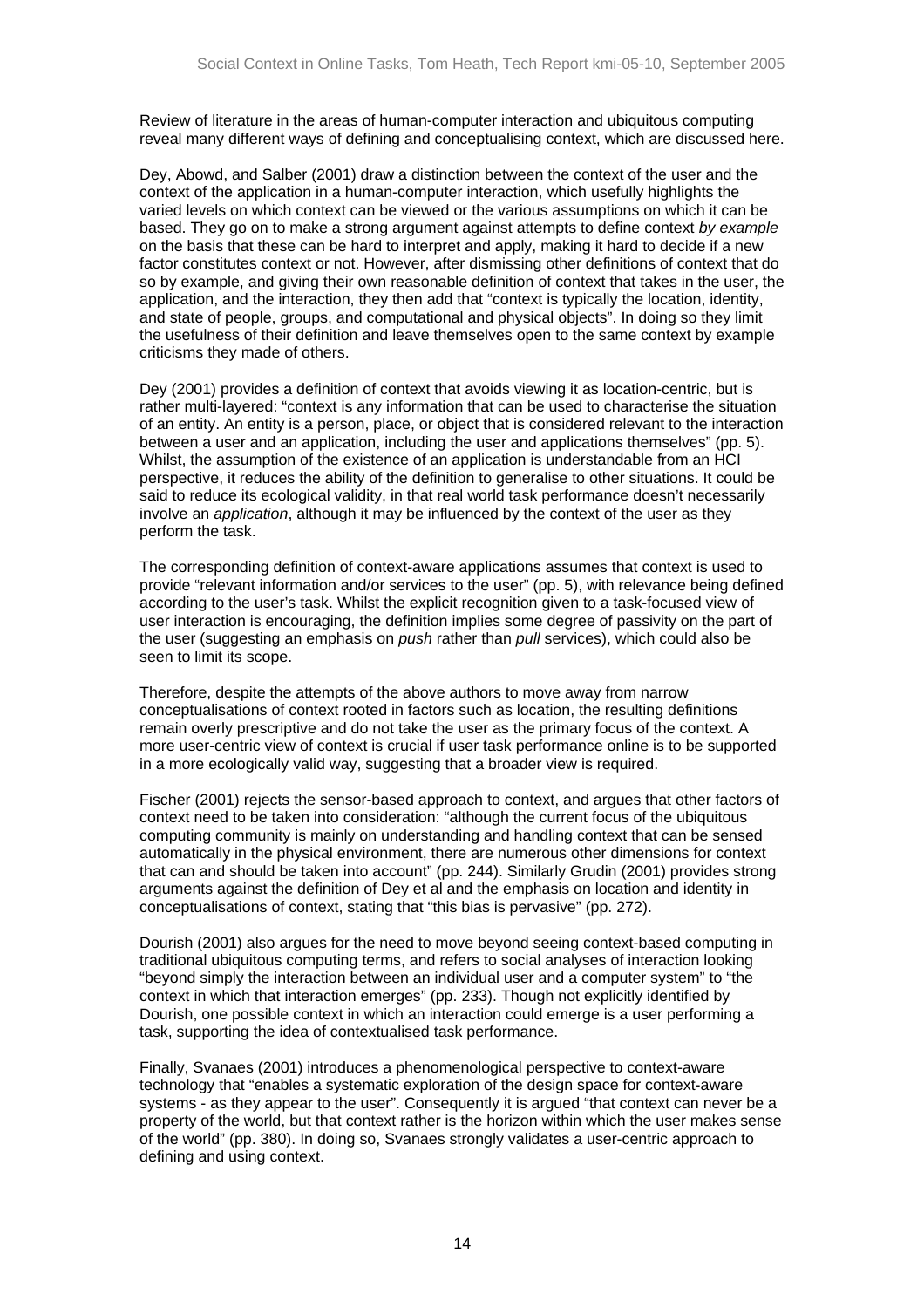## <span id="page-14-0"></span>*User context factors*

Building on the gaps identified in the review above, and in response to the need for greater user focus in defining and using context, Heath, Motta, and Dzbor (2005) propose six user context factors that may be "pertinent when performing tasks online, as they would be in the offline world" (pp. 3). In summary these are: a user's *social context*, services or third parties they *trust*, their history of *previous experiences*, the *resources* they have available for performing the task, *preferences* they hold, or their *current location*. These user context factors are reproduced and described in more detail in Part II of this report. However, for the purpose of this discussion it is worth reviewing how they relate to the definitions cited above.

Crucially these user context factors do not claim to be exhaustive in coverage or to define context, merely to capture aspects of the user's context that may assist in the performance of a task in the offline world, or may serve to shape a task in some way (as the *social context* of guests shapes the *arranging* of a dinner party). With these clarifications in mind it can be seen that the user context factors are not subject to the *context by example* criticism of Dey et al (2001). Furthermore they are largely compatible with the initial part of Dey's (2001) definition of context as "any information that can be used to characterise the situation of an entity" (pp. 5). However, despite being referred to as *user* context factors (thereby implying a humancomputer interaction) they are not predicated on the existence of an application, due to the lack of clear *applications* in the offline world and the need to maintain ecological validity.

Whilst this issue is discussed in more detail later, it is worth noting that the user context factors do not exist in isolation from each other. Interactions between them can be observed in that, for example, previous experiences of using a service may influence how much that service is trusted to assist in performance of future tasks.

In considering how these user context factors can support task performance online, one clear advantage of this approach is the potential for enabling reusability of context across tasks. By focusing on use of context as a strategy used in the offline world, and by defining it in terms of the user, then these contextual factors have relevance and validity across different tasks. This avoids the potential situation where an application achieves some degree of contextawareness but only in a very limited setting and in a non-transferable way. Central to this advantage is the ability to describe contextual information related to the factors in a standard, reusable form for use by the full range of online applications.

Existing attempts to provide support for these user context factors in online tools are discussed below. Whilst these primarily take the form of web tools or services, we follow the rationale of Heath, Dzbor et al (2005) that all internet platforms should be considered together, not just the web. The greater focus on social context reflects the future direction of this research. Reasons for this choice are discussed below.

## *Existing technical support for user context factors*

The applications discussed below all attempt to make use of one or more of the user context factors to support task performance online. This section will review and discuss how they do so.

## **Location**

As highlighted by the discussion above, context aware applications often rely on use of location information. Whilst this narrow focus has been widely criticised, location remains an important aspect of a user's context hence its inclusion in Heath, Motta et al's (2005) user context factors. It is worth noting the distinction between the approaches here and the uses of location discussed above under *Location and topic as context in search engine queries*, in which location refers specifically to location-related aspects of the query (such as where to return results from) rather than the location of the user.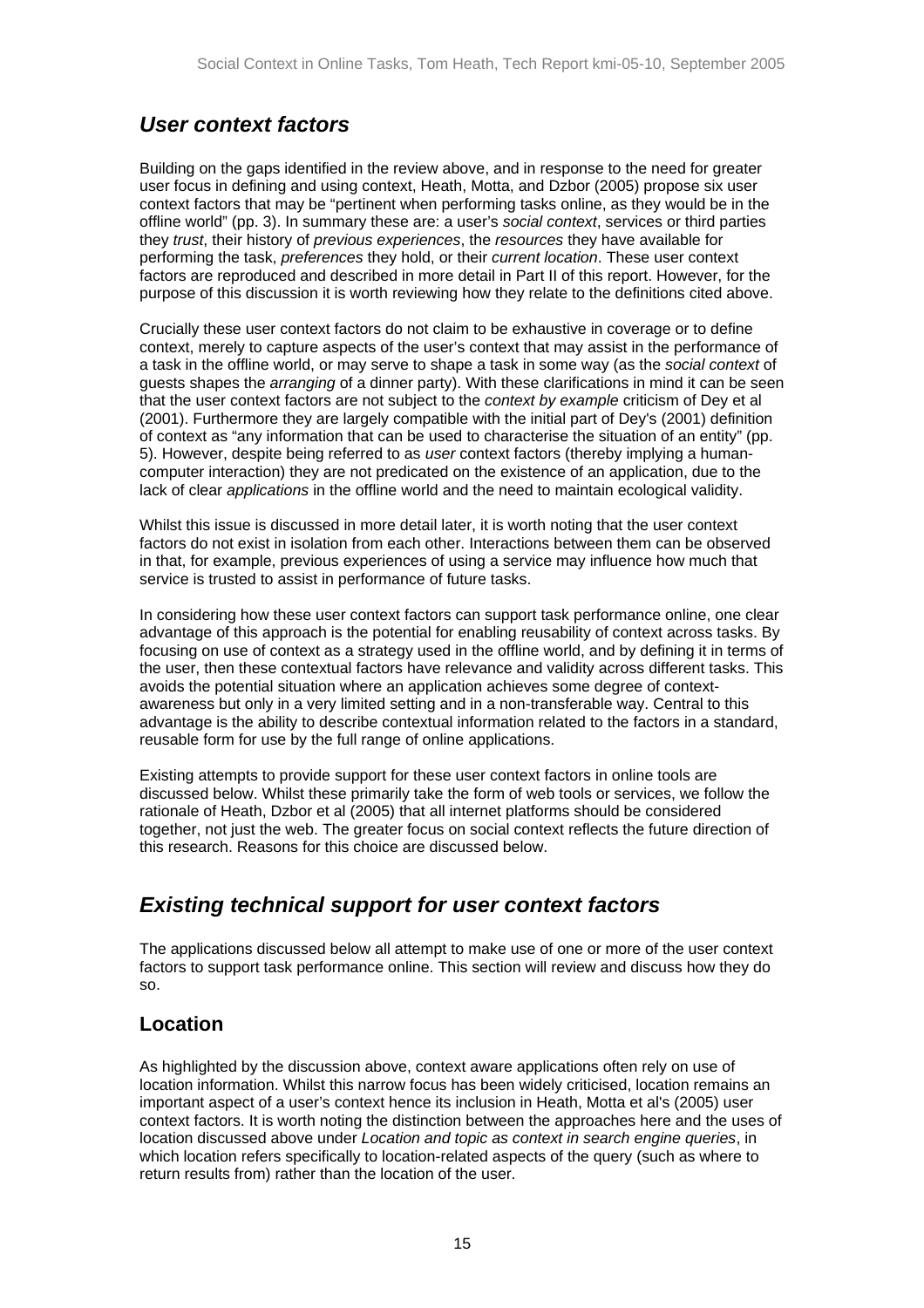<span id="page-15-0"></span>Hansen, Bouvin, Christensen et al (2004) describe HyCon, "a framework for context aware hypermedia systems" that uses XLink to represent guided tours, annotations provided by users, and links to other resources. Whilst the system can use awareness of user location to inform web searches for relevant content, thereby avoiding the problems of other tour guide systems where the content comes from a limited pool that must be provided and maintained by a central authority, it is not clear how this representation of location context can be reused in support of tasks other than locating information and the serendipitous discovery characteristic of the grazing task.

Duri, Cole, Munson, and Christensen (2001) raise the issue that the end user experience of location aware applications will increase in importance as more mobile commerce services become available; a view which is compatible with the user-centred perspective adopted in this report. To help address these issues and give users straightforward access to location based services that change according to their location, Duri et al propose *dynamic bookmarks* which they define as "descriptions of services, which are bound to actual, registered, services as a user's location changes" and *location domains* which "provide meaningful location context for location-aware services" (pp. 20). These mechanisms would seem to provide a viable way for users to express their needs, whilst the responsibility for finding relevant services that meet those needs falls to the application.

In conclusion, whilst some promising approaches exist, it would be encouraging to see if a generic user location framework could be developed that can scale across tasks whilst remaining driven by the user and within their control.

### **Preferences**

Considerable literature exists regarding personalisation in web search, but largely this relies on developing profiles of users over time based on their search behaviour. One example of this approach is reported by Middleton, De Roure, and Shadbolt (2001) whose system (applied to the domain of academic papers) analyses a user's browsing behaviour before using "supervised machine-learning techniques coupled with an ontological representation to extract user preferences".

Whilst these approaches may implicitly reveal aspects of a user's preferences, these findings cannot always be validated by the user (although Middleton et al do express a desire to incorporate user feedback to improve recommendations), and can rarely be exported in a meaningful way for use in other systems.

Looking specifically at musical tastes, which can be seen as one form of user preference, Celma, Ramirez, and Herrera (2005) describe a system that takes explicit declarations of preference for certain musicians/bands (using the *foaf:interest* property) and uses this as a basis to recommend other artists the user may like. This system provides a seemingly viable model for user expression of preferences that can then be utilised by other services to assist in task performance online. It would be interesting to investigate the application of this approach to other domains beyond music. To do so would require vocabularies for expressing other preferences that user's may have (perhaps such as dietary requirements), and definitions of how to interpret and reason with these.

### **Resources**

Within the field of Computer Supported Collaborative Working (CSCW), Voss and Kreifelts (1997) describe a system that attempts to take social context, history, trust, and resource factors into consideration. Known as SOaP (an abbreviation of Social Agent Platform), the system seeks to aid users in locating web resources of interest by supplementing regular search results with items that trusted team members have seen before and recommended. The (cognitive) resources required by the user are deemed to be lower due to the use of agents to aggregate and distribute the items.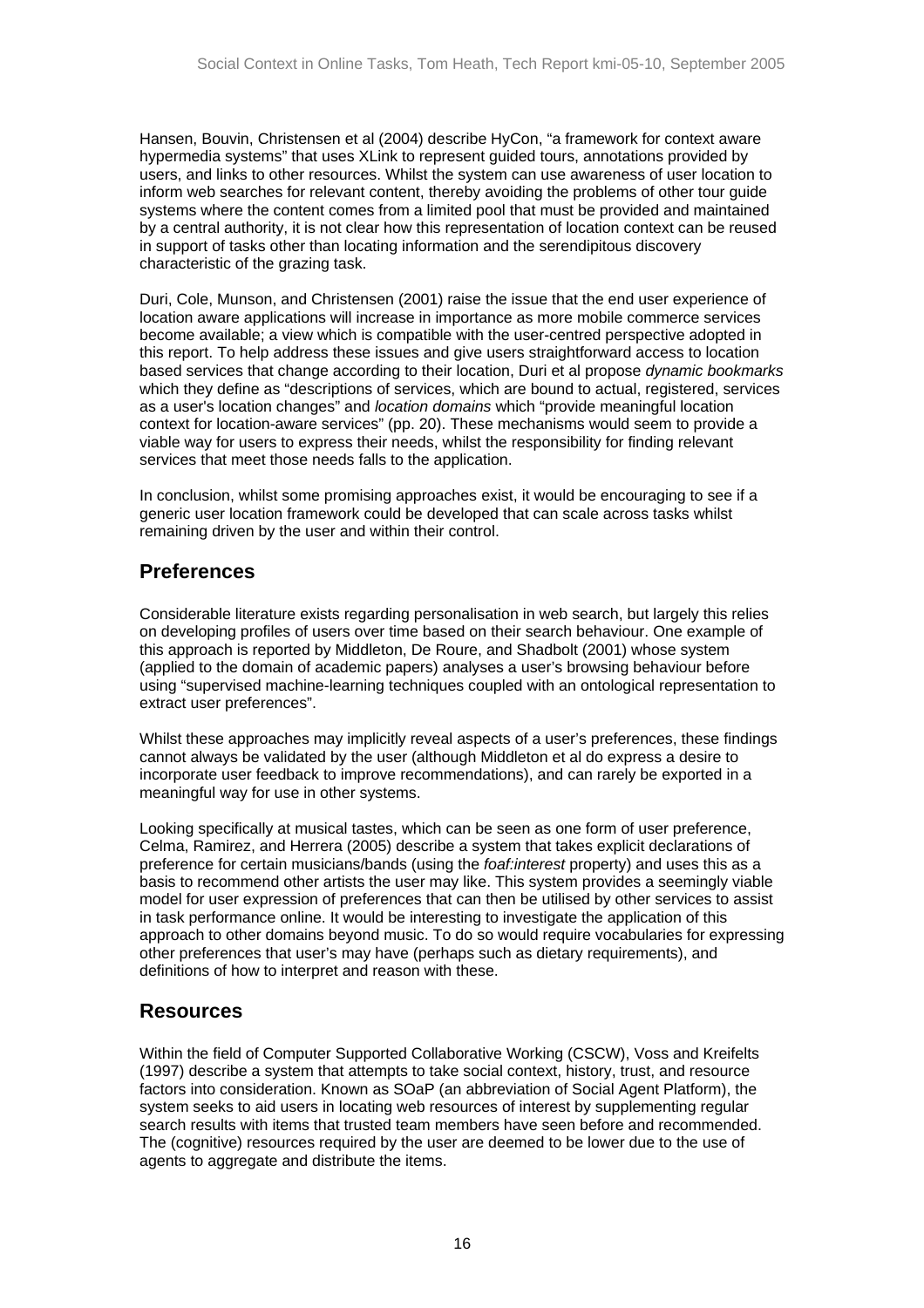<span id="page-16-0"></span>Theories of *information foraging* Pirolli and Card (1998) suggest that people will make use of strategies that minimise the resources required in locating information, supporting the existence of systems such as SOaP. Whilst this work on information foraging only applies directly to the tasks of locating and exploring, the principle that users will seek strategies that minimise the resources required to perform a task, or that will adapt the strategy used depending on the resources available, is likely to apply to other tasks in the classification presented by Heath, Dzbor et al (2005).

Further research into how user's may express the resources they have available for performing a task may be informed by research into *presence*, which looks at issues such as how people describe their availability and attention levels to others. This area may be able to contribute ideas about how user resources can be characterised.

### **History**

Despite being party to almost all user actions on the web, the average web browser makes little use of this information to assist in the performance of tasks online. One aspect that is widely but superficially taken into consideration is a user's previous experience, with browsers keeping a record of previously visited sites and values entered in form fields. This is generally referred to as the user's *history*. However, despite the majority of pages that a user views having already been seen by them before, current history tools in browsers do not support users well in re-accessing pages this way (Tauscher and Greenberg, 1997). Users often have to recreate the steps they originally performed to reach a particular page, meaning that this history data is frequently wasted. Similarly, records of entries made in form fields are used simply to prompt the user with possible inputs they may wish to make; additional services are not readily available that further exploit this data for the user's benefit. Furthermore, browsers are certainly not able to keep a record of what tasks have been performed in the past and how they were completed. Consequently, as with information about pages viewed, solutions cannot be reused unless the user is able to manually reconstruct all stages of the process.

Looking specifically at data from a browsing session as a source of contextual information, Chakrabarti, Srivastava, Subramanyam et al (2000) describe a *browser assistant* applet that merges bookmarks and history, and attempts to provide topical structure to this data. Users begin by importing existing bookmarks, which may already be topically grouped into folders. These serve as the starting point for the user's personal topic taxonomy. Subsequent page requests are captured by the applet, the page is retrieved, and then analysed according to its similarity (in terms of textual content) to other pages previously requested by the user. On the basis of this analysis, the applet makes recommendations about new ways to cluster and subdivide folders in the topic taxonomy. Whilst this system may assist in accessing previously viewed pages or in understanding the topical structure of pages viewed or bookmarked, it does not appear to provide rich contextual data that is reusable in other applications.

Building on the ontology-driven document enrichment approach described by Motta, Buckingham Shum, and Domingue (2000) is the web browser plug-in *Magpie*, which supports the browsing and interpretation of web pages by highlighting known entities that occur on the page being viewed Domingue, Dzbor, and Motta (2003). The plug-in is complemented by a wider framework of server-side components that provide *on-demand* and *trigger* semantic services, in response to occurrences of named entities in a populated ontology. One such service is a mechanism for semantic review of browse history recorded in a *semantic log KB* Domingue, Dzbor, and Motta (2004). Recognised entities (from the ontology) occurring in a viewed page are sent to the semantic log KB by the browser plug-in, and a record is kept that they have been seen. Whilst the indexing and storage resources required with this approach are relatively low, it does not allow for subsequent re-indexing according to new ontologies, which could limit the applicability of history data to other domains.

Not limiting a user's history just to one web site or even the web as a whole, Dumais, Cutrell, Cadiz et al (2003) describe a system that captures user history across a whole range of desktop applications. Known as *Stuff I've Seen*, the system indexes the contents of emails, web pages, documents, and appointments, amongst others, and attempts to improve the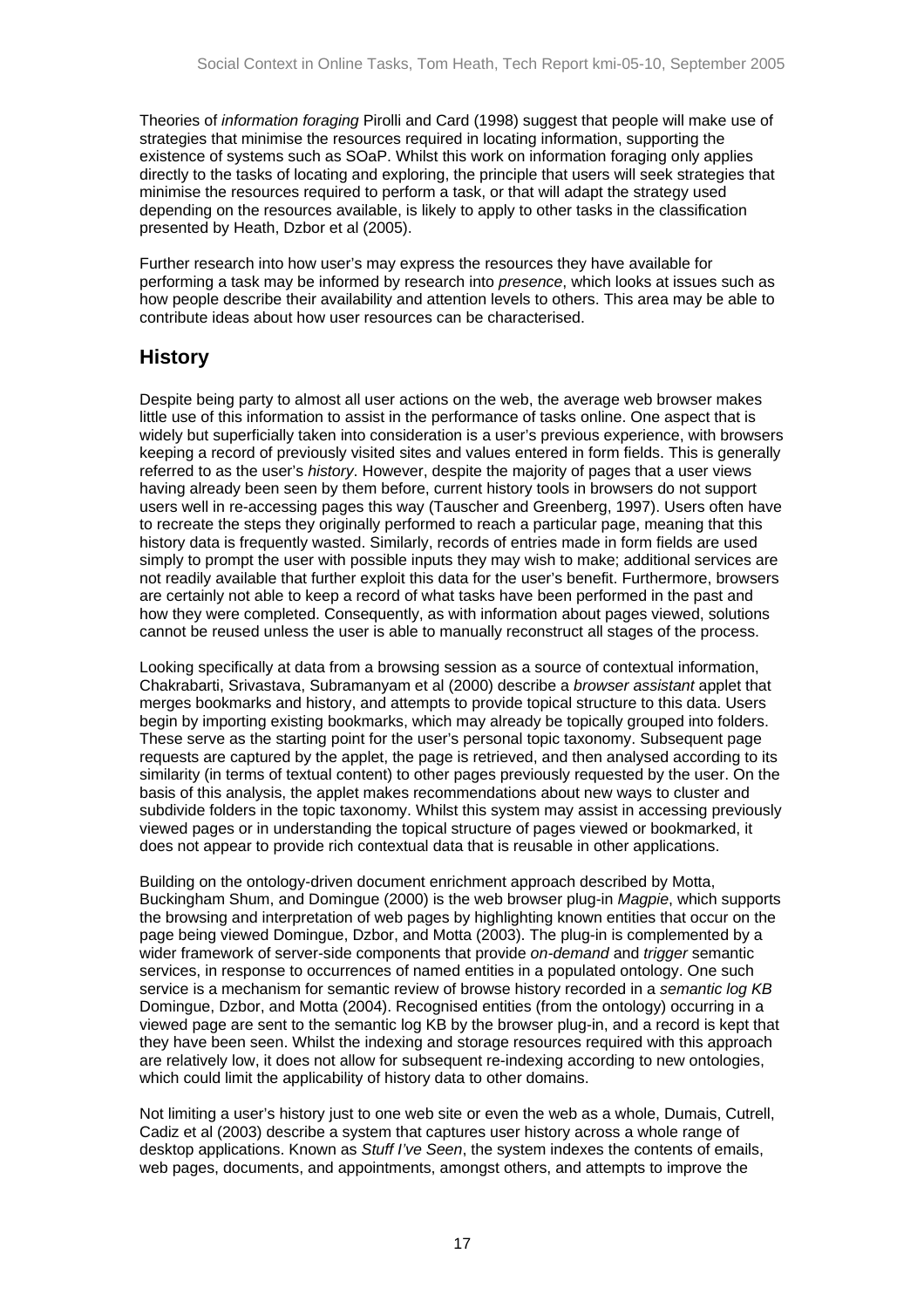<span id="page-17-0"></span>user's ability to retrieve items based on the terms indexed. Whilst evidence suggests the application is of value to users, it remains a closed system that may be hard to extend.

More effective reuse of users' experiences, such as browsing history and previous solutions to tasks performed online, could properly recognise Bush's (1945) vision of *The Memex*; a means for capturing and managing individual knowledge, and sharing it with others. Whilst the envisioned system uses a spatial metaphor to describe trails through related items, semantics are inherent to the system in the form of associative indexing; "the basic idea of which is a provision whereby any item may be caused at will to select immediately and automatically another". This original vision has often been cited since the web came into being.

From reviewing the tools discussed above it is clear that there are a number of possible mechanisms for indexing and retrieval in history systems, each with varying degrees of semantics. There are also various levels at which these applications can be implemented; in the web browser, as desktop applications, as *webtop* applications, or as combinations of several. One thing that is not clear from this review is how reusable the captured histories are across different tasks and outside of their host applications. However, it would appear that the types of history information gathered are still relatively narrow and application specific.

### **Trust**

Heath, Motta et al (2005) define this context factor as "trust the user has in third parties; individuals, groups, organisations or services that may be able to assist in performing the task" (pp. 3). In this discussion it is worth distinguishing between trust the user has in other people from the trust they may have in services. Typically services perform just a few specific operations on behalf of the user, such as dispatching books in exchange for payment, providing travel agency services for example. For this reason the user only needs to trust the service to fulfil certain specific actions and behave in certain specific ways, such as deliver goods as agreed, not use payment details fraudulently etc. Contrast this with describing trust in other human beings, who can conceivably perform a far wider range of actions, and the nature of the trust relationship becomes far more complex. One may trust a friend to recommend interesting films to see, but not to borrow large sums of money and return it.

In the offline world, people use varied cues to gauge whether they should trust another individual or organisation; some of these are taken in isolation, such as the appearance of a shop or a person, whilst some are derived from other context factors such as recommendations or previous experiences with the party in question. The abstract nature of the web makes these sorts of assessments more difficult. This can be a problematic issue, especially considering the importance of trusted third parties in contributing to a user's context when performing tasks.

A number of attempts have been made to create trust or reputation systems online that address both trust in people and in services. Some well-known organisations have set up schemes for validating online retailers to demonstrate their trustworthiness to users. These generally manifest themselves through the display of *seals of approval* on approved web sites. However, the criteria used to assess this trustworthiness are often not clear to the end user and may carry less weight than validations obtained from highly trusted sources such as friends or family. Online auction services such as  $e$ Bay $^4$  $^4$  allow users to rate each other based on previous transactions, as a means of indicating trustworthiness. Leaving aside issues of constructing false identities that appear trustworthy, this system suffers from the same limitations as Amazon<sup>[5](#page-17-2)</sup> recommendations (discussed below), in that the knowledge held by one site cannot be used by others.

Considering how these schemes support the representation and use of user context online, it would appear there are some limitations. Whilst the approved trader schemes may give an indication of which services a user should trust, they do not allow them to express which

<span id="page-17-1"></span> <sup>4</sup> http://www.ebay.co.uk

<span id="page-17-2"></span><sup>5</sup> http://www.amazon.co.uk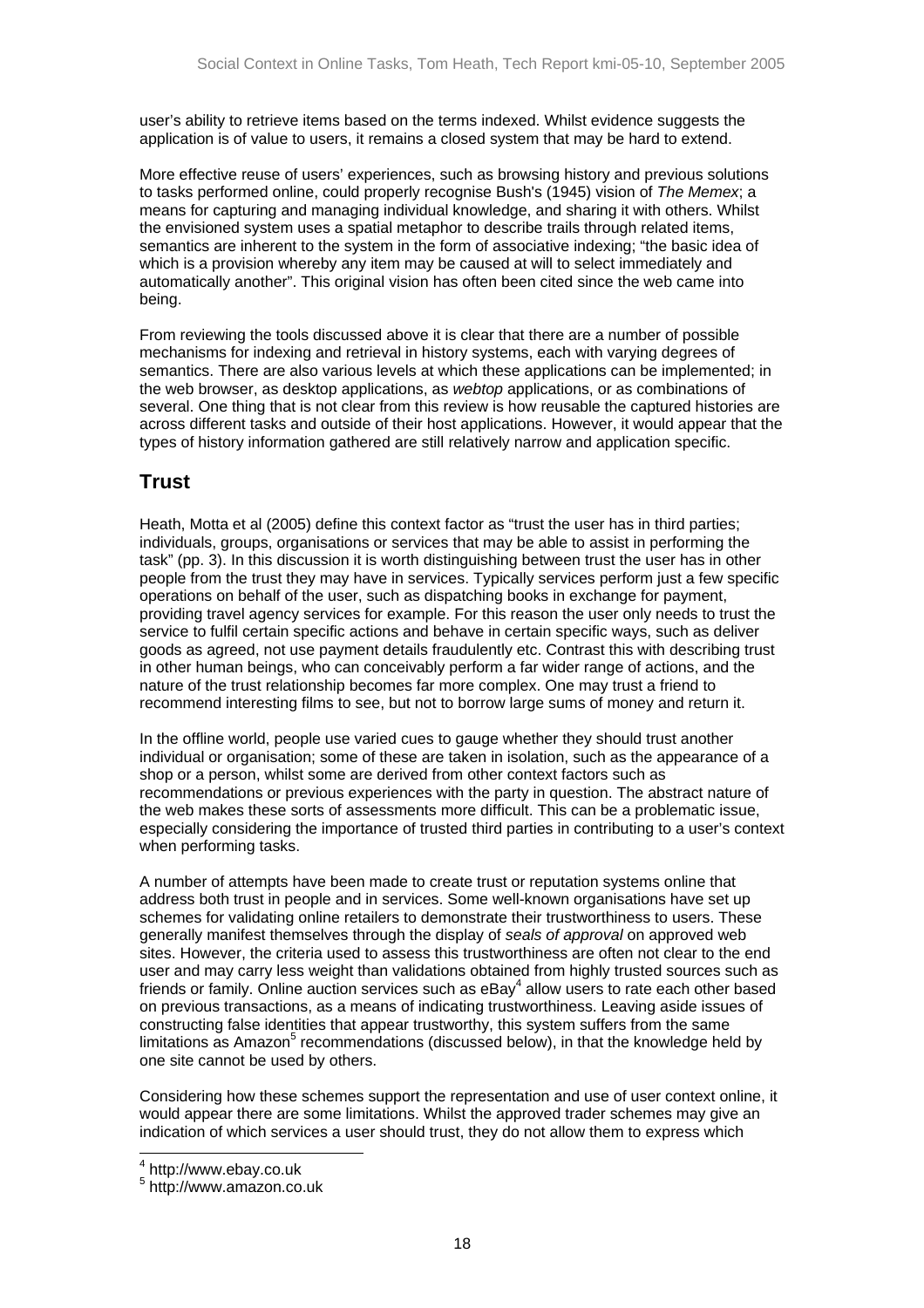<span id="page-18-0"></span>services they do already trust. Consequently the user must demonstrate their trust by actively choosing which service to use, rather than allowing applications or agents to select automatically from their list of trusted services.

Researchers such as Golbeck and Hendler (2004) have used semantic web technologies to enable the expression of trust relations between individuals online. These approaches may go some way to addressing the limitations outlined above, and are discussed in more detail below under the heading *Modelling trust between individuals*.

### **Social**

The importance of social context in assisting task performance has been raised by a number of authors. For example, a classic study by Granovetter (1973) investigates the role of social networks in the diffusion of information (amongst other things), and finds that they are of great importance. However, the key finding is that it is not simply the immediate nodes in a person's social network that are of use, but also the weaker more distant ties. This finding is attributed to the lesser overlap in friendship circles of people who are only weakly tied. In turn this leads to an increased pool of information being available to weakly tied parties.

Raising the agenda of social processes in the field of computing, Schuler (1994) defines *social computing* as "any type of computing in which software serves as an intermediary or a focus for a social relation". The author identifies a need to emphasise the role of computing in social processes, and a need to address social factors in computing. This view is supported by Erickson and Kellogg (2000) who introduce the concept of *social translucence*, defined as "an approach to designing digital systems that emphasizes making social information visible within the system" (pp. 61). Two dimensions of social translucence are identified: "visibility of social information", and "visibility of social interactions". The authors argue that support for neither of these factors can be taken for granted in computing systems.

Grudin (1994) charts the evolution of single user systems into groupware, attributed mainly to the wider availability of and familiarity with computing resources, and to an increase in connectivity between these resources. The author goes on to argue that social software should be integrated into existing applications, a view that resonates with the social navigation ideas discussed below.

#### **Social navigation**

In defining the concept of *social navigation*, Dieberger, Dourish, Hook et al (2000) draw links between *real-world* navigation methods and how navigation should be supported online. The point is made that navigation aids from the offline world such as maps and guides have been used to support navigation online, whereas social navigation principles have been slow to be implemented in computing systems, despite their regular use in the offline world.

Dieberger, Hook, Svensson et al (2001) develop these ideas further and draw a distinction between *global social navigation* where the principles are adopted in all applications, and a more *task-oriented* approach where social navigation is best utilised for specific tasks. The perspective taken in this report could be seen as a hybrid of these two options, in that the integration of context into internet tools is seen as advantageous, but this contextual information is used in support of specific tasks.

Svensson, Hook, Laaksolahti et al (2001) apply the social navigation idea to the development of a recipe recommendation system. This involves the use of the *social navigator* toolkit that allows *flags* to be used to signal aspects of a person's context. However these flags do not have any predefined semantics. In conclusion, whilst the principles of social navigation add weight to the argument for greater use of context in online tools, by definition the field only addresses some of the tasks outlined by Heath, Dzbor et al (2005), such as locating and exploring.

#### **Collaborative filtering recommender systems**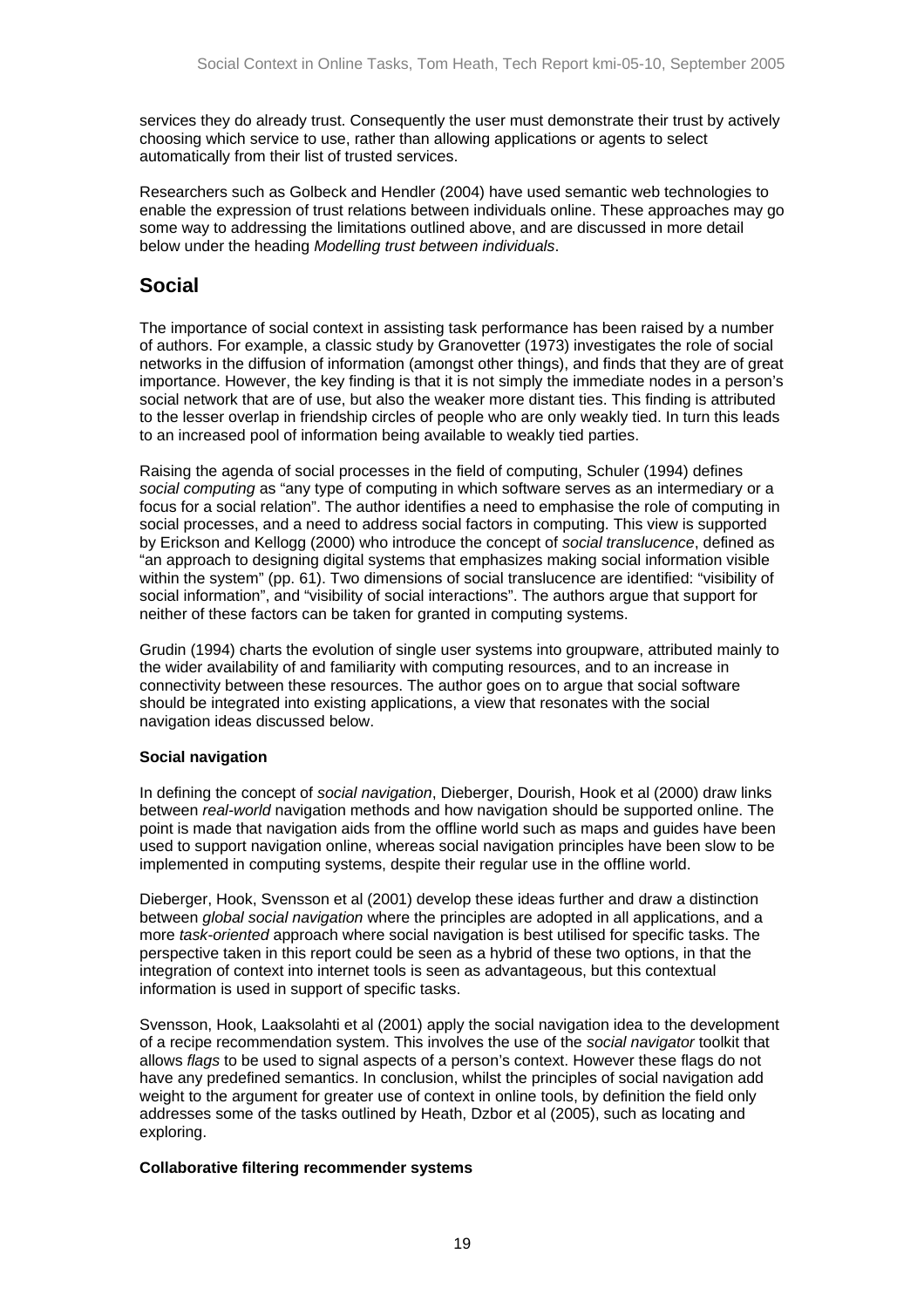<span id="page-19-0"></span>One service that has made effective use of community and social factors to help people perform tasks is the online retailer Amazon. As well as keeping a record of a customer's purchase history and using this to recommend additional items they might like to buy, the service uses a collaborative filtering mechanism to suggest items that others who match the customer's shopping profile have bought. Linden, Smith, and York (2003), describe how the recommendations system matches purchased or rated items to other items, with the similarity rating between items being based on their likelihood of having been purchased together. Compared to traditional collaborative filtering methods, this approach remains feasible even with large collections of products and customers.

In terms of supporting task performance, not only can the methods described above be used in locating specific items, it also supports the grazing task identified in Heath, Dzbor et al (2005); users may not have a specific goal or item in mind, merely an expectation that interesting items may be encountered if they use the system. However, despite subjective reports from users of the success of this system, its coverage is limited to items that exist within the retailer's database and that can be bought through their web site. There is no standardised means to expose one's purchase history (if desired) for other services to make use of, and no way to define specific social context the customer would like to make use of for providing recommendations, so the context is restricted and specific to that one system.

Shardanand and Maes (1995) deploy similar socially oriented filtering techniques to power a music recommendation system called *Ringo*. The authors compare four different algorithms to find the most effective. However, despite reporting positive results, similar criticisms apply to this system as to Amazon recommendations. *Ringo* does not allow the user to define their social context and use this for generation of the recommendations. Instead the user receives suggestions based on the ratings of others who fit the same profile, and who may or may not be known to them. There is not scope for selecting groups of people to draw recommendations from based on other criteria.

So, whilst collaborative filtering recommender systems can produce some useful results, they are limited by the closed world systems in which they are implemented. These closed worlds limit the ability of the user to define their context and how it is used in task performance, they limit the ability to reuse contextual data that may have been created by the user, and they restrict the domains in which the contextual data can be applied.

## **Conclusion**

The technical approaches reviewed above represent a wide range of attempts to address the user context factors discussed in this report. However, in conclusion, it would appear that there remains a lack of adequate support for representing and making use of these context factors in online task performance. To increase the levels of support it may be necessary to model each of the context factors in more detail. The following section existing attempts to represent and model social context online.

# **Modelling social context on the semantic web**

Central to any discussion of social networks and the semantic web is the RDF vocabulary *Friend of a Friend* (FOAF) (Brickley and Miller, 2004). Ding, Finin, and Joshi (2005) report that there are nearly one million instances of the *foaf:Person* class on the web, distributed among roughly 45,000 documents. The following two sections will examine how FOAF and other methods have been used to represent aspects of social networks.

## *Modelling the nature of social relationships*

The large amounts of FOAF files available on the web have been used as a source of data for performing Social Network Analysis. For example, Mika (2004) uses FOAF files plus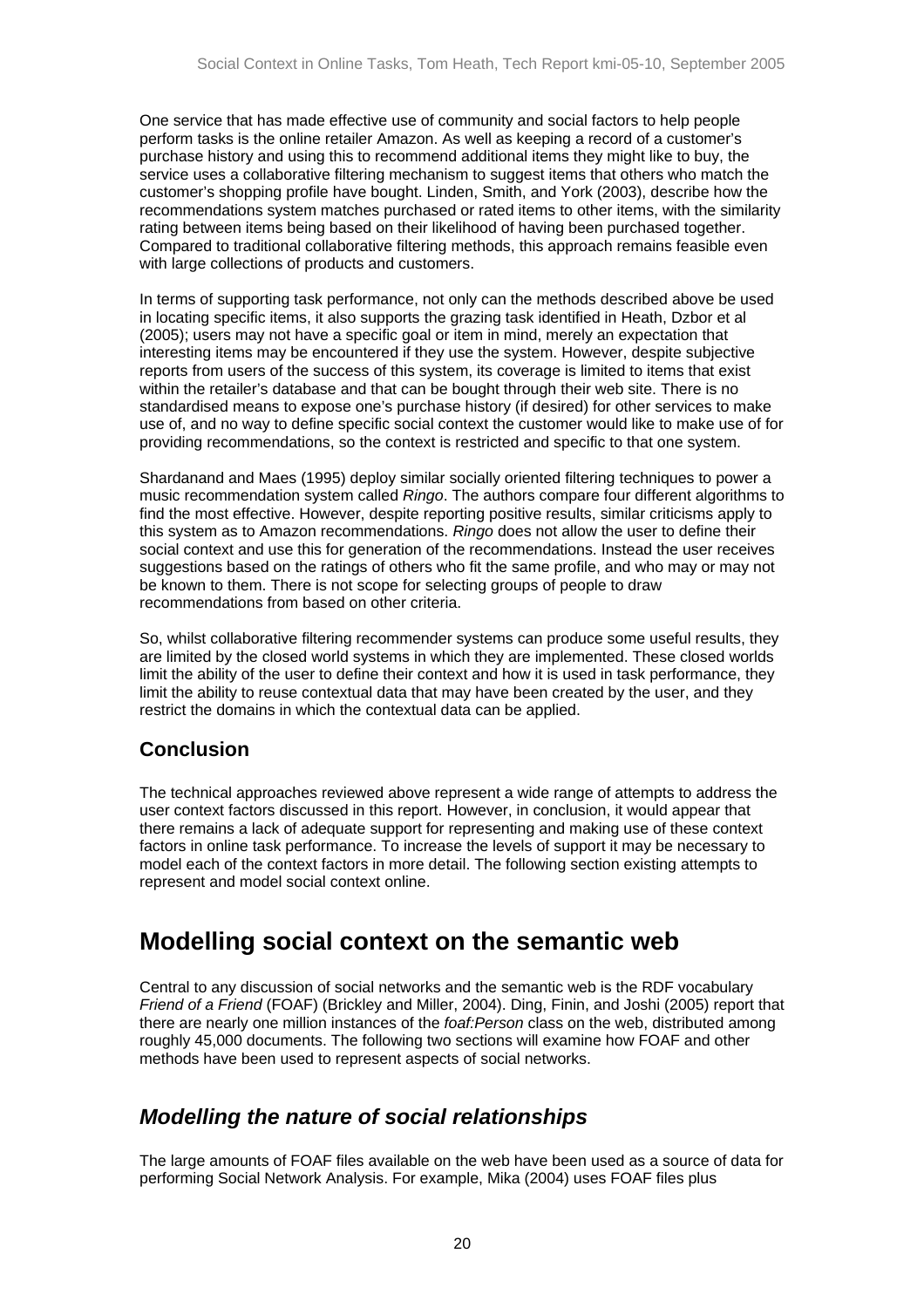<span id="page-20-0"></span>information mined from the conventional web to analyse the social networks that make up the semantic web research community.

However, different perspectives exist about how best to represent people's social networks and the relationships between people on the semantic web. The basic unit of defining relationships in FOAF is the *foaf:knows* relation, simply used to state that Person A *knows* Person B. Whilst the simplicity of the description is undoubtedly an advantage, there may also be limitations due to a lack of expressivity.

Other vocabularies have been proposed that go beyond the shallow semantics of foaf:knows, and describe more detailed relationships between people, such as the *Relationship* vocabulary<sup>6</sup>[.](#page-20-1) However, this appears to have severe limitations. For example, the vocabulary can never be descriptive enough to fully capture how two people know each other. In their discussion of various perspectives on the nature of the semantic web, Marshall and Shipman (2003) note that it can prove hard for computers to exchange information about concepts which are oriented towards humans due to issues of representation, and this certainly appears to be the case with describing the nature of relationships between people.

Furthermore, it isn't immediately clear how a relationship defined very precisely could actually be used in an application or to support a user task. It raises the following questions: What inferences can be made based on a particular relation? Can more reasoning be performed if the full nature of the relationship is actually known? Is knowing the nature of the relationship at all informative as the basis for helping with task performance? To resolve this problem requires a greater understanding of how people actually use knowledge of relations in a social network when performing tasks. This would enable logical rules to be developed that defined the possible actions stemming from a particular relationship. Also it may transpire that relationships are better discussed in functional terms: "*what does this link in the network actually allow me to do?"*

It is worth noting that describing family relationships may prove more feasible, as they are often more neatly defined than non-family social relations. However, it may be that these sorts of descriptions are culturally dependent, so assumptions of equivalence across cultures should not be made. Semantic descriptions of family relations may have clear applications in areas such as genealogical research, however it remains unclear what how they could be used in supporting more generic tasks.

## *Modelling trust between individuals*

Building on the widespread availability of FOAF files, Golbeck and Hendler (2004) describe a vocabulary that allows users to rate the reputation of trustworthiness of other people in the network. These ratings are then used as the basis for an email sorting and filtering application. Whilst the simplicity of the system can be seen as beneficial, authors such as Kalfoglou et al (2004) have questioned the value of such trust ratings on the basis that they are de-contextualised. It is not possible to convey the setting or situation in which this rating applies, and these can vary widely, as the example given earlier regarding films and money lending suggests.

Gray, Seigneur, Chen et al (2003) use small world theories as the basis for trust systems that can scale to massively distributed networked applications, of the kind that will increase as mobile technology becomes ever more widespread. The approach is based on consideration of how trust decisions are made in the offline world, taking in concepts such as risk and recognition. A key distinction to make is that Gray et al go on to focus on entities such as users can deploy locally available information to determine the shortest path through a network for propagation of information.

<span id="page-20-1"></span> <sup>6</sup> http://vocab.org/relationship/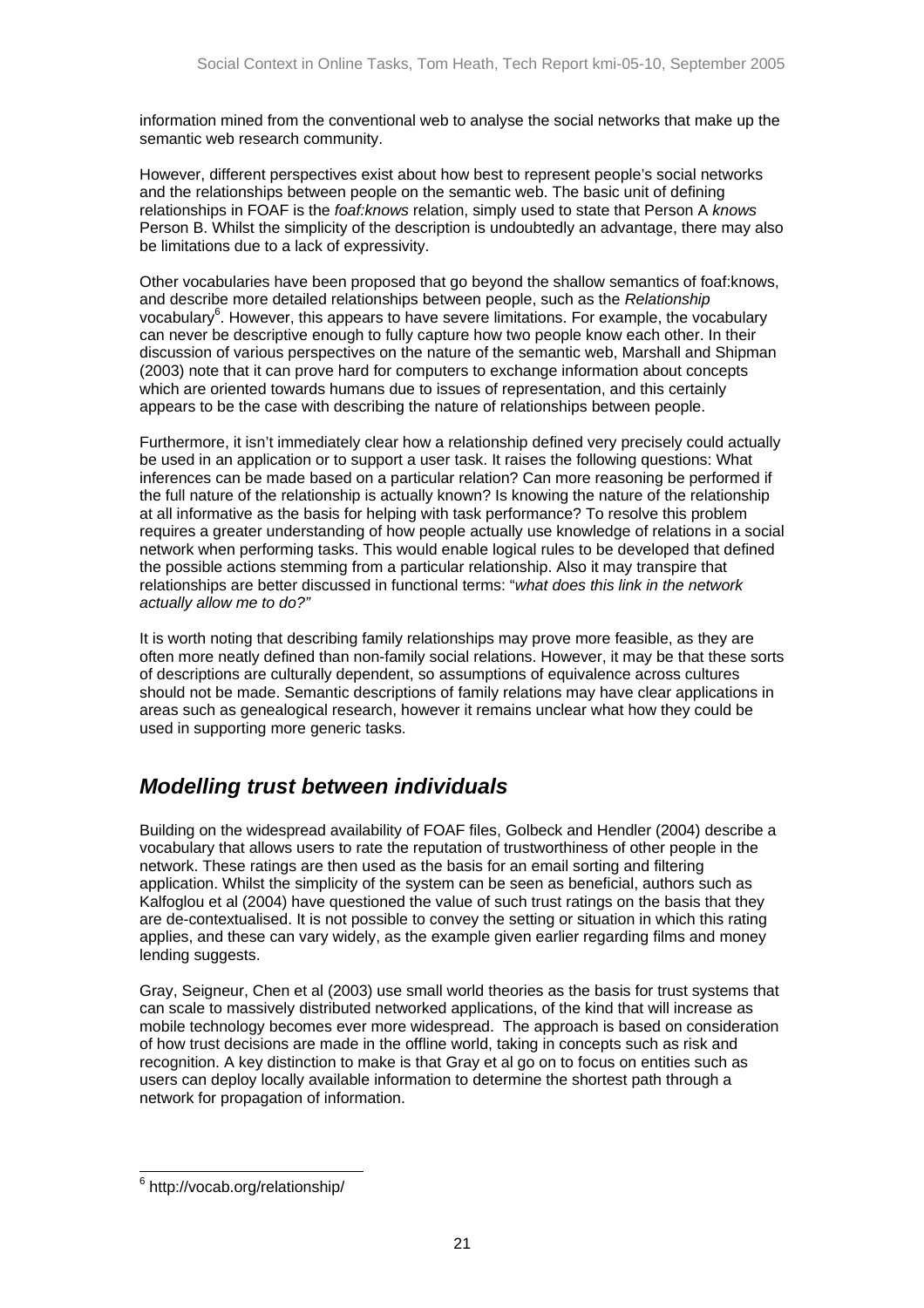<span id="page-21-0"></span>In work described by Gil and Ratnakar (2002), users create annotations about web resources, which are then used to determine the degree of trust that exists in the content of the document. The authors express an interest in extending the system to descriptions of the reliability and trustworthiness of services, thereby supporting the distinction raised earlier between trust in other people and trust in services, and providing a solution that addresses both.

Richardson, Agrawal, and Domingos (2003) describe work based on the premise that "a user's belief in a statement should be a function of her trust in the sources providing it". They go on to emphasise that trust is subjective in nature and therefore cannot be assigned to an entity by a central source, and that furthermore, no one entity will know the trustworthiness of every source. On this basis, the authors propose a distributed web of trust approach, where each user assigns trust values to a small number of other users. These are then aggregated into trust values, not globally as a measure of each individual by the whole group, but as a personalised measure of their own trust in every other member. Because these are specific to each user, they may vary widely, embodying a user-centred model of trust that is compatible with the perspective taken in this report. Richardson, Agrawal, and Domingos (2003) also plan to enable "users to specify topic-specific trusts", which may go some way to addressing the criticism of Kalfoglou et al (2004) regarding the trust vocabulary.

# **Conclusions and gap analysis**

The review and discussion above highlights a shortage of tools adapted to supporting user tasks online, and making use of the context factors that can help in their performance. In particular it would appear that greater attention could be paid to offline task performance strategies, such as use of context, to inform the development of tools. In contrast with other conceptualisations of context, user context is poorly represented, or the definitions do not take into account a full range of contextual factors that might be relevant to the user.

Looking specifically at user social context, and a community knowledge-centric approach to task-performance, demonstrates a gap in the research regarding modelling of social networks and how this might be deployed online. Certain questions are raised, such as: is it possible to map more detailed social relationships? In what ways can more detailed relationship definitions be used? Does knowing more about the nature of a relationship actually bring benefits, value, and utility in supporting performance of tasks? How can the user assess who will be useful in helping them perform a particular task in a particular domain? What is the role of inferred relationships that haven't been validated by a human? To what extent can these be trusted and used?

These issues demonstrate a need for greater understanding of how people use their social networks to help them perform tasks, and how these factors may be modelled. This increased understanding should then be complemented by an infrastructure for community knowledge modelling, capture, and use, and tools for tasks such as knowledge sharing within social networks.

## *Limitations of this review*

Further reading is required to fully understand previous findings on the functioning of social networks. In particular, review of additional research into how trust and reputation are mediated by social networks is required, and will provide a useful foundation for the user study and attempts to model these, as described in the research proposal.

In depth review of work carried out related to certain context factors (such as location and preferences) has deliberately not been included in this report. Whilst this would be a valid and interesting area for future research it is beyond the scope of this research at this time.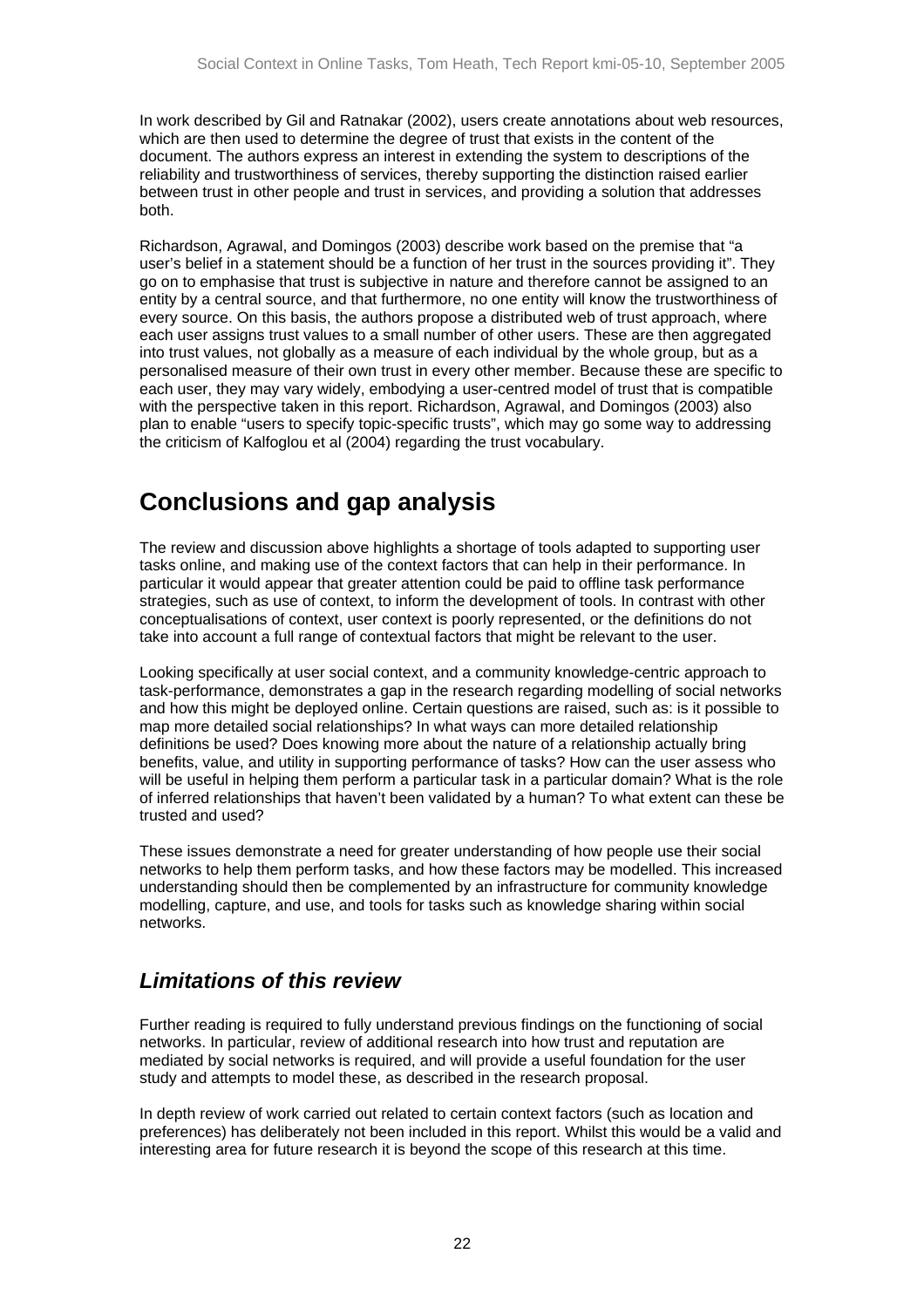# <span id="page-22-0"></span>**Part II. Specific practical outputs to date**

# **Introduction**

Practical work to date has consisted of several strands of activity. The first of these has been the *creation of conceptual artefacts* in the form of classifications of user tasks and context factors detailed below. The second has been *planning of a social context application*, as detailed in the research proposal in Part III of this report. This has included production of a motivating scenario and system walkthrough, plus identification of the system's architectural components, inputs, and outputs. These can be found integrated into the research proposal under the heading of *Research component 2*.

The third strand of practical work has focused on *identifying and assessing relevant tools and technologies* (such as ontologies, vocabularies, libraries, and frameworks) that may be used in the development of the social context application. Discussion of how these may be utilised is mainly embedded in the research proposal under the heading of *Methods of implementation and technologies used*, within *Research component 2*, whilst the detailed analysis of existing travel ontologies is presented later in this section. The fourth strand of activity has involved *acquiring new technical skills* to support the application development described in the research proposal. Development of these skills is discussed at the end of this section.

# **A user-oriented classification of online tasks**

Drawing on the work described in the literature review, and on the discussion of the limitations of previous ways of conceptualising online tasks, the following classification is proposed as a model of tasks users perform online. This classification may allow tools to be developed that support user tasks online more directly.

| <b>Task</b>       | <b>Definition</b>                                                                                                                                                                                                                                                                                      | <b>Example</b>                                                                                                                                          |
|-------------------|--------------------------------------------------------------------------------------------------------------------------------------------------------------------------------------------------------------------------------------------------------------------------------------------------------|---------------------------------------------------------------------------------------------------------------------------------------------------------|
| Locating          | Looking for an object or chunk of<br>information which is known or<br>expected to exist; it may or may not<br>have been seen before by the user.                                                                                                                                                       | Locating an article from a journal, an<br>image for a school project, or information<br>about a book a friend recommended.                              |
| <b>Exploring</b>  | Gathering information about a<br>Exploring a philosophical theory to<br>specific concept or entity to gain<br>understand its central tenets; getting<br>understanding or background<br>background information about an<br>knowledge of that concept or entity.<br>organisation before a job interview. |                                                                                                                                                         |
| <b>Monitoring</b> | Checking known sources that are<br>expected to change, with the<br>express intention of detecting the<br>occurrence and nature of changes.                                                                                                                                                             | Monitoring news web sites during an<br>election; checking email accounts for<br>new messages; watching discussion fora<br>for new ideas or information. |
| Grazing           | Following links that spark your interest on<br>Moving speculatively between<br>sources with no specific goal in<br>someone's web log, just to see what you<br>mind, but an expectation that items<br>find.<br>of interest may be encountered.                                                          |                                                                                                                                                         |
| <b>Sharing</b>    | Making an object or chunk of<br>information available to others.                                                                                                                                                                                                                                       | Sharing holiday photos through an online<br>photo album; uploading a journal article<br>to your personal web site.                                      |
| <b>Notifying</b>  | Informing others of an event in time<br>or a change of state.                                                                                                                                                                                                                                          | Emailing a group of friends to tell them<br>you will be going to a concert at the                                                                       |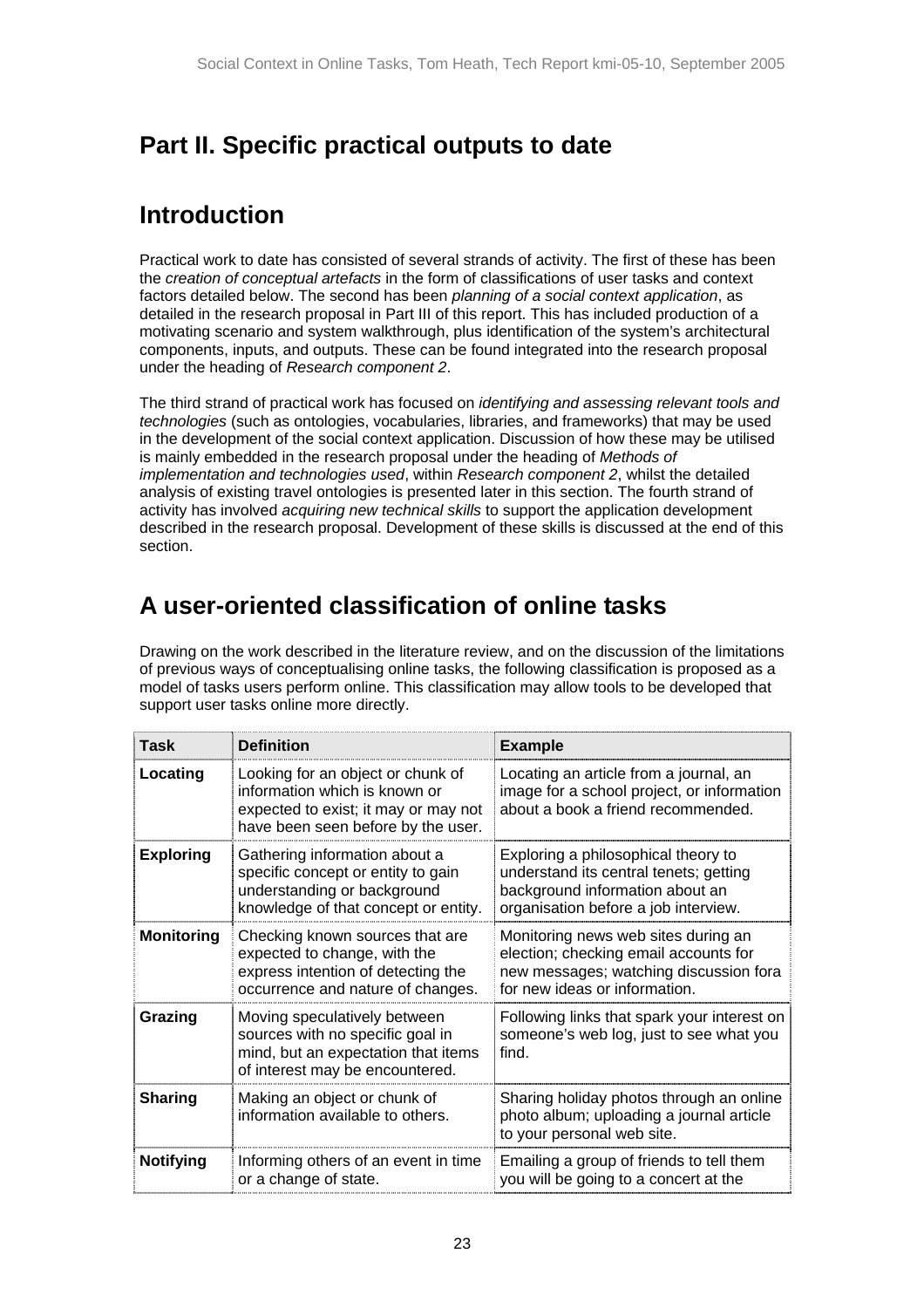<span id="page-23-0"></span>

|                   |                                                                                                                                                                                                    | weekend.                                                                                                                                                   |
|-------------------|----------------------------------------------------------------------------------------------------------------------------------------------------------------------------------------------------|------------------------------------------------------------------------------------------------------------------------------------------------------------|
| <b>Asserting</b>  | Making statements of fact or<br>opinion.                                                                                                                                                           | Writing on your web site that you like a<br>certain film or artist, or that you own a<br>certain book.                                                     |
| <b>Discussing</b> | Exchanging knowledge and<br>opinions with others, on a specific<br>topic.                                                                                                                          | Posting a comment on a discussion<br>forum stating that you disagree with a<br>previous post, explaining why, and then<br>receiving responses from others. |
| <b>Evaluating</b> | Determining whether a particular<br>piece of information is true, or<br>assessing a number of alternative<br>options.                                                                              | Choosing which film to see at the<br>weekend, based on what's showing,<br>where, and at what time.                                                         |
| Arranging         | Coordinating with third parties to<br>Arranging travel and accommodation for<br>an international conference.<br>ensure that something will take<br>place or will be possible at a certain<br>time. |                                                                                                                                                            |
|                   | <b>Transacting Transferring money or credit</b><br>between two locations; may or may<br>not have some consequence in the<br>offline world.                                                         | Paying a bill, or transferring money<br>between accounts.                                                                                                  |

**Table 1: a user-oriented classification of online tasks** 

## *Assumptions made in the classification*

The classification presented above is based on a number of assumptions. These assumptions may reflect progress beyond the limitations of previous classifications, or assumptions made about ways in which internet usage will develop.

Clearly the classification presented here addresses a wider range of user tasks than those described previously. One reason for this greater coverage is that it doesn't make assumptions about the task being performed using a particular internet platform (such as the web), only that the user is online by way of some form of internet connected device. For example, notifying might take place via email, and discussing could take the form of threads on a web discussion board or an instant messaging conversation, but ultimately the protocol being used should be transparent to the user. This serves to not limit the classification to a specific domain such as searching or a specific application such as a conventional web search engine or web browser.

The connectivity available to the user's internet connected device is assumed to be permanent, and (for all practical purposes) not restricted in terms of bandwidth. Similarly the user is assumed to have access to virtually unlimited storage which is permanently networked, abstract with regard to host machine or location (in much the same way as logical volumes work in an operating system), and crucially, is addressable using core internet and web principles such as URIs. This does not assume that a user's storage is publicly accessible, only that common methods can be used for working both with user files and with objects on the public internet. Redundancy of online services is assumed, such that objects and services can be thought of as always available. These assumptions account for the absence from this classification of tasks such as *Save to disk* that have been identified by previous authors Byrne et al (1999). If the user has permanent connectivity and universally addressable storage that is not tied to a particular machine, the notion of saving a copy for *offline* access becomes obsolete.

In a similar vein, the task of *locating* does not make any assumptions about whether an object has been seen previously by a user or not; in this sense it could be seen as combining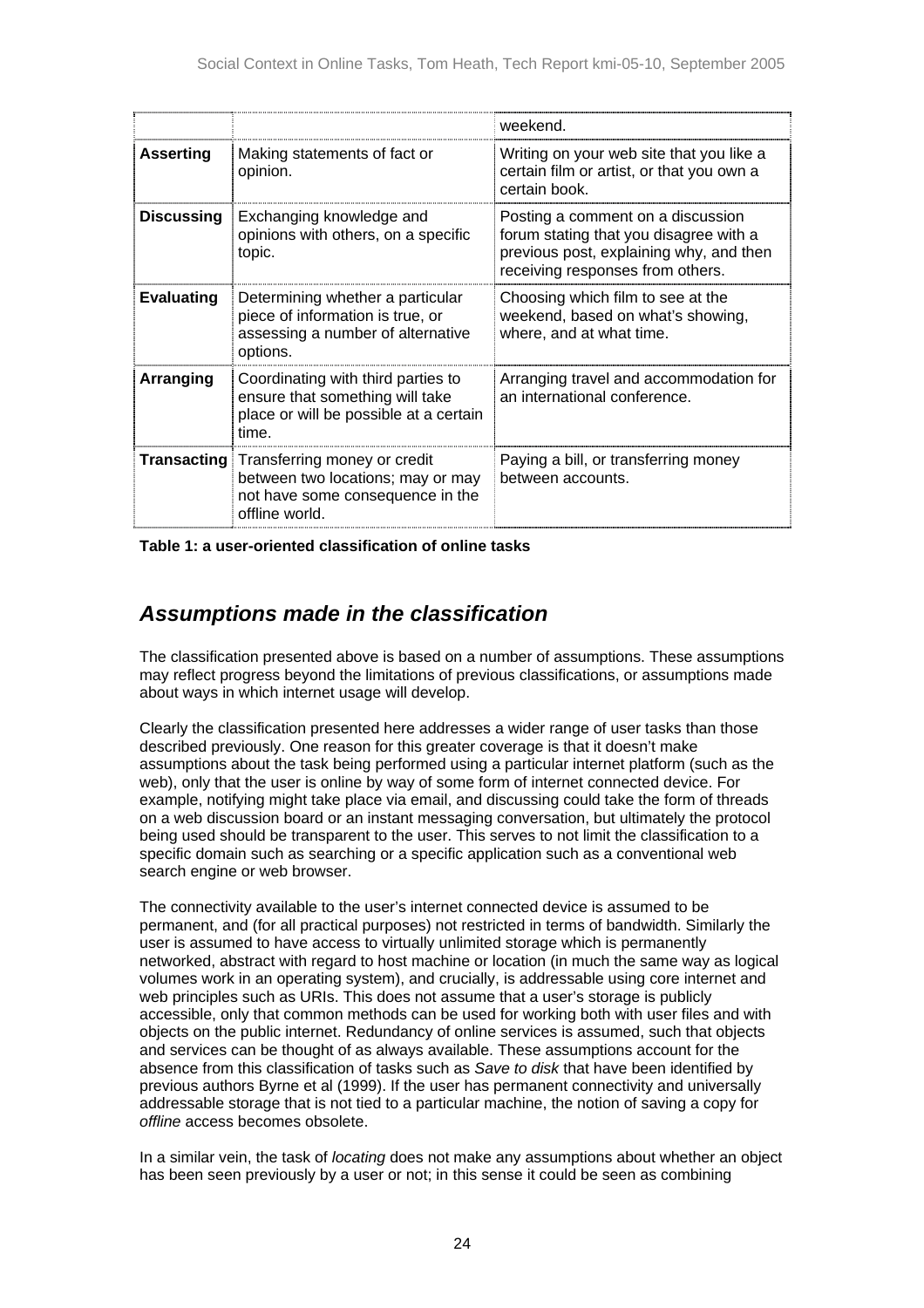<span id="page-24-0"></span>aspects of finding new objects and retrieving those that have been previously seen. Terms such as retrieving are avoided as they imply the use of local archives or storage.

Finally, the most significant assumption is that the tasks presented here are seen to bear relations to people's actions in the offline world. In that sense they strive to echo processes or behaviours that are familiar from variety of use contexts, rather than specific to one environment such as the internet. In doing so they could be seen to possess greater ecological validity than tasks identified in previous research.

## *Linked tasks*

During any one online session a user may perform a number of tasks that, whilst distinct, are in some way related; these could be thought of as *linked tasks*. For example, a user may have heard that a concert is on in the city where she lives. She would like to go to the concert, and so uses a listings web site to find out that it starts at 8pm. Thinking that her friends might like to go as well, she then emails them to let them know about the concert, mentioning the start time. In this case the first task is clearly an example of *locating*, as you set out to find a certain piece of information, whilst the second task constitutes *notifying*. Here the two tasks bear a thematic relationship but remain tasks in their own right, each addressing a particular goal. Similarly, monitoring a news web site may reveal a story of interest that results in the user grazing related sites with the expectation of finding other relevant items. Shopping online can be seen as a further example of linked tasks. The act of paying for goods or services can be classified as transacting, and this may be preceded by locating a specific item to purchase or evaluating a number of different options.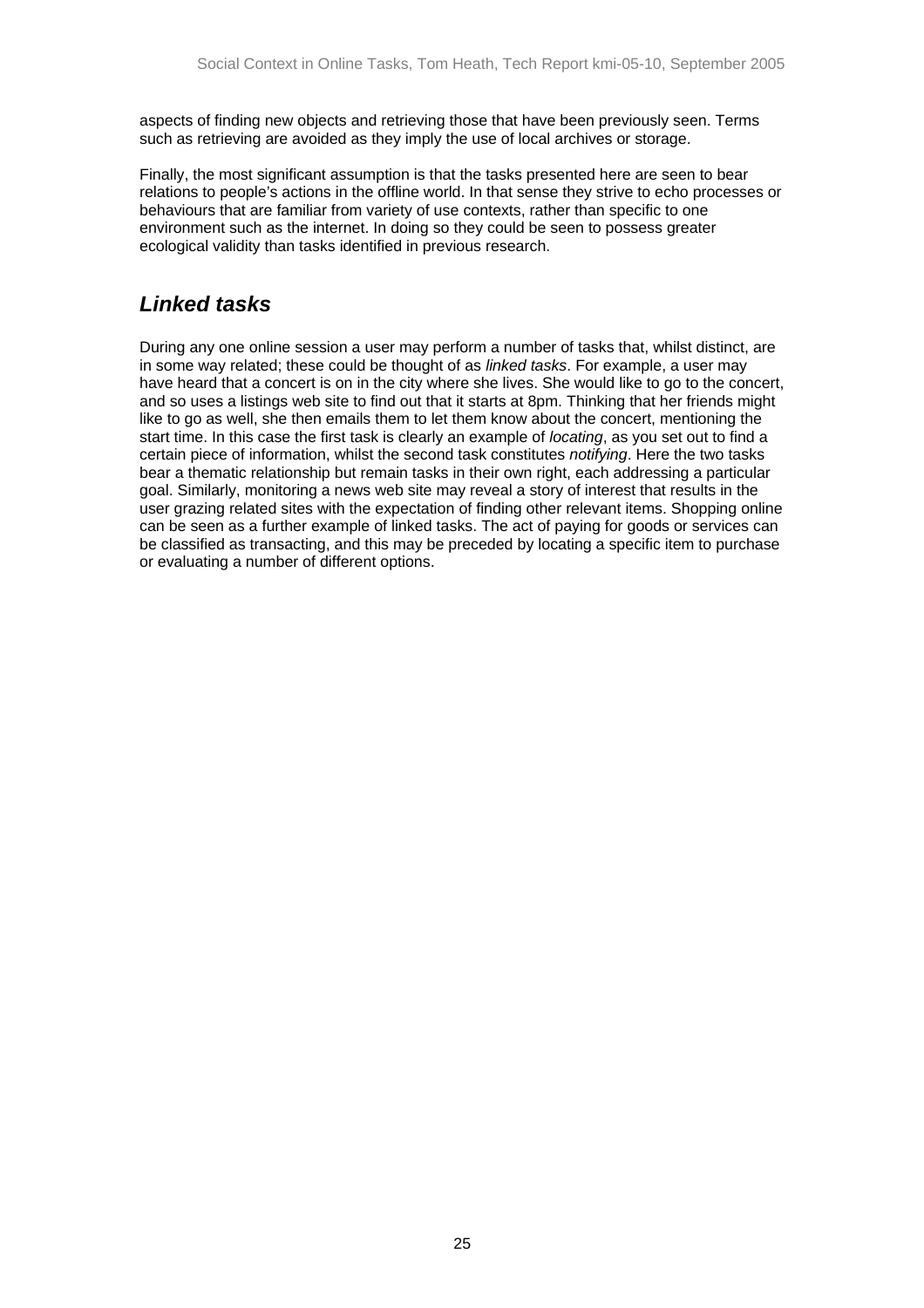# <span id="page-25-0"></span>**User context factors in task performance online**

A number of aspects of a user's context can be identified that may have significant roles to play in shaping the nature of the task and the way in which it's performed. These factors are detailed and defined below.

| <b>Context factor</b> | <b>Definition</b>                                                                                                                         |
|-----------------------|-------------------------------------------------------------------------------------------------------------------------------------------|
| <b>Social</b>         | groups of individuals a user is part of or identifies with, such as<br>friends, family, colleagues, or others with shared interests.      |
| Trust                 | trust the user has in third parties; individuals, groups, organisations<br>or services that may be able to assist in performing the task. |
| <b>History</b>        | actions the user has taken in the past; solutions to previously<br>performed tasks; experiences of these tasks and solutions.             |
| <b>Resources</b>      | resources such as time, money, attention or tools that may be<br>required in performing the task but may vary in their availability       |
| <b>Preferences</b>    | values or opinions that a user holds that might effect how a task is<br>performed, or what solutions might be acceptable                  |
| Location              | the user's physical or geographical location.                                                                                             |

#### **Table 2: a conceptualisation of user context factors when completing tasks online**

These factors can all be seen as properties of the user, with varying degrees of stability and persistence over time. For example, a person's previous experiences do not change over time, though they may be added to; the social networks a person associates with are likely to depend on the situation, but the links in the network are likely to change at a fairly slow rate; in contrast, the resources a person has available for performing tasks are likely to vary frequently.

Crucially these context factors are likely to manifest themselves differently depending on the task being performed. For example, in tasks such as notifying or sharing, members of a user's social network may be seen as the audience for the task or the beneficiaries of its outcome, rather than sources of assistance; discussing on the other hand might involve contribution from all individuals, presumably for mutual benefit. Taking the factor of trust as an example, the extent to which a user trusts a third party web site may be of great significance if they are carrying out a transacting task such as paying for goods or transferring money. However, in contrast, if they are exploring a controversial topic and simply want to survey a broad range of opinions it may not matter whether they trust the sources they find or not.

## *Interactions between factors*

Consideration of the factors above demonstrates that they do not exist in isolation of each other. For example, as mentioned in the analysis of a semantic web scenario below, a relationship can be seen between social context and trust, in that a recommendation from a friend is likely to either increase or decrease trust in the recommended entity, depending on how the friend's recommendations are perceived. Similarly, previous experience with a person or a service is likely to affect how trusted they are in future interactions. Taking location as an example, then the user's current location may impact on their resources available for performing a task, if they are in crowded street rather than in a quiet office, for example.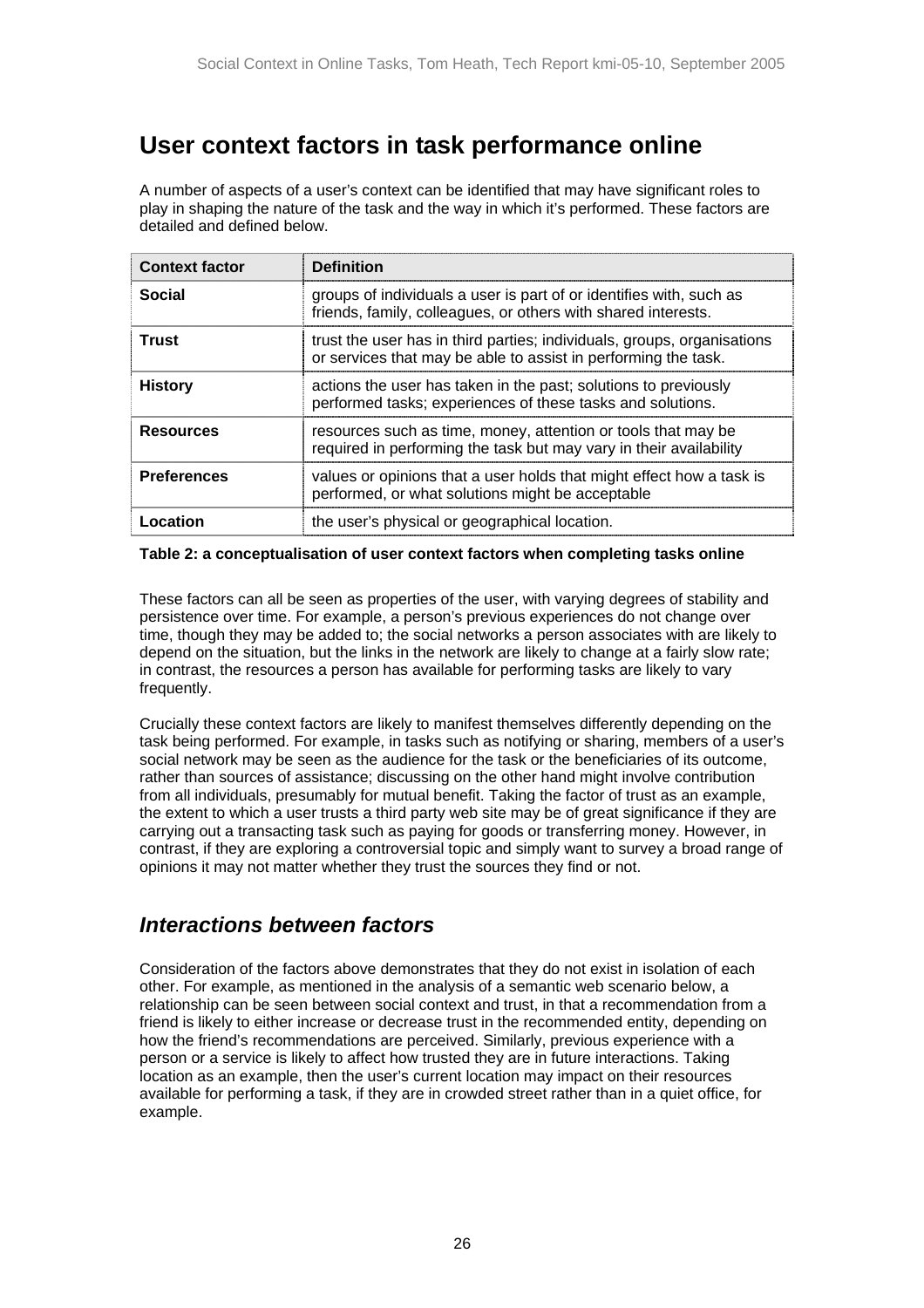## <span id="page-26-0"></span>*Analysis of user context factors in a semantic web scenario*

A widely cited scenario used to illustrate the potential of the semantic web is given in Berners-Lee et al (2001) and concerns two siblings (Pete and Lucy) arranging healthcare treatment for their mother, with the assistance of semantic web agents. Analysis of the scenario highlights the crucial role that user context factors play in defining and supporting the performance of the task. Whilst the solutions used in the scenario are semantic web solutions, the tasks facing Pete and Lucy are equally relevant to the conventional web. A key factor to note is that whilst the user context factors can be observed in the scenario, they are not all well represented, if at all.

From the outset, the task is defined by the *social context* of Pete and Lucy in that it concerns their mother and they need to perform the task together or in consultation with each other. The fact that "Lucy's agent has complete trust in Pete's agent in the context of the present task" (pp. 36) suggests an interaction between social factors and *trust*.

*History* of previous experiences or solutions to tasks is shown to be of value when Pete instructs his agent to redo the search carried out by Lucy's agent, and Lucy's agent supplies "shortcuts to the data it had already sorted through" (pp. 36). In this case the history being reused belongs to someone else (or their agent), however if Pete's agent needed to perform the task again in the future it could now reuse its own solution.

In addition to the trust relationship between the siblings' agents mentioned above, the scenario also refers to *trusted services* that give ratings of healthcare providers. Here Lucy (through her agent) trusts a third party service to supply accurate information that can be used in performing the task. If a rating service was not available that Pete and Lucy trusted, the quality of providers would have to be verified by other means, complicating the task considerably.

Many examples exist in the scenario of the importance of *preferences* as a context factor. The first of these relates directly to the ratings of healthcare providers, where Lucy's agent only retrieves details of providers rated excellent or very good; presumably their preferred standard for providers that may treat their mother. Pete's instruction that his agent redo the search carried out by Lucy's agent results from the proposed solution not meeting his preferences; he doesn't want to drive across town and return at rush hour, so the search is redone with stricter preferences, slightly redefining the task in the process. This also serves to highlight the significance of *location* as a context factor, with distance of the hospital from their mother's home and from Pete's office both needing to be taken into consideration.

At different stages of the scenario Pete clearly has differing levels of *resources* available to dedicate to the task. When his agent first returns an alternative solution to the task, he has little attention for verifying every aspect of how the task was performed, and mutters "spare me the details" (pp. 36). Instead he defers this until later when he has the time to review the record of how his agent reached the solution.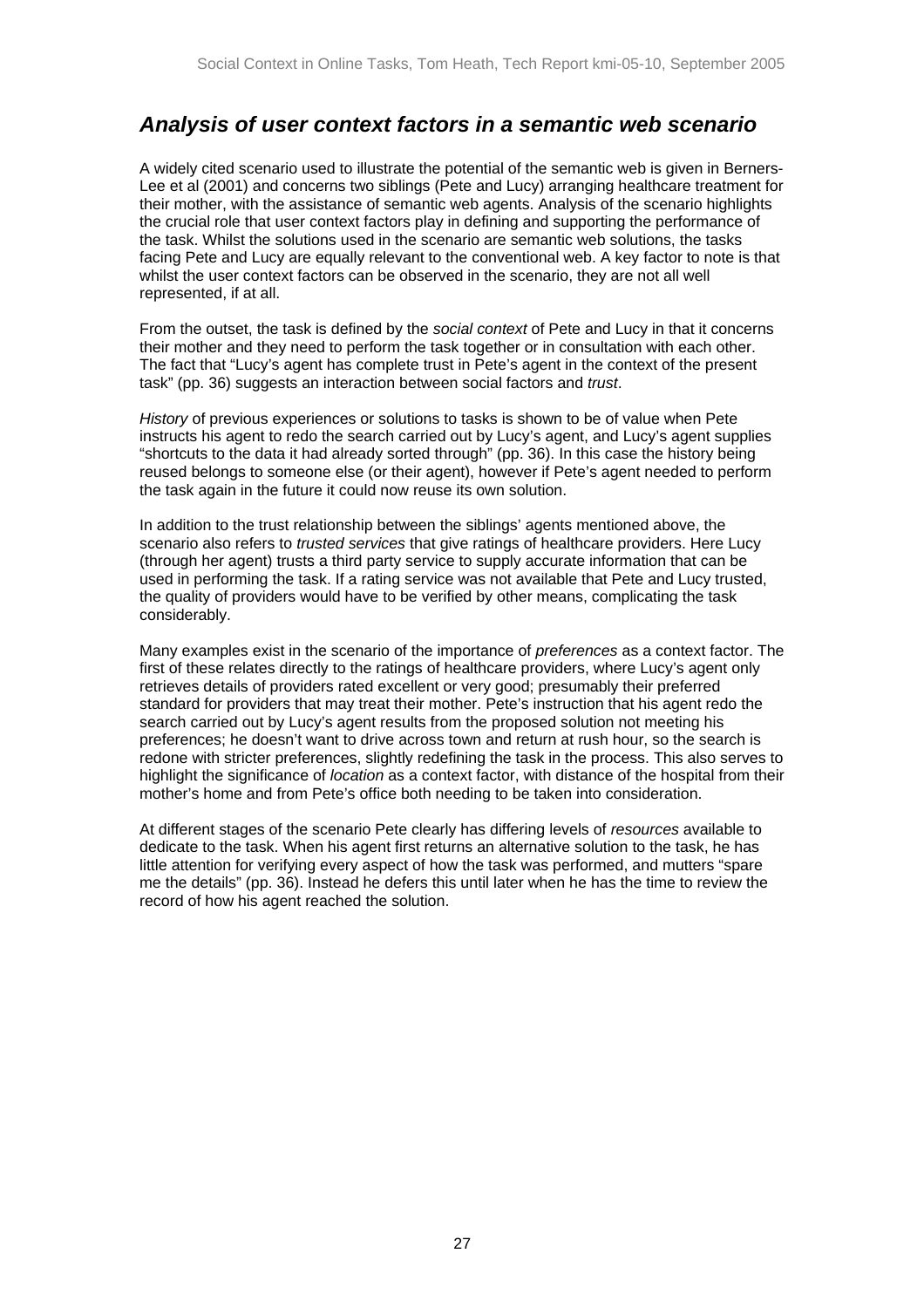# <span id="page-27-0"></span>**Assessment of relevant tools and technologies**

A wide range of tools and technologies (such as ontologies, vocabularies, libraries, and frameworks) have been assessed to determine their potential utility in the application development aspect of this research (described in the research proposal in Part III of this report). To ensure they are considered in context, the conclusions of these assessments are primarily embedded within sections of the research proposal under *Methods of implementation and technologies used*. However, comparison of existing travel vocabularies and ontologies is presented here in detail and summarised in the narrative of the research proposal.

#### **Name Hotels Food Places Sights Notes** DAML Geofile X Potentially useful breakdown of locations at varied granularities. but has military not traveller focus DAML Country Codes/CIA World Factbook X Useful at a high level, but no granularity beyond the country level. Basic Geo Vocabulary **X** X De facto standard for describing longitude and latitude, but no finer detail. Useful for giving location of other objects Reuters Regions Vocabulary **X** Potentially useful due to worldwide coverage, but has political not traveller focus DAML Airport Ontology | | X Potentially useful in a wider travel ontology, but otherwise too specific DAML Travel Itinerary Tunerary<br>Ontology X X X Broad coverage but granularity at a level appropriate to the travel industry, not to travellers sharing recommendations TAGA Travel Ontology | X Oriented to reservations within the travel industry. Hotel coverage is shallow Tsinghua Travel Ontology X X X Potentially useful. Broad but shallow. Would need to be supplemented ChefMoz RDF Vocabulary  $\vert$   $\vert$   $\vert$   $\chi$ Detailed description of restaurants possible. Very useful, but mixes restaurant info with reviews. **OpenGuides** RDF **Descriptions**  $\mathsf{X}$  |  $\mathsf{X}$  |  $\mathsf{X}$ Fairly rich descriptions of various objects, but mainly using other namespaces. Very useful as a data source.

## *Comparison of travel vocabularies and ontologies*

**Table 3. Comparison of existing travel vocabularies and ontologies, and their ability to describe "travel objects"**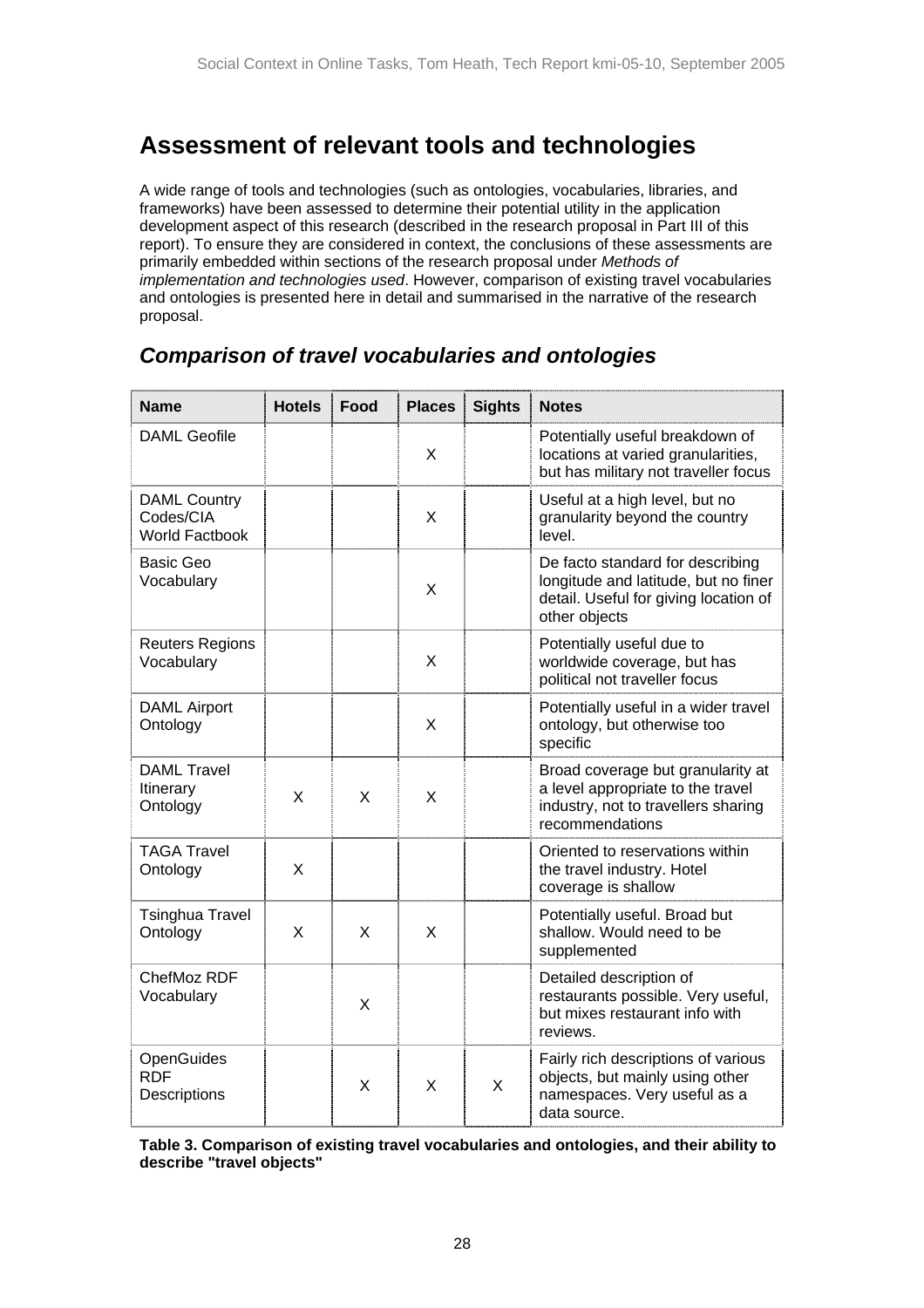# <span id="page-28-0"></span>**Development of technical skills**

To support development of the social context application proposed in Part III, a number of technical skills have been developed or built upon. Firstly, considerable effort has been put into becoming familiar with the Resource Description Framework (RDF), mainly achieved through using RDF vocabularies to describe people, places, photographs, and resources. This has been complemented by investigating tools that can be used to discover, store, manipulate, and produce RDF data, some of which are discussed in the research proposal, under the *Methods of implementation and technologies used* heading.

A number of smaller projects undertaken in KMi have provided the opportunity to develop new skills in a number of other technologies highly relevant to this research. For example, development of an application to retrieve cinema listings from web sites through a Jabber interface has provided experience in using Perl<sup>[7](#page-28-1)</sup> to scrape web sites and parse the results. This approach could be utilised to create semantic descriptions of existing web resources as may be required for population of the domain knowledge base, as detailed in the research proposal.

The *Bookshelf* project undertaken in KMi uses PHP<sup>[8](#page-28-2)</sup> to query the Amazon Web Services API<sup>[9](#page-28-3)</sup> via the REST approach, retrieving XML records which are then cached, processed, and transformed using XSLT for display to the user. Whilst building on existing knowledge and experience, skills in these technologies were all developed specifically for this project, in a short period of time.

In addition, the Bookshelf project provides a valuable test data set for use in this research. Whilst the travel-specific components of the application described in the research proposal are being developed, the bookshelf project could provide a dataset with which to test generic aspects of the system related to sharing knowledge within a social network. This would allow valuable lessons to be learned that could inform the development of the main applications.

<span id="page-28-1"></span> <sup>7</sup>  $\frac{1}{8}$  http://www.perl.org

<span id="page-28-2"></span> $8 \text{ http://www.php.net}$ 

<span id="page-28-3"></span><sup>&</sup>lt;sup>9</sup> http://webservices.amazon.com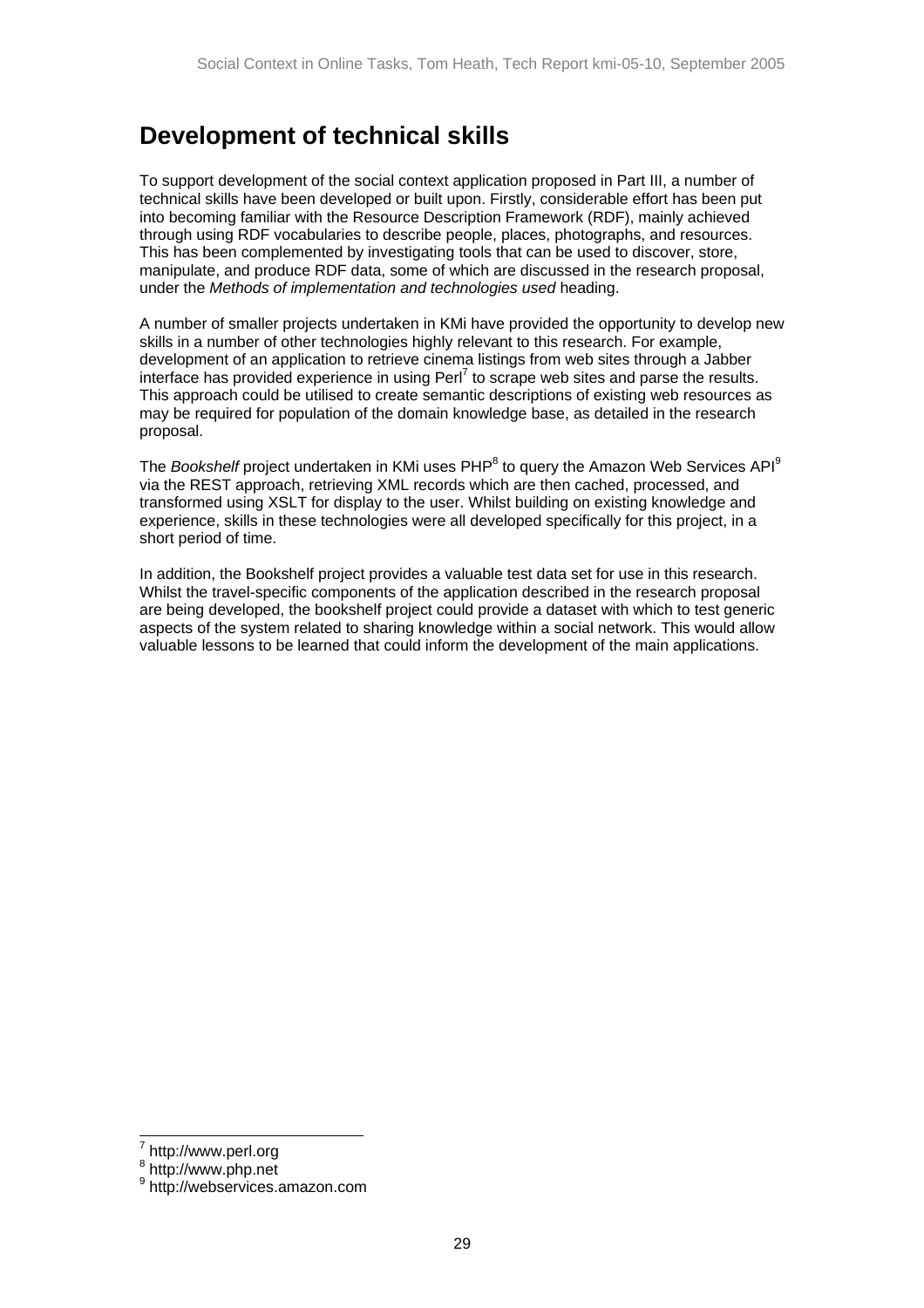# <span id="page-29-0"></span>**Part III. Research Proposal**

## *Statement of research question*

"Can a person's social context be modelled, captured, and utilised to facilitate locating and exploring information online?"

## *Definition of terms*

*Social context* in this case is defined as the social networks that the individual is part of or identifies with, and the people that make up these networks. The relation of the individual to society as a whole is not considered part of the social context in this research. In recognition of the fact that social networks are primarily a construction of the individual, no assumptions are made or criteria set at this stage about the nature of the relationships between the individual and members of their social networks, or about the origin of the relationship. Consequently the social context may encompass family members, friends, colleagues, and other acquaintances identified. Furthermore, no assumptions are made at this stage about how particular classes of network members may contribute to task performance, if indeed any distinction is made by the user on the basis of relationship type. These decisions will be informed by the pilot study described below.

The terms *locating* and *exploring* refer to the tasks defined by Heath, Dzbor et al (2005) respectively as "looking for an object or chunk of information which is known or expected to exist; it may or may not have been seen before by the user" and "gathering information about a specific concept or entity to gain understanding or background knowledge of that concept or entity" (pp. 3). These definitions are adopted without modification for use in this research.

## *Justification for research question*

The question presented above is important and worth asking for the following reasons. It addresses a clear *user need* that is applicable to all internet users, specifically how to avoid information overload in an era where information is widely available. The research has the potential to *lower barriers* between the online and offline worlds, by allowing processes and principles developed offline over many years to be more easily used in an online environment. Furthermore the outcomes of the research have *wider applicability* in that they can inform how other user context factors may also be used to support user tasks online.

Considering these issues in more depth, the importance of developing technical systems that are driven by a clear user need is highlighted by Oulasvirta (2004). As increasing amounts of information are made available online the concept of information overload has come to the fore, and overcoming this problem presents a clear user need. Information overload may not occur to the same degree in the offline world, but literature shows that when locating information people make use of their social networks (e.g. Granovetter, 1973). This research seeks to make these *word of mouth* principles usable online, providing a more contextualised online experience for the user, which the literature review demonstrates is not currently the case. Improving support for these principles fulfils the need to integrate social aspects into all forms of computing applications (identified by Grudin, 1994), and is compatible with making tools that are more translucent to social processes, as argued by Erickson and Kellogg (2000).

It is not currently apparent whether people use their social network to obtain information specifically from others who are known and trusted, or simply because it serves as a convenient filter when large amounts of information are available. Investigating this research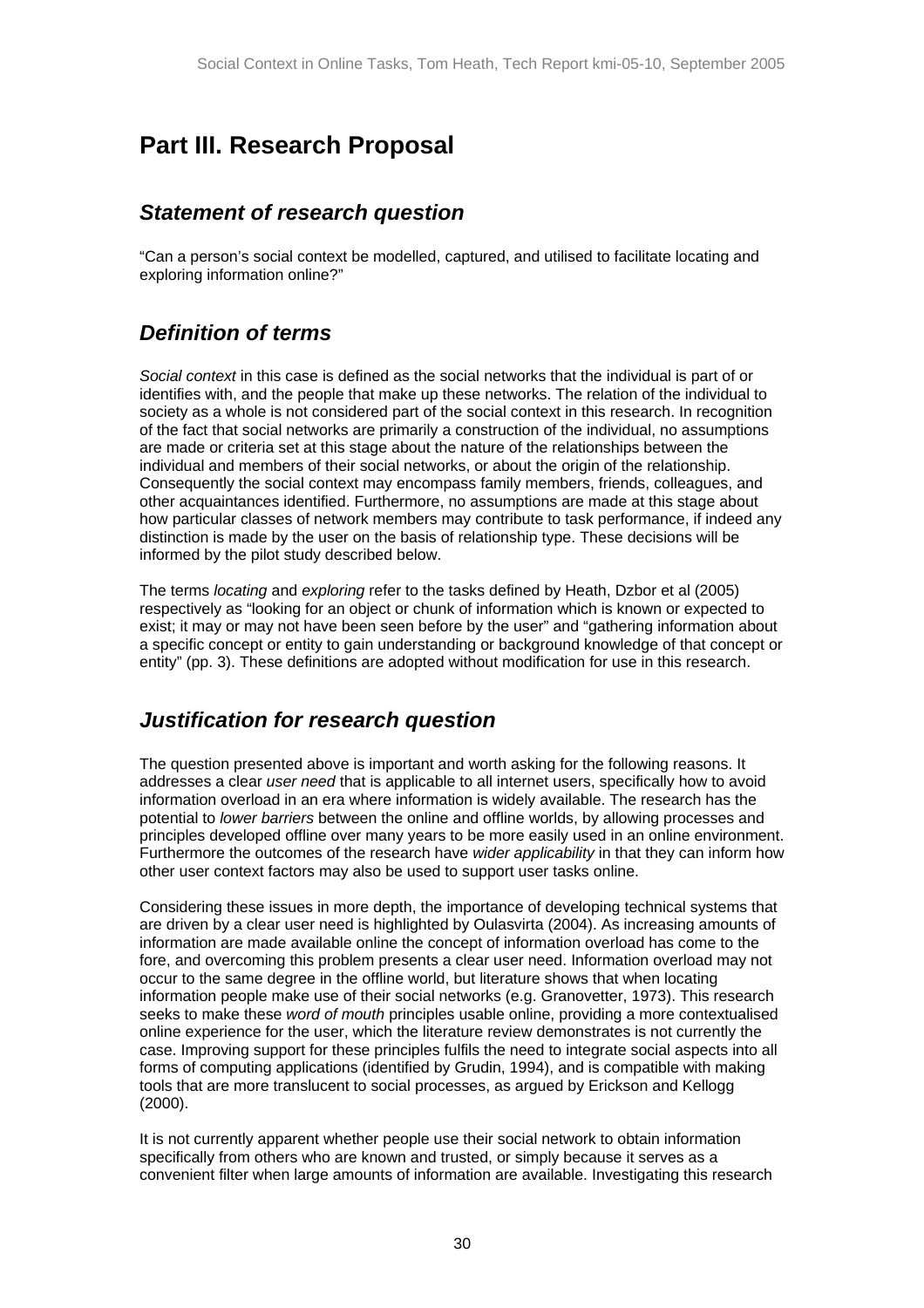<span id="page-30-0"></span>question has the potential to further knowledge about how people use their social networks to help them perform tasks. Investigations into how this contextual information can they be modelled, captured and utilised online will provide a useful test bed for the use of semantic web technologies in supporting contextually aware applications, an area which has not been extensively investigated to date. Successful outcomes of the research could enable a new generation of socially contextually aware tools, the principles of which could scale to other context factors and enable new ways of approaching contextually aware tools and services.

The social context factor has been chosen for this research on the following basis. Firstly there is a strong and growing research interest in the area, as evidence by the publication of articles concerning analysis and use of social networks online, and the presence of this topic in workshop and conference programmes. Secondly from a technical perspective there is significant infrastructure in place already to support the use of social network information online, such as the large amount of data on the semantic web that uses the Friend of a Friend vocabulary. However, this research will attempt to illuminate how relationships may best be described and utilised for practical applications. Thirdly, anecdotal evidence suggests that there is strong user interest in expressing and using social network information, but a lack of practical applications with which to do so and with which to motivate others to participate.

The tasks of locating and exploring have been chosen from among the eleven identified by Heath, Dzbor et al (2005) for a number of reasons. From a user perspective, they constitute a modality that users are already familiar with in the online world (through use of search engines for example), although the average user may refer to them in different terms. They also serve as a feasible test bed that builds on considerable existing experience and literature in the field, generally developed using conventional web and information retrieval techniques. Socially contextually aware applications could have a noticeable impact in comparison to conventional tools, which provide a useful benchmark for comparison. If social context can be utilised to support these tasks then its use could be extended to other tasks.

### *Conceptual representation of the research area*

[Figure 1](#page-31-1) below unifies the user tasks online and the user context factors, illustrated with reference to the use of social context to support the locating and exploring tasks.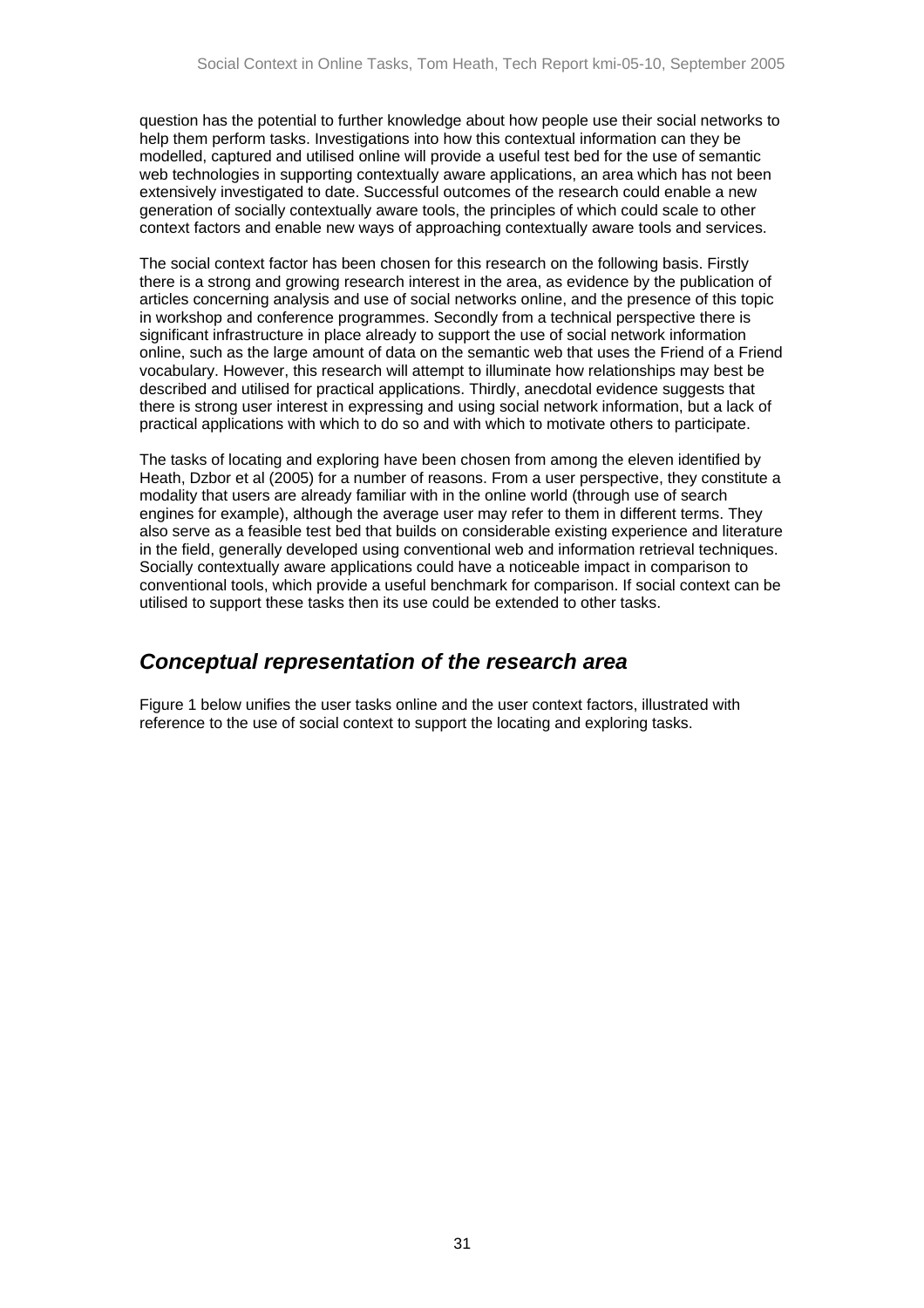<span id="page-31-0"></span>

<span id="page-31-1"></span>**Figure 1: Conceptual representation of the research area** *contextualised task performance online* **with illustrative examples** 

## *Motivating scenario*

The research proposed here can be captured from a user point of view by the following scenario that, in combination with the gaps identified by the literature review, motivates the proposed research.

## **Locating and exploring travel knowledge via a social network**

Steve is planning a backpacking trip to New York and Boston. He knows that a number of friends, family and colleagues have been to the USA before, so he wants to use their knowledge and experience to help plan his trip. However, they're busy people, and so is Steve; he doesn't want to have to construct an email asking each of them for all their recommendations, and he knows some of them have already logged their trips in detail on different travel sites, he just doesn't know where to find these reviews.

Fortunately there's a solution; some of the travel sites provide users' reviews in a standard machine readable format. This format includes information about the subject of the review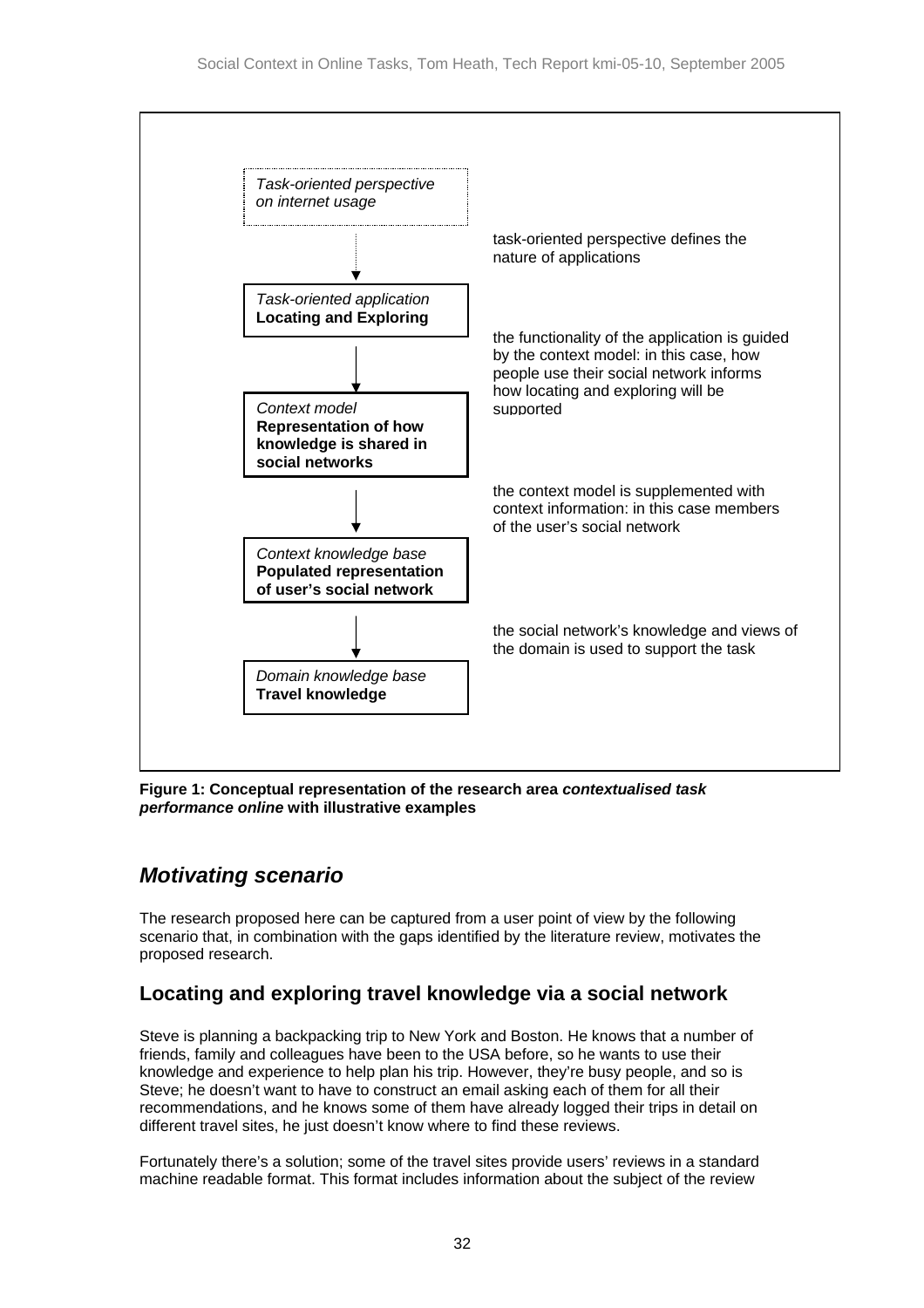<span id="page-32-0"></span>(perhaps a hotel, a restaurant, or a cultural sight), its geographic location, and whether it comes recommended or not, as well as a unique identifier (in the form of a scrambled email address) for the author of the review.

Steve can use a task focused application called *Service X* to aggregate all the reviews on these sites that refer to places in New York and Boston. However, this still provides too much information; he only wants to read reviews written by members of his social network; people he knows and whose opinions he's interested in. Fortunately, using social network management application called *Service Y* Steve has defined the friends, family and colleagues that make up his social network and made this available online in a standard format that uniquely identifies people using the same scrambled email address method as the travel review sites. *Service X* can read this format and use Steve's definition of his social network to filter the travel reviews, only returning those written by people he knows.

With all the relevant reviews aggregated, Steve begins to plan his trip. He needs somewhere to stay when his flight arrives in New York, recommendations for places to eat, and suggestions for sights to see whilst in the city. The rest of the trip is unplanned, so as well as specific recommendations like these, he's also interested in general suggestions about how to spend his time in the region.

Using *Service X*, Steve attempts to locate information about accommodation in New York. He'll be travelling on a tight budget, so he looks specifically for backpacker hostels. The system returns a number of options that members of his network review negatively and recommend avoiding, and only one that is recommended. However, because *Service X* knows the room rates at these backpacker hostels (from the machine readable price lists on their web sites) and sees that they are comparable to those at budget guest houses, it also returns guest house reviews from Steve's social network on the basis that these might be suitable accommodation. In fact a guest house recommended by his colleague Kathy looks nice and he decides to reserve a room for his first few days.

Steve decides to leave New York plans for the time being and explore options for his trip to Boston and the surrounding countryside. He has heard very positive stories about the area but has no firm plans about what he'd like to do there or where exactly he'd like to go. Using *Service X* again, Steve explores what his social network has said about Boston. Unfortunately no one in his network has been there, or if they have then they haven't reviewed it. Having returned no results, *Service X* widens the scope by examining Steve's extended social network (not just members of his social network, but their friends, families, colleagues) and by looking at additional sources of information that may indicate knowledge of the area he wants to visit. Sure enough, his friend Holger has a sister Eva whose online CV says she studied at university in Boston; *Service X* reasons that she probably knows the surrounding area well. Steve has met Eva briefly in the past so contacts Holger and asks him to put them in touch so he can ask her advice about the best places to see and stay in that part of the world.

## *Specific research questions*

The unifying research question given previously can be broken down into the following three questions, each of which will be addressed in one of the following sections below.

- 1. How do people use their social network for locating and exploring?
- 2. Does the semantic web provide a suitable platform for implementing a system capable of modelling the processes in question 1, capturing the social contextual information, and utilising it to facilitate these tasks?
- 3. What are the criteria that make such a system useful, usable, and appealing to users, and can these be fulfilled?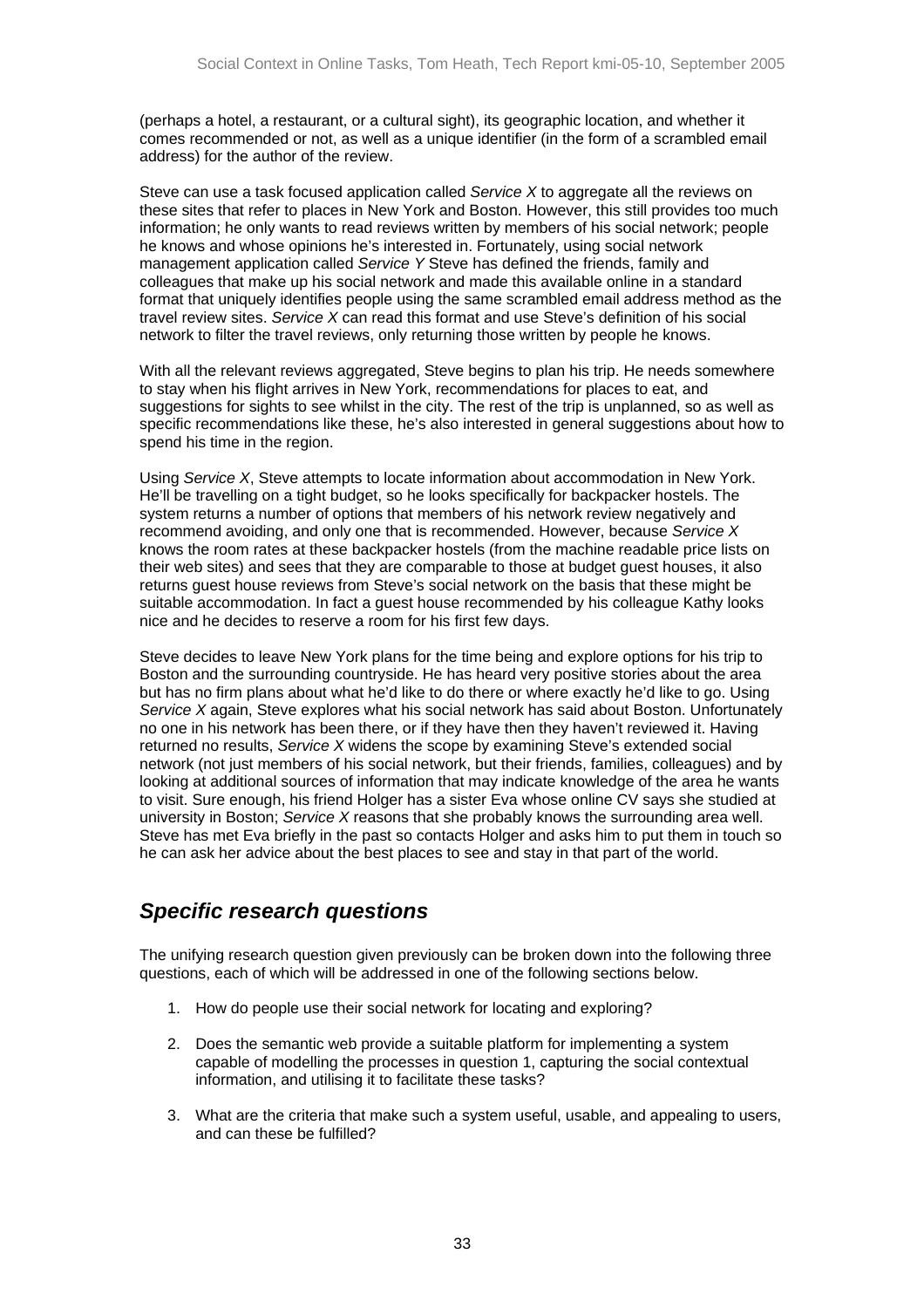## <span id="page-33-0"></span>*Summary of approach*

The research will address these questions through a combination of exploratory study of first principles, technical implementation of a social context application, and evaluation of this application. Question 1 above will be addressed by a small scale user study to inform the model of social network usage that will be created in response to Question 2. Further technical development will investigate the issues of capturing the social context and relevant domain knowledge, and using these together specifically to facilitate the tasks of locating and exploring. Finally, in response to Question 3, an evaluation study will be carried out to gauge the success of the system in addressing user needs, relative to existing approaches. The research will be applied within the domain of travel, for reasons discussed below.

## *Research components and methodology*

The following section further details the components of the research and how they will be carried out.

## *Research component 1 Pilot study of first principles: how social networks are used in locating and exploring*

This small scale pilot study is designed to illuminate how people actually use their social networks, and provide an insight into the factors that influence this use. The study will take the form of both exploratory questions and testable hypotheses, with the findings informing the modelling of social context to be carried out in research component 2.

### **Exploratory questions**

- 1. Why do people use their social networks to assist with locating and exploring? How significant are: the potential to receive a *personalised response*, the potential for direct access to *specific expertise*, and the *convenience* of asking someone nearby, in encouraging people to use their social network compared to other methods? Do other factors contribute?
- 2. Does knowing the opinions of the members of their networks help the individual to make better or different decisions?

These questions will likely be administered in questionnaire format, and responses will be analysed qualitatively as they will primarily be used to provide a broad overview of the issues.

## **Hypotheses**

The following hypotheses will be used to investigate which specific factors influence how people use their social networks in locating and exploring. Specifically, the results of the tests of these hypotheses will allow us to understand and distinguish which factors people rely on when deciding whose opinion to seek about a particular problem, or whose knowledge to prioritise if several options are available. To test the hypotheses, participants will be asked to rate opinions of people who vary along the dimensions highlighted below. This will be administered using either a card sort exercise or a questionnaire and the results will be analysed quantitatively using tests of statistical significance.

#### **Hypothesis A: Network proximity**

 $H<sub>i</sub>$ : the priority given to the opinion will increase with the network proximity of the nodes in the network

 $H<sub>0</sub>$ : the priority given to the opinion will not be affected by the network proximity of the nodes in the network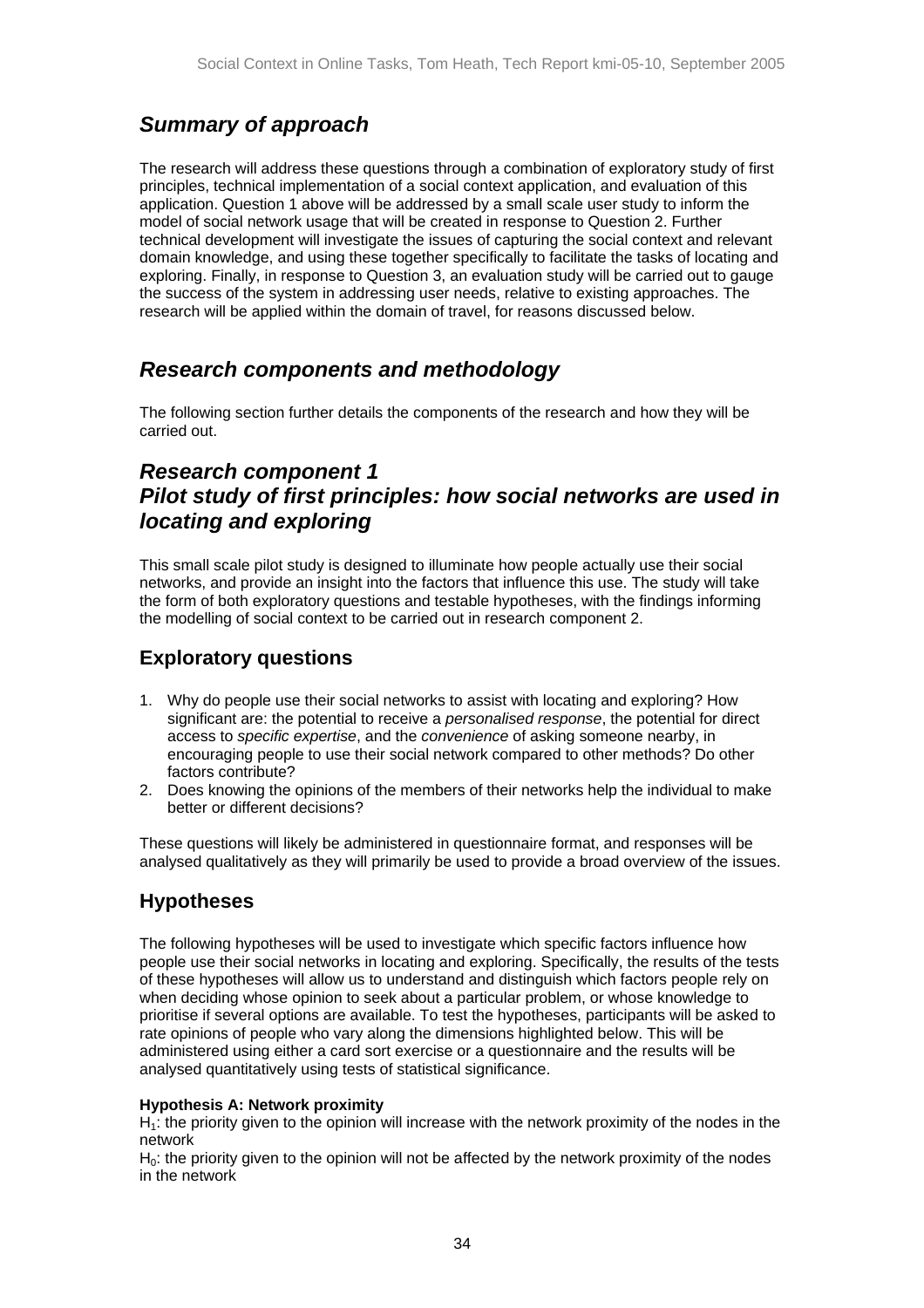<span id="page-34-0"></span>In this instance network proximity is defined as the number of network "hops" that separate two people (nodes) in the social network.

#### **Hypothesis B: Nature of relationship**

 $H_1$ : the priority given to the opinion will vary depending on the nature of the social relationship between the nodes in the network

H<sub>0</sub>: the priority given to the opinion will not vary depending on the nature of the social relationship between the nodes in the network

Whilst there is undoubtedly a correlation between certain types of social relationship (such as parent, sibling, spouse etc) and high network proximity, these two factors will be examined independently in the study.

#### **Hypothesis C: Perceived domain expertise**

 $H<sub>i</sub>$ : the priority given to the opinion will increase with the perceived domain expertise of the node providing the opinion

H<sub>0</sub>: the priority given to the opinion will not be affected by the perceived domain expertise of the node providing the opinion

It would be interesting and informative to investigate a number of other factors such as: the effect of the perceived value of the knowledge sought, on the distance people will travel in the network to obtain it. For example, will people use a more extended network when looking for employment opportunities than when looking for travel recommendations? However, due to the depth of these questions they fall outside the scope of this pilot study and could form the basis for further research.

## *Research component 2 Research into modelling, capturing, and utilising social context: a social context application*

This component of the research will investigate the instantiation of the conceptual architecture shown above ([Figure 1\)](#page-31-1) in a social domain, with the tasks of locating and exploring. The application will attempt to address in an online setting the specific user need of accessing knowledge held by the user's social network.

### **System walkthrough**

The processes to be embodied in the social context application consist of two subcomponents, population of the system and use of the system.

The population process is described below under system inputs and outputs. The use process is outlined in [Figure 2](#page-35-1) below and can be summarised in natural language as: "Has the social network defined by the user shared knowledge that answers the user's query? If not, who else does the user know who could be asked, and who might actually have an answer but just hasn't explicitly shared this knowledge yet."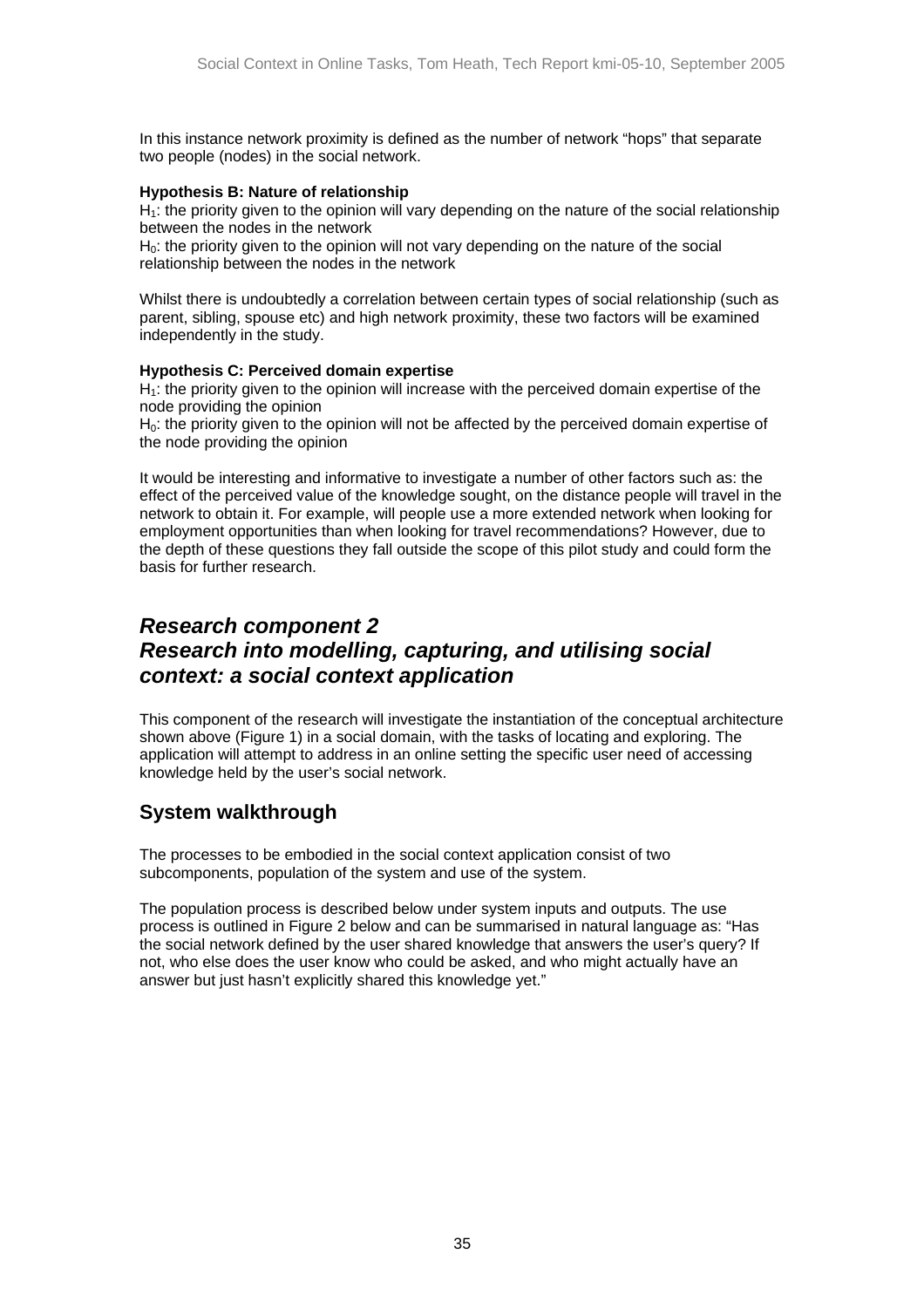<span id="page-35-0"></span>

<span id="page-35-1"></span>**Figure 2: Cycle of using and reasoning about social network and the knowledge they hold, to support locating and exploring** 

In more formal terms, this process is made up of the following steps:

- 1. Does the social network the user has defined have knowledge about or a solution to the user's query?
- 2. If yes, then the system should provide the answer. This is a direct example of using the social network to facilitate task performance.
- 3. If not, then the system must reason along two dimensions:
	- a. Who else the user may know that might have an answer, who hasn't been explicitly mentioned in the social network definition, but may be added for use by the application. For example, this might involve reasoning that a person is known to the user because they work in the same department, even though they weren't explicitly mentioned in the definition of the network.
	- b. Who may have knowledge that is relevant to the query but that hasn't been expressed yet for use by the network. For example, this might involve reasoning that a person is likely to know about a city because they went to university there, even if they haven't explicitly expressed any opinions about the city.
- 4. The knowledge gained should then be used to provide an answer.
- 5. If several answers or solutions are available, then the system may use algorithms of how people use knowledge in a social network to reason about which advice to take in the context of the particular domain or task. This is a direct example of reasoning about the user's social network itself, with the goal of facilitating task performance.

## **Architectural components**

The proposed application will consist of the following architectural components, depicted graphically in [Figure 3:](#page-36-1)

**Task-oriented application** for locating and exploring. Likely to be as simple as a web based query interface.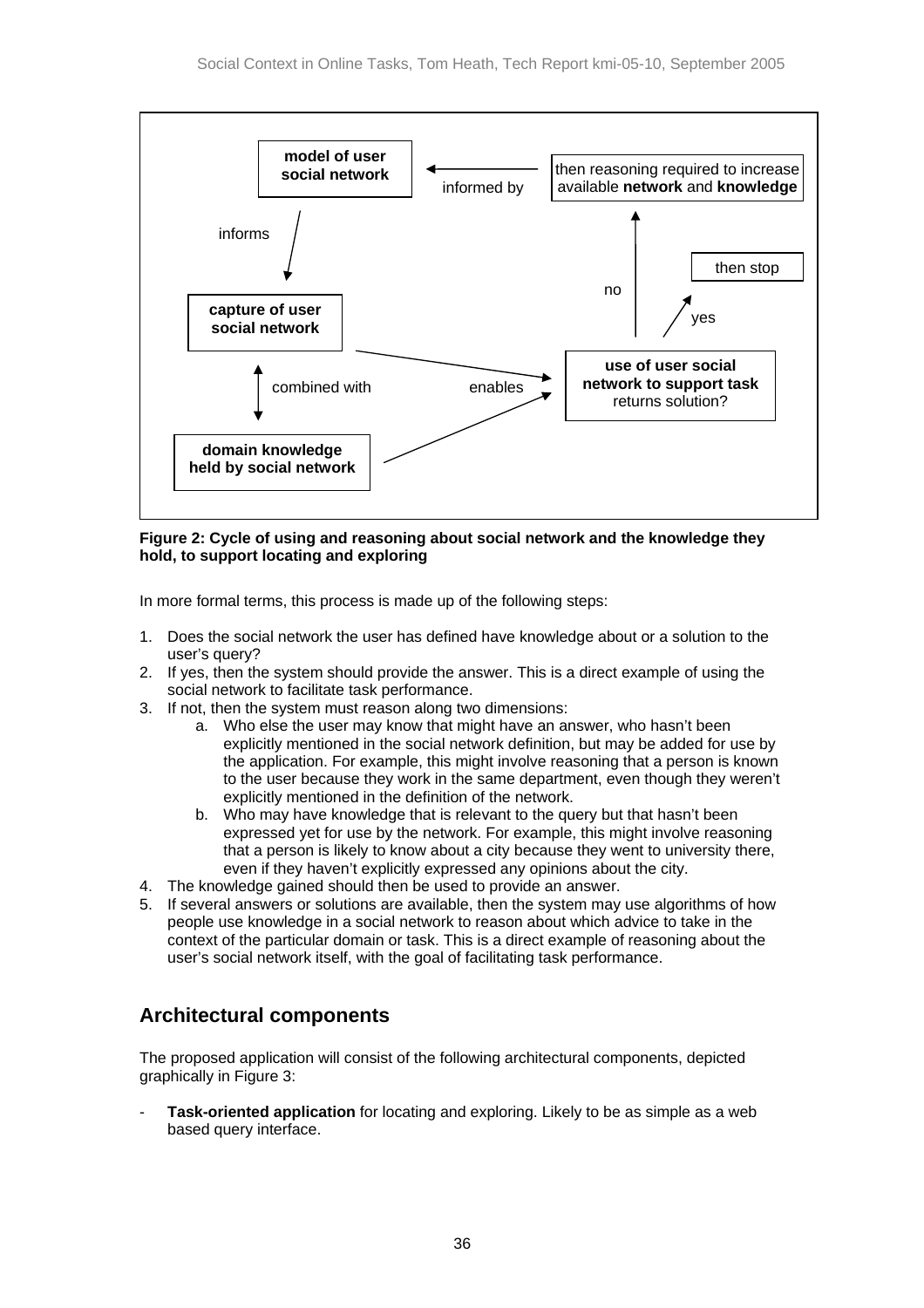- <span id="page-36-0"></span>- **Context model**, defining how knowledge is shared in social networks, representing the relative importance to users of factors such as network proximity, nature of relationship, and perceived expertise.
- **Context knowledge base** holding a representation of the user's social network.
- **Domain model** such as a travel ontology in this case (see below for discussion of the use of the travel domain).
- **Domain knowledge base** of travel knowledge, populated by members of the network.



<span id="page-36-1"></span>**Figure 3: Architectural components of the social context application** 

### **Domain of the application: travel**

The application will be deployed in the travel domain. Travel is seen as a suitable test domain for a number of reasons. Firstly, a key factor in the success of the proposed system is getting the engagement of potential users, and travel is a subject that people are motivated to talk about. It's common for people to discuss travelling in informal social situations, comparing experiences and sharing recommendations. It is also a domain where recommendations can be very valuable if a journey might be made a long way from home or in an unfamiliar culture, or if it's hard to gather information remotely before embarking on a trip.

Secondly, the domain is sufficiently complex to provide sufficient scope for the research. Many different types of information relevant to the locating and exploring tasks can be exchanged within the domain, from very concrete factual information supporting the locating task (such as recommended places to stay in New York) to more general background information about a destination to support the exploring task. The domain encompasses many different classes of objects (such as hotels, restaurants, cultural sights, journeys, transport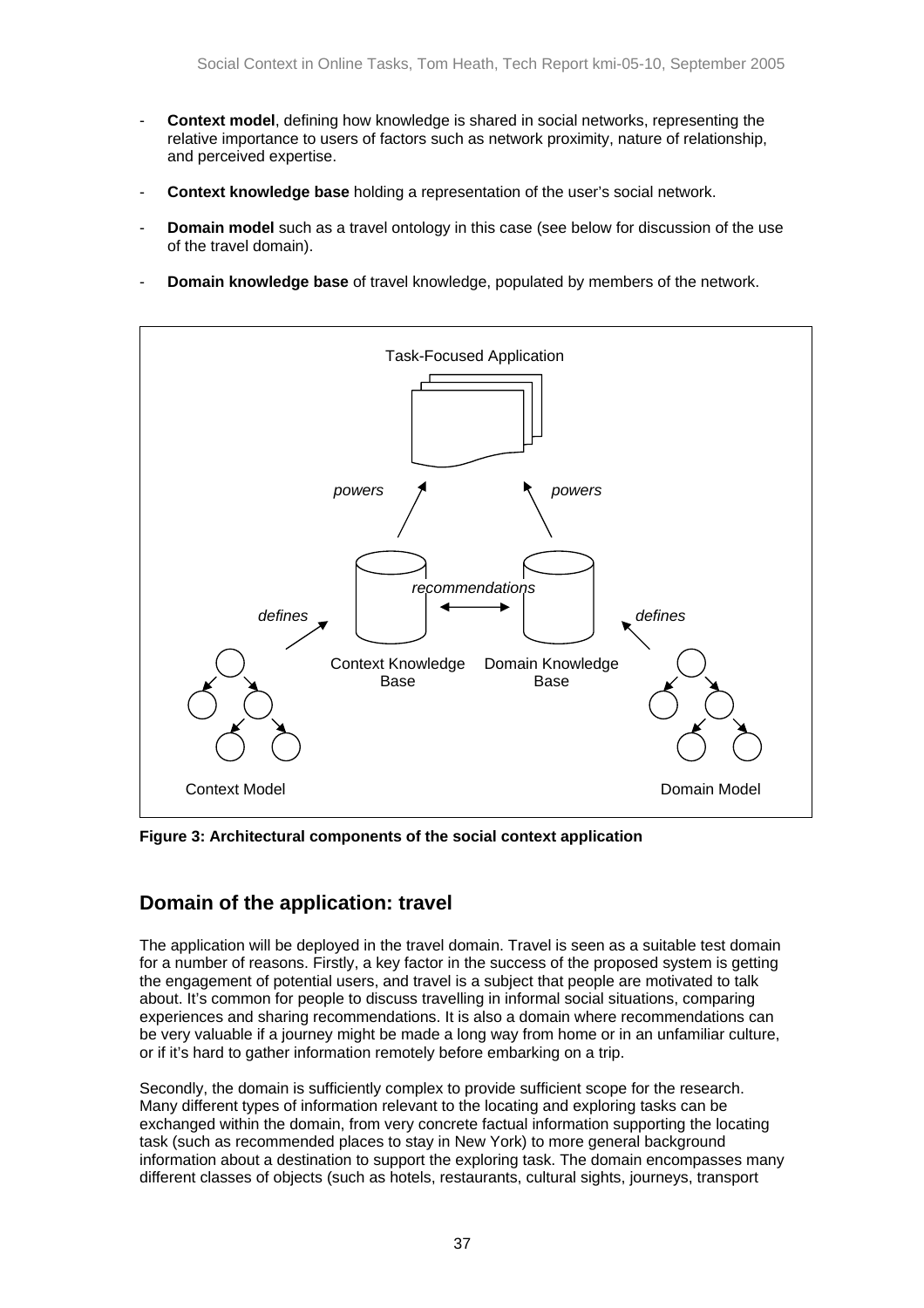<span id="page-37-0"></span>nodes, landscapes), each of which has different properties and may be complimented by a variety of resources (photos, fragments of information, textual accounts, maps, for example).

Thirdly, results obtained using the travel domain have the potential to generalise to other areas. The findings of this research should be applicable to any domain where word of mouth, opinion, and recommendation are important, where people are motivated to participate in sharing knowledge, and when the space of possible solutions is large and hard to manage. Other domains where the findings could be applicable or that could serve as useful test domains might include books, music, trades people such as plumbers or builders, or academic papers in a certain field. Furthermore, the classes of objects being considered have potential relevance at a local community level. Restaurant recommendations, for example, have as much relevance for people living in an area as for people travelling to it

Finally, many data sets of travel reviews already exist online that are largely non-semantic, but could be repurposed for this research and which could be complimented by the addition of social context. Examples include *OpenGuides*[10,](#page-37-1) *ChefMoz*[11,](#page-37-2) *Lonely Planet Thorn Tree*[12,](#page-37-3) and *Rough Guides*[13,](#page-37-4) a number of which are provided by companies publishing travel guide books. The ubiquity of the travel guide book medium validates that people are used to thinking of travel from this perspective. The proposed application would allow for a personalised, contextualised equivalent.

In addition, existing research has considered problems using the domain of travel as an example. This means there are previous findings to relate research outcomes to. For example, work by Toms, Freund, Kopak et al (2003) supports the difference between locating and exploring in a travel context but doesn't consider use of social context to support these tasks.

### **System inputs and outputs**

To operate as designed the system would require the user to provide a **representation of their social network** as input (or have one generated for them from other sources) to populate the community knowledge base. It is assumed that whilst some users may provide their own hand-crafted definitions of their social network, the majority of users will rely on this definition being generated for them automatically. Possible solutions to this are discussed below.

Members of the social network will need to **annotate "travel objects"** (such as hotels, restaurants, places, sights etc) to populate the domain knowledge base. These annotations would include simply the URI of the object, a weighted recommendation of the object on a 5 point scale (highly recommended to highly not recommended), and any additional comments. These annotations would be provided manually (through a lightweight web-based mechanism), scraped from other sources, or both. They may also be complimented by generic resources from external sources in case the social network has no knowledge available on a given topic. The populated domain knowledge base may also contain machinereadable descriptions of the annotated travel objects, harvested directly in RDF (where available) from the websites of the travel objects or automatically generated from unstructured website text. These may be used to provide additional services to the user based on knowledge of the travel objects.

Performance of a task would be expected to start with an input from the user in the form of a **query** for information they would like to locate or a concept they would like to explore. The system would be expected to output possible **solutions to the user's query** in the form of knowledge gleaned from the network, plus proofs of **how the solution was reached**. Such proofs may include who a recommendation came from, how proximal they are in the network, in what way they are known, what their credentials and domain expertise are, etc. The exact

<span id="page-37-1"></span>

<span id="page-37-3"></span><span id="page-37-2"></span>

<sup>&</sup>lt;sup>10</sup> http://openguides.org<br><sup>11</sup> http://chefmoz.org<br><sup>12</sup> http://thorntree.lonelyplanet.com

<span id="page-37-4"></span><sup>13</sup> http://roughguides.com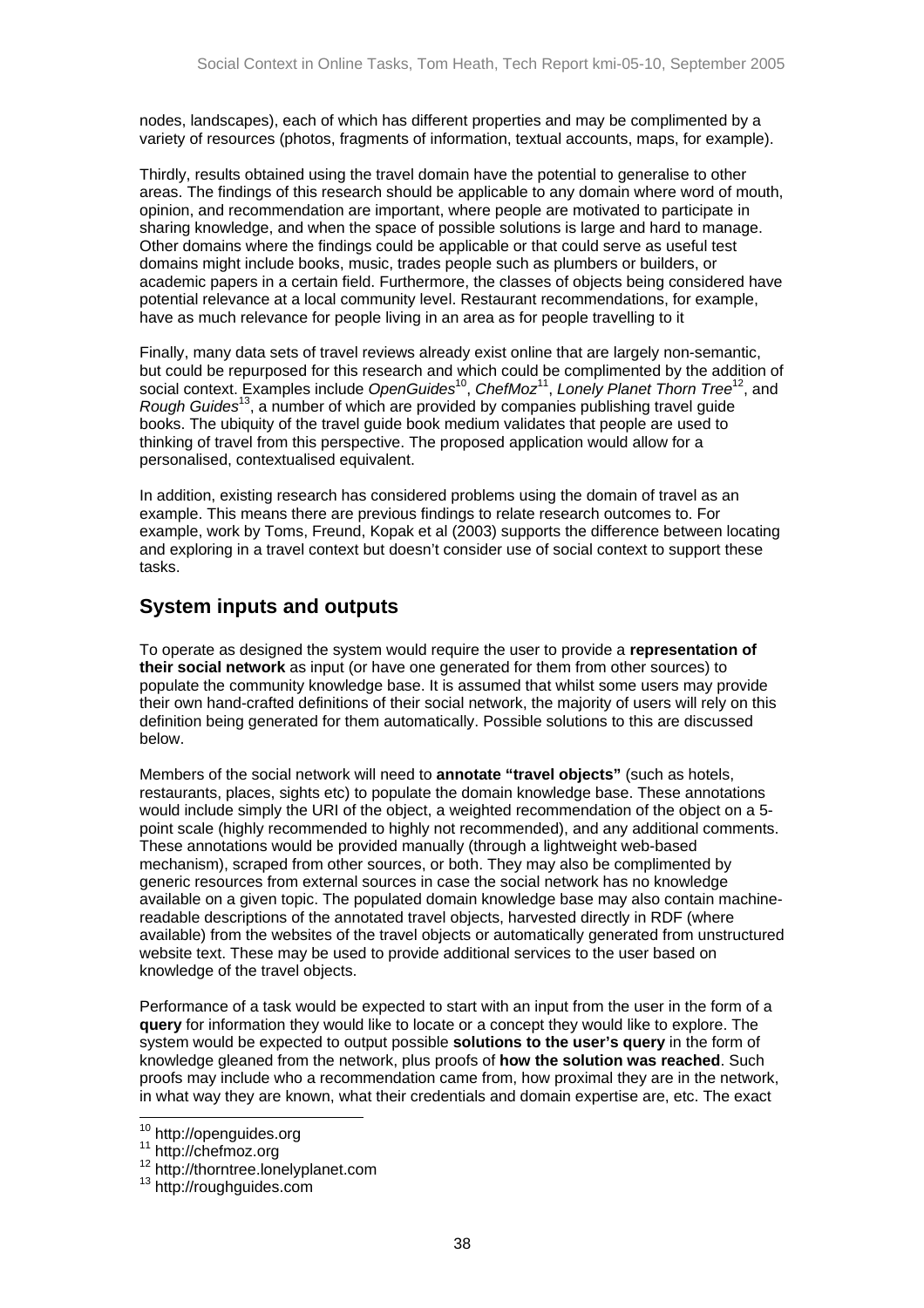<span id="page-38-0"></span>proofs returned would be informed by the results of the user study. These proofs would form the basis for rankings of the priority of results in the task focused application. In situations where no solution was found and the system has to reason about potential additional members of the network whose knowledge could be used, then these **new nodes** would be returned as output (for potential inclusion in the user's representation of their network), along with a **rationale** for how the new node was identified.

### **Methods of implementation and technologies used**

#### **Semantic web technologies**

The use of semantic web technologies is central to this research component. Semantic web technologies will be used for their ability to describe resources in a distributed environment using agreed semantics, integrate these descriptions for a specific application, and then reason across them to provide added value. Conventional web technologies cannot provide the same degree of functionality and lend themselves more to systems that do not scale to diverse usage scenarios, and are overly centralised, requiring all users to subscribe to one system. Comparing the two approaches in the context of this application, semantic web technologies allow for users to manage their own definitions of their social network and their own annotations of travel objects, with these being aggregated by a third party system for querying, such as the application proposed here, or as illustrated in the motivating scenario provided earlier. In contrast, a conventional web approach would require users to all use one central system for the definition of their network, the publication of their annotations of travel objects, and for accessing this knowledge.

Several generic semantic web frameworks exist that could be utilised in development of this application. *Sesame*[14 i](#page-38-1)s an "open source Java framework for storing, querying, and reasoning with RDF and RDF Schema", similarly *Jena*[15 \(](#page-38-2)also in Java) is "a framework for building semantic web applications" that provides APIs for RDF and OWL, supports several different storage mechanisms, and includes a rule-based inference engine. Written in C, but with higher level interfaces to several other languages including PHP and Perl, the *Redland* application framework provides parsing, storage, and querying functionality for RDF. All of these frameworks could aid the management and use of the RDF descriptions of social networks and travel objects that are a fundamental to this application. Further analysis will be carried out to assess the most suitable framework or combinations to use.

#### **Knowledge modelling and knowledge bases**

A suitable knowledge modelling language is needed to represent the models of user social context and travel and knowledge base applications are required to support the populated knowledge bases. The most appropriate languages and technologies to use for these functions will be investigated.

#### **Modelling and capturing social networks**

The *Friend of a Friend* RDF vocabulary will be used as the foundation for defining user's social networks. Subject to the outcome of the user study, FOAF may need to be complimented by additional vocabularies if it is found that relations beyond the basic *knows* relation in FOAF are crucial in users making decisions about how to use their social network. A *Relationships* RDF vocabulary (discussed in Part I above) has been developed that attempts to describe a number of types of relationships between people, such as *friendOf*, *lostContactWith*, *knowsInPassing*, *knowsByReputation*, *worksWith*, *livesWith*, *neighborOf* etc. However, as Marshall and Shipman (2003) point out, it can be hard to "describe human oriented concepts" and this applies to the question of how to describe all the possible ways in which people know each other. For this reason the *Relationships* vocabulary is not seen a likely candidate for use in the application. If indeed people do attend to the nature of the relationship when deciding how to use knowledge from their network then a new approach will

<span id="page-38-2"></span><span id="page-38-1"></span>

<sup>&</sup>lt;sup>14</sup> http://www.openrdf.org<br><sup>15</sup> http://jena.sourceforge.net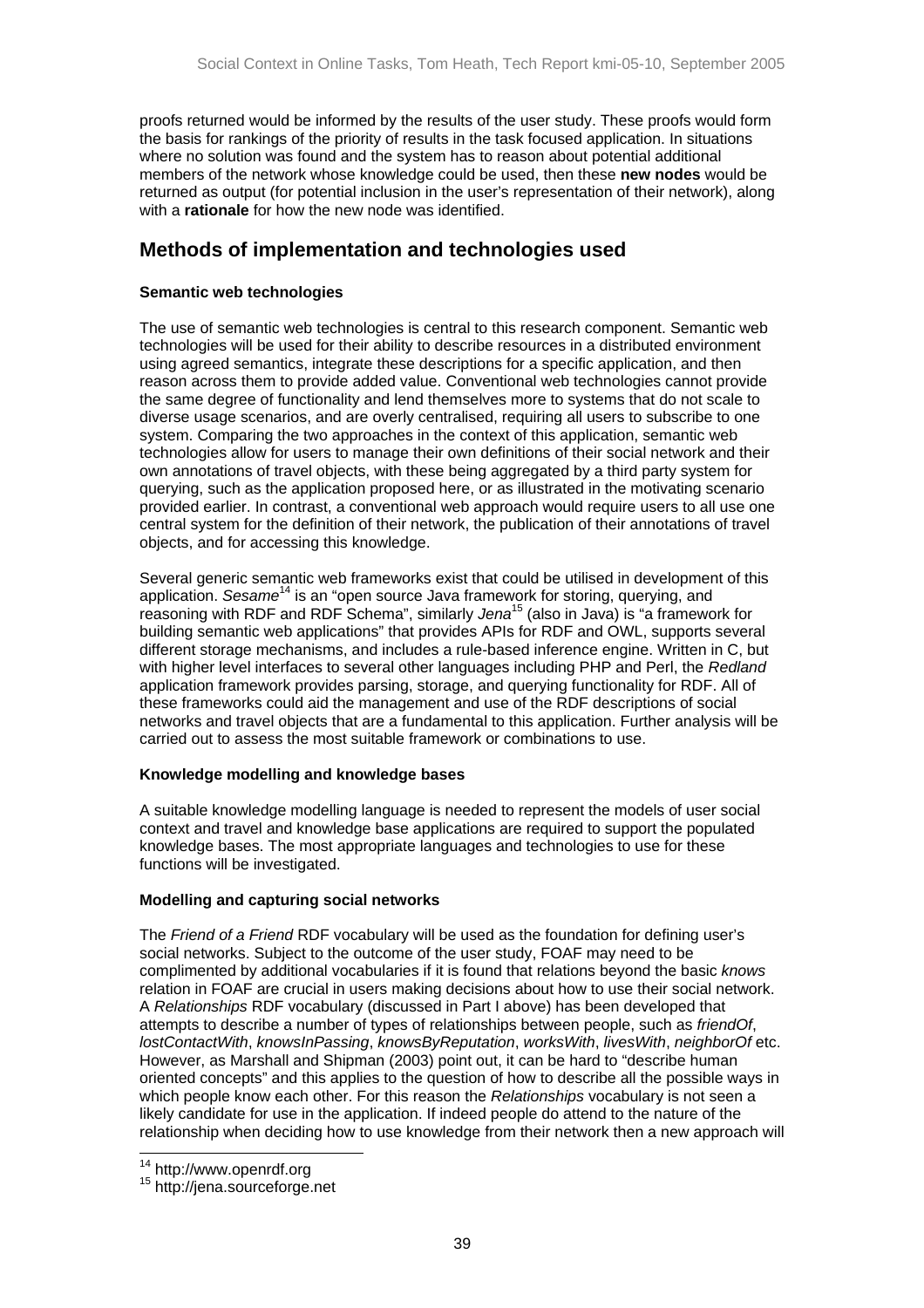need to be sought. In addition, it is not anticipated that the *Trust* vocabulary discussed by Golbeck and Hendler (2004) will be used, as it doesn't allow the context of the trust to be defined and it is predicted that this will be of significance to users when assessing the opinions of others.

Whilst FOAF data describing people and their social networks is already widely available on the semantic web, other users will be able to opt into the system by having a FOAF file generated for them by services such as *LiveJournal* [16,](#page-39-0) or by the use of applications that can mine sources such as email address books and produce a FOAF file for the user. Existing applications of this sort will be investigated for their suitability.

Several applications exist that can be used to collect and process existing FOAF data, as will be required by this application. To RDF as conventional web crawlers are to HTML, these socalled *scutters[17](#page-39-1)* follow *rdfs:seeAlso* links in RDF files to gather semantic web data. Whilst these scutters can generally handle data from a wide range of RDF vocabularies, they have often originated in the FOAF community, ensuring they are well adapted to this application. To date, the *Slug*[18,](#page-39-2) *Elmo*[19](#page-39-3) and *RDF Crawler*[20 s](#page-39-4)cutters in Java, and the *AYF*[21 s](#page-39-5)cutter in Perl, have been identified, with Slug having been installed and tested with promising results.

#### **Representing travel knowledge and populating knowledge base**

A comparison of existing travel and related ontologies and vocabularies is shown above in Table 3, within Part II of this report. Whilst a number of these could prove useful they are often too narrow in coverage, insufficiently granular in the necessary areas, or oriented towards the travel industry rather than the needs of the user in locating or exploring travel information. Where possible these existing ontologies will be reused, however a specific ontology representing user travel needs may need to be created focusing on simple travel objects such as hotels, restaurants, cultural sights, and destinations.

A number of existing data sources may be able to be repurposed to contribute to the population of the knowledge base, as described above in the discussion of the use of the travel domain. Such a process could make use of *GRDDL*<sup>22</sup>, which provides a mechanism for transforming XML and XHTML into RDF, typically using algorithms represented in XSLT. Furthermore, the *Armadillo*<sup>23</sup> knowledge mining system, combined with a travel ontology, could be used for extracting semantic descriptions from the conventional (non-semantic) web sites of travel objects. The retrieval and analysis of such non-semantic web resources may also be aided by the use of web-mining tools such as *TextGarden*[24.](#page-39-8) It is conceivable that generated semantic descriptions of conventional web resources could usefully be republished for use elsewhere, in which case tools such as *RAP* (RDF API for PHP)<sup>25</sup> could be used to parse, manipulate, serialize and serve up these RDF models. If generic resources need to be used to supplement the knowledge base at any time, this could take the form of calls to web services such as the *Google API*<sup>26</sup> to retrieve generic results on a particular topic.

#### **Annotation and usage interfaces**

An annotation interface would be required for users to populate the domain knowledge base with annotations of travel objects, as described above under *System inputs and outputs*. A

<span id="page-39-0"></span> <sup>16</sup> http://www.livejournal.com

<span id="page-39-1"></span><sup>17</sup> http://rdfweb.org/topic/Scutter

<span id="page-39-2"></span><sup>18</sup> http://www.ldodds.com/blog/archives/000167.html

<span id="page-39-3"></span><sup>19</sup> http://www.openrdf.org/doc/elmo/users/index.html

<span id="page-39-4"></span><sup>20</sup> http://ontobroker.semanticweb.org/rdfcrawl/

<span id="page-39-5"></span><sup>21</sup> http://frot.org/rdfweb/ayf.html

<span id="page-39-6"></span><sup>22</sup> http://www.w3.org/2004/01/rdxh/spec

<span id="page-39-7"></span><sup>&</sup>lt;sup>23</sup> http://www.dcs.shef.ac.uk/~alexiei/WebSite/University/Armadillo/<br><sup>24</sup> http://kt.ijs.si/Dunja/textgarden/<br><sup>25</sup> http://www.wiwiss.fu-berlin.de/suhl/bizer/rdfapi/<br><sup>26</sup> http://www.google.com/apis/

<span id="page-39-8"></span>

<span id="page-39-9"></span>

<span id="page-39-10"></span>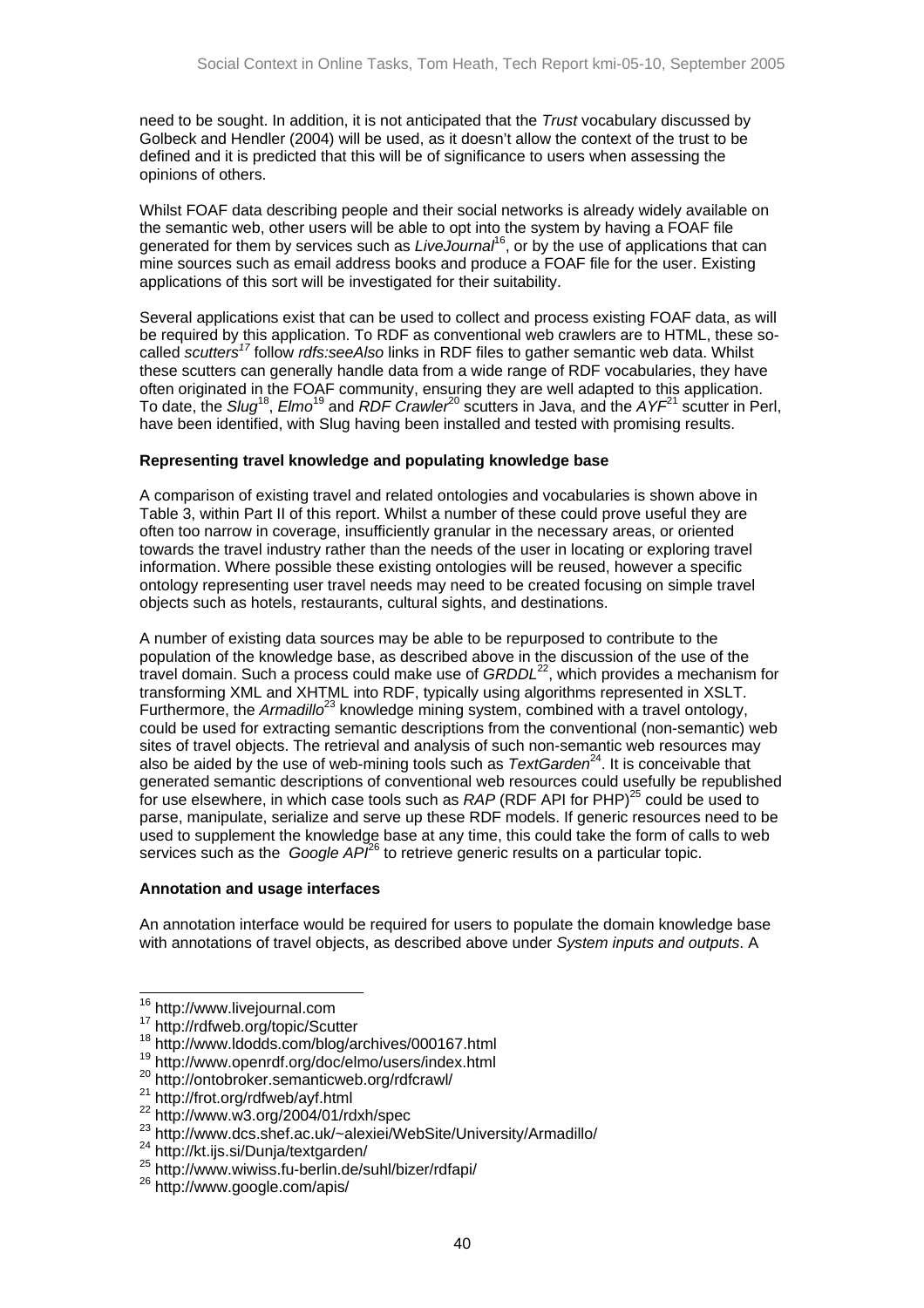<span id="page-40-0"></span>customised version of the *Annotea*[27](#page-40-1) server with a web-based client may be suitable for this purpose. The aim would be for a very simple interface in the style of the bookmarking system *del.icio.us*[28](#page-40-2) which has acquired a significant number of users largely due to its simplicity of use and social features. Whilst a few RDF vocabularies exist that allow people to express liking for something (*ILike*[29\)](#page-40-3), or to express a review of something in a semantically meaningful way (*Review Vocabulary* [30\)](#page-40-4), these are often limited to certain types of objects and do not allow people to make recommendations explicitly. Consequently the recommendation mechanism described above under *System inputs and outputs* may need to be formalised as a simple ontology or vocabulary, or changes made to existing vocabularies to make them more suitable.

A query system would also be required to enable users to locate and explore travel information. It is anticipated that both these interfaces would be implemented as web-top applications using a server-side scripting language such as PHP.

## *Research component 3 Evaluation of the application*

The following measures of success will underpin the evaluation of the social context application and together address both technical and human questions:

- 1. Is development of this application possible?
	- a. Does the application work?
	- b. Do the technology and methods used enable such a system to be implemented?
	- c. If not, what are the limitations?
- 2. Does the application address and support the strategies people reported using?
- 3. Is it useful, usable, and desirable?
	- a. Does the application give different results to those returned by a conventional web search for the same query?
	- b. How do these results compare to what people would have suggested?

## *Contributions of the research*

The research will make the following contributions

- 1. Results of the pilot study, illustrating which aspects of a social network are attended to when locating and exploring.
- 2. A representation of these findings of people use their social networks, in the form of an ontology
- 3. Algorithms for how to use the model for ranking the importance of results obtained from a network
- 4. A task focused and context aware application for locating and exploring
- 5. An architecture for contextualised task performance that's scalable across different contexts, tasks, and domains
- 6. A study evaluating the effectiveness of the application in meeting user needs

<span id="page-40-1"></span> <sup>27</sup> http://www.w3.org/2001/Annotea/

<span id="page-40-2"></span><sup>28</sup> http://del.icio.us

<span id="page-40-3"></span><sup>29</sup> http://www.schemaweb.info/schema/SchemaDetails.aspx?id=239

<span id="page-40-4"></span><sup>30</sup> http://dannyayers.com/xmlns/rev/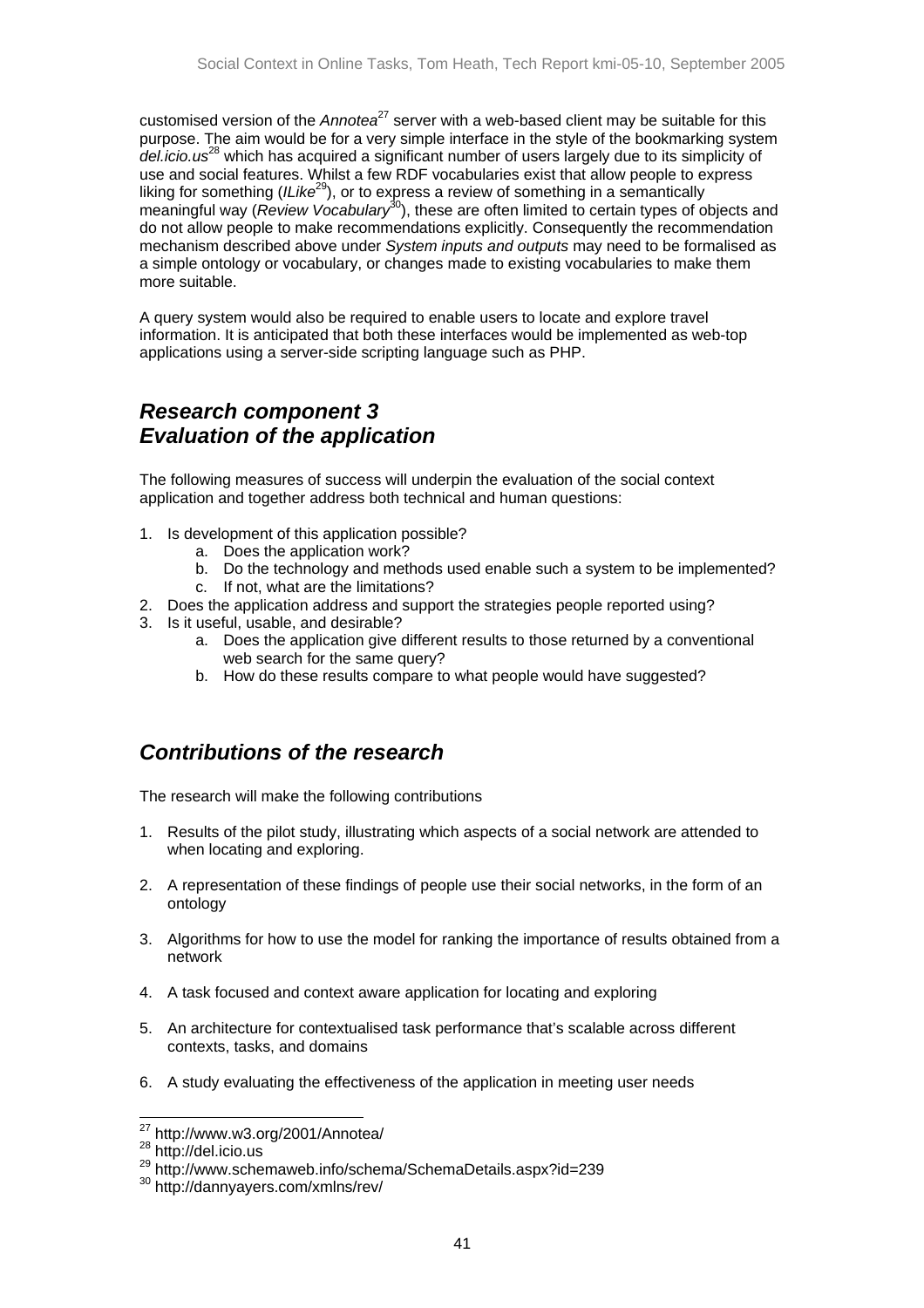## <span id="page-41-0"></span>*Distinctiveness of the research*

As demonstrated in the literature review, other approaches have been proposed that attempt to provide social context to the user in an online environment. Specifically other work has attempted to model and describe the nature of social relationships using semantic web technologies. These approaches are limited in being too narrow and insufficiently focused how they can support users in performing tasks. As discussed above, the trust vocabulary of Golbeck and Hendler (2004) doesn't specify the context in which a trust relationship exists between two people; for example a person may trust someone they know to lend them money if required, but not to recommend where to go on holiday. Therefore it is hard to use this vocabulary as the basis for reasoning that can support user tasks.

Mika (2004) has been significant in demonstrating how the semantic web can be mined for data about social relationships for use in social network analysis. However, the research proposed here is distinct in that it attempts to understand and model social networks so they can be used specifically to support user tasks online. The work of Chirita et al (2005) attempts to use the social context of documents or desktop objects to better support their manipulation and use in a semantic desktop. Consequently the social context belongs and is related to the object (who sent a particular email attachment to a recipient, for example) whereas the research proposed here is concerned with the social context of the user as the primary focus for supporting task performance.

## *Work plan*

The research will be carried out between August 2005 and September 2007, giving a total of 26 months. The primary tasks consist of:

- User study, execution and analysis
	- August 2005 **September 2005**
	- No dependencies
- Application development
	- August 2005 **July 2006**
	- Dependent on outcome of user study, although some aspects can begin immediately
	- Dependent on development of knowledge modelling skills (beginning with attendance at SSSW, Spain, July 2005)
- Evaluation
	- October 2006 **December 2006**
	- Dependent on creation of working system
- Writing dissertation
	- January 2007 **June 2007**
	- Dependent on all previous stages
- Review and revision of dissertation
	- July 2007 **September 2007**
	- Dependent on writing of dissertation
- Submission of dissertation
	- **September 2007**
- Writing papers and attending conferences
	- Ongoing. Target conference includes:
		- ISWC2005 Workshops (July and August 2005)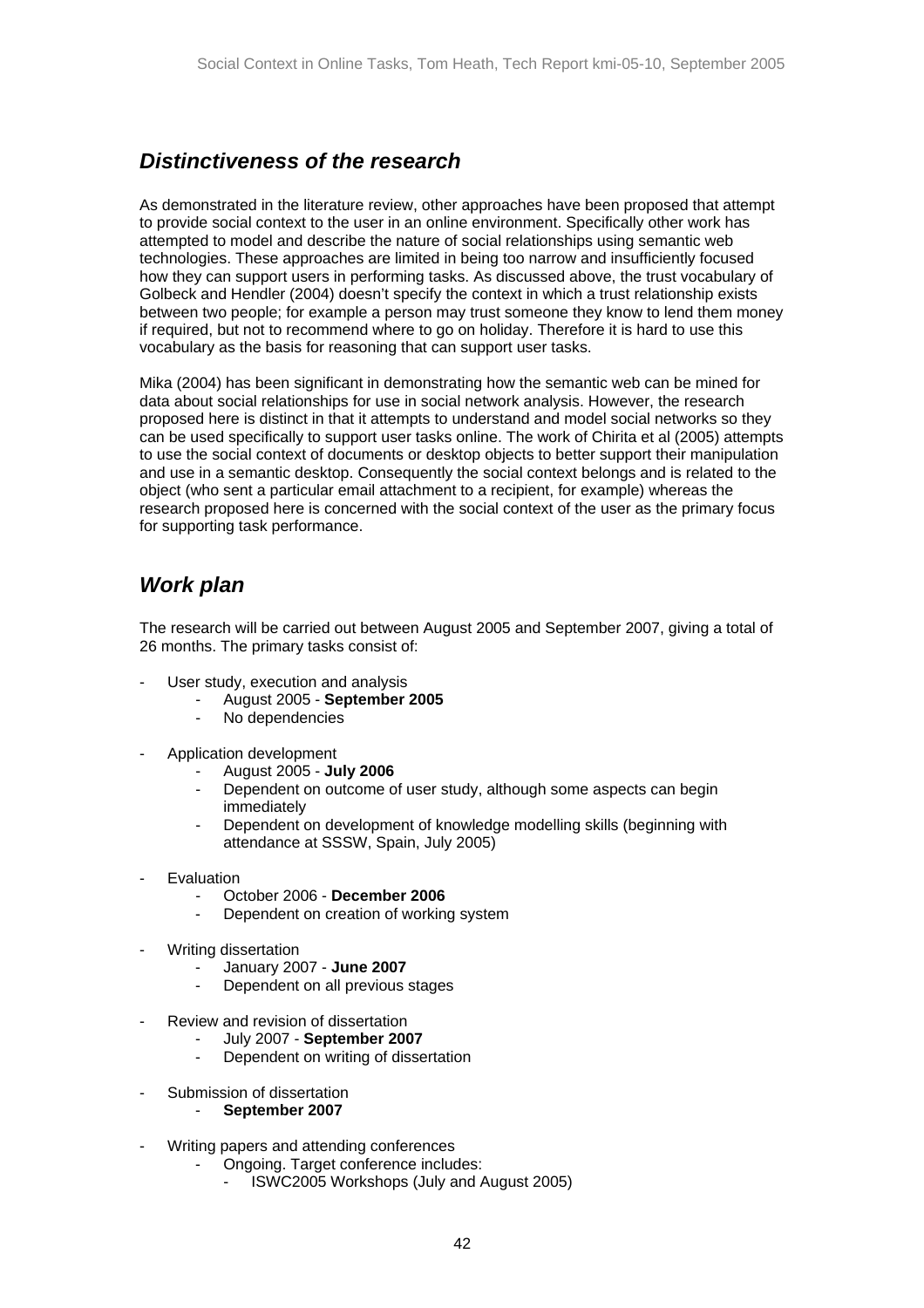- IUI2006 (19 September 2005)
- WWW2006 (4 November 2005)
- ESWC2006 (28 November 2005)
- ISWC2006 (~May 2006)
- HCI and Pervasive computing conferences will also be investigated, as will conferences in 2007 as submission dates are released.

Milestone dates are shown in bold. 2 months contingency time is allocated between the end of July and the start of October 2006.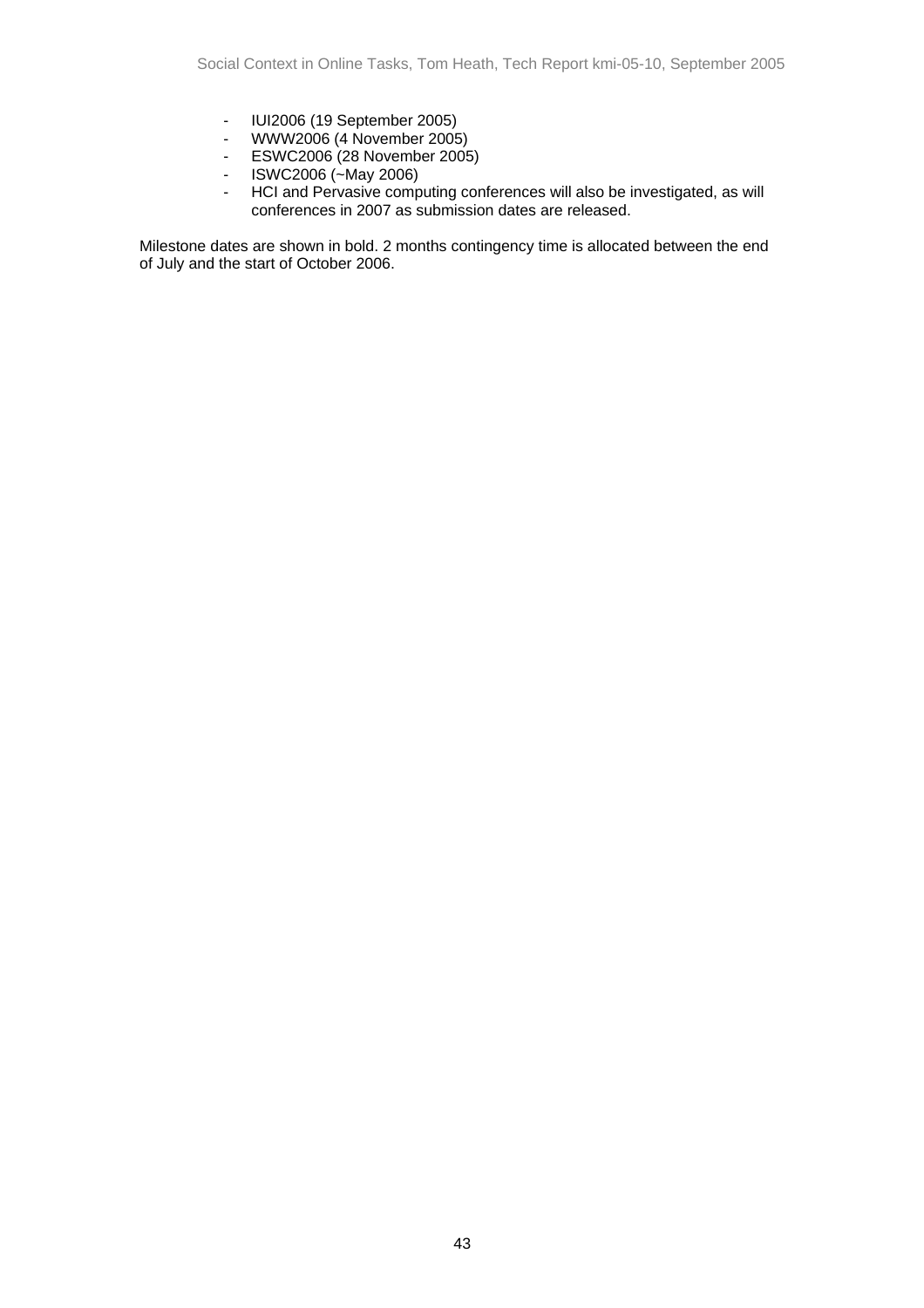# **References**

Almeida, R. B. and Almeida, V. A. F. (2004) A Community-Aware Search Engine. In *13th International Conference on World Wide Web (WWW2004)* ACM Press, New York, USA, pp. 413-421.

Berners-Lee, T. (1998) Semantic Web Road Map. World Wide Web Consortium (W3C).

Berners-Lee, T., Hendler, J. and Lassila, O. (2001) The Semantic Web. *Scientific American,* 284, 34-43.

Brickley, D. and Miller, L. (2004) FOAF Vocabulary Specification.

Broder, A. (2002) A Taxonomy of Web Search. *ACM SIGIR Forum,* 36, 3-10.

Bush, V. (1945) As We May Think. *The Atlantic Monthly*.

Byrne, M. D., John, B. E., Wehrle, N. S. and Crow, D. C. (1999) The Tangled Web We Wove: A Taskonomy of WWW Use. In *SIGCHI Conference on Human Factors in Computing Systems (CHI1999)*.

Celma, O., Ramirez, M. and Herrera, P. (2005) Getting Music Recommendations and Filtering Newsfeeds From FOAF Descriptions. In *ESWC2005 Workshop on Scripting for the Semantic Web* Heraklion, Crete.

Chakrabarti, S., Srivastava, S., Subramanyam, M. and Tiwari, M. (2000) Using Memex to Archive and Mine Community Web Browsing Experience. *Computer Networks,* 33, 669-684.

Chirita, P. A., Gavriloaie, R., Ghita, S., Nejdl, W. and Paiu, R. (2005) Activity Based Metadata for Semantic Desktop Search. In *2nd European Semantic Web Conference (ESWC2005)* Heraklion, Crete.

Choo, C. W., Detlor, B. and Turnbull, D. (1999) Information Seeking on the Web: An Integrated Model of Browsing and Searching. In *62nd Annual Meeting of the American Society for Information Science* Washington DC, USA, pp. 3-16.

Cockburn, A. and McKenzie, B. (2000) What Do Web Users Do? An Empirical Analysis of Web Use. *International Journal of Human-Computer Studies*.

Dey, A. K. (2001) Understanding and Using Context. *Personal and Ubiquitous Computing,* 5,  $4-7$ .

Dey, A. K., Abowd, G. D. and Salber, D. (2001) A Conceptual Framework and a Toolkit for Supporting Prototyping of Context-Aware Applications. *Human-Computer Interaction,* 16, 97- 166.

Dieberger, A., Dourish, P., Hook, K., Resnick, P. and Wexeblat, A. (2000) Social Navigation: Techniques for Building More Usable Systems. *Interactions*, 37-45.

Dieberger, A., Hook, K., Svensson, M. and Lonnqvist, P. (2001) Social Navigation Research Agenda. In *SIGCHI Conference on Human Factors in Computing Systems (CHI2001)* ACM Press, Seattle, USA, pp. 107-108.

Ding, L., Finin, T. and Joshi, A. (2005) Analyzing Social Networks on the Semantic Web. *IEEE Intelligent Systems*.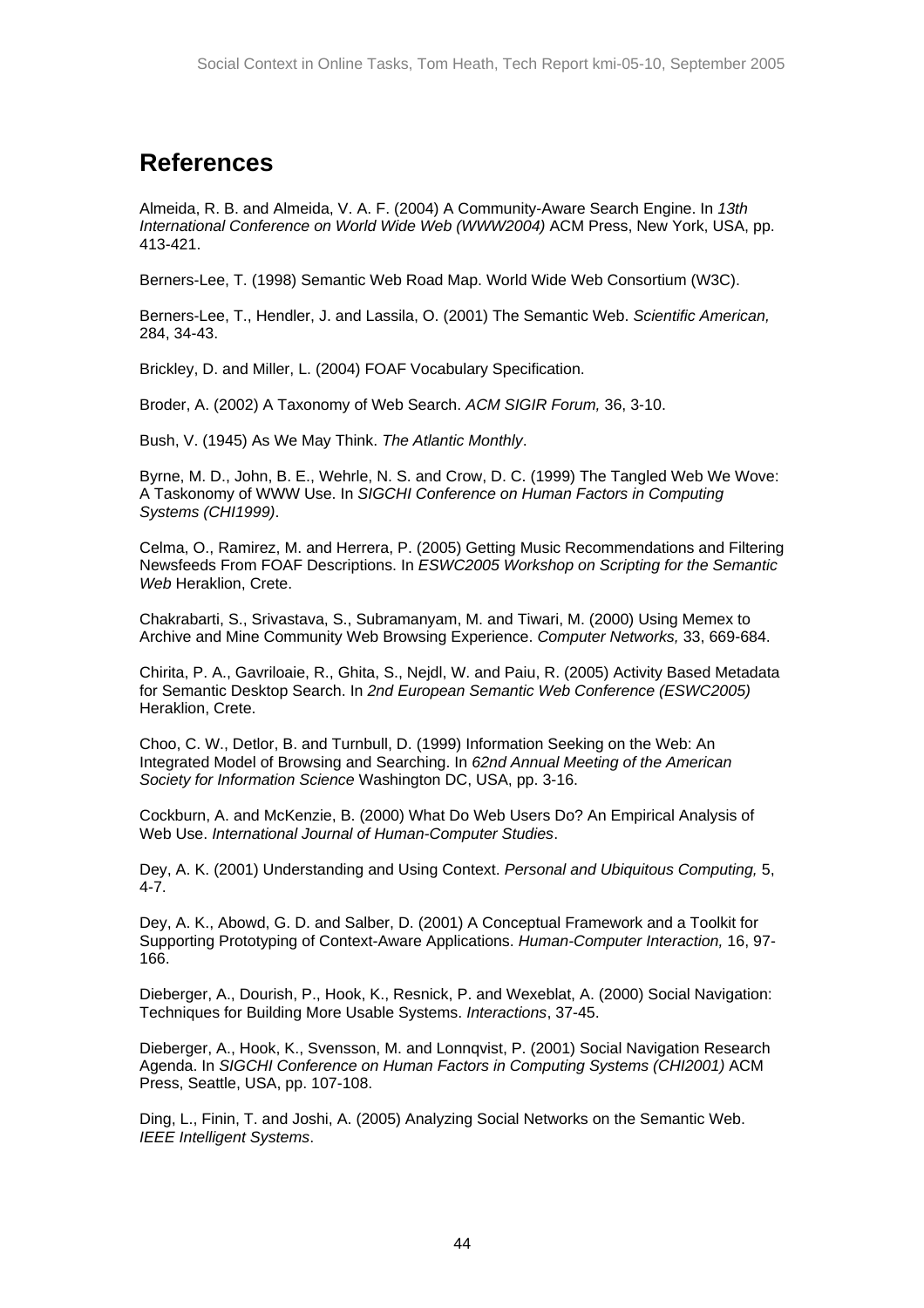Domingue, J. B., Dzbor, M. and Motta, E. (2003) Semantic Layering with Magpie. In *Handbook on Ontologies in Information Systems* Springer Verlag.

Domingue, J. B., Dzbor, M. and Motta, E. (2004) Magpie: Supporting Browsing and Navigating on the Semantic Web. In *Conference on Intelligent User Interfaces (IUI2004)* Portugal.

Dourish, P. (2001) Seeking a Foundation for Context-Aware Computing. *Human-Computer Interaction,* 16, 229-241.

Dumais, S., Cutrell, E., Cadiz, J., Jancke, G., Sarin, R. and Robbins, D. C. (2003) Stuff I've Seen: A System for Personal Information Retrieval and Re-Use. In *26th annual international ACM SIGIR conference on Research and development in information retrieval (SIGIR'03)* ACM Press, Toronto, Canada.

Duri, S., Cole, A., Munson, J. and Christensen, J. (2001) An Approach to Providing a Seamless End-User Experience for Location-Aware Applications. In *WMC '01* Rome, Italy.

Emmanouilides, C. and Hammond, K. (2000) Internet Usage: Predictors of Active Users and Frequency of Use. *Journal of Interactive Marketing,* 14, 17-32.

Erickson, T. and Kellogg, W. A. (2000) Social Translucence: An Approach to Designing Systems that Support Social Processes. *ACM Transactions on Computer-Human Interaction,* 7, 59-83.

Fischer, G. (2001) Articulating the Task at Hand and Making Information Relevant to It. *Human-Computer Interaction,* 16, 243-256.

Gil, Y. and Ratnakar, V. (2002) Trusting Information Sources One Citizen at a Time. In *1st International Semantic Web Conference (ISWC2002)*.

Golbeck, J. and Hendler, J. (2004) Reputation Network Analysis for Email Filtering. In *1st Conference on Email and Anti-Spam (CEAS2004)*.

Granovetter, M. S. (1973) The Strength of Weak Ties. *The American Journal of Sociology,* 78, 1360-1380.

Gravano, L., Hatzivassiloglou, V. and Lichtenstein, R. (2003) Categorizing Web Queries According to Geographical Locality. In *CIKM '03* New Orleans, USA.

Gray, E., Seigneur, J.-M., Chen, Y. and Jensen, C. (2003) Trust Propagation in Small Worlds. In *Trust Management 2003*.

Grudin, J. (1994) Groupware and Social Dynamics: Eight Challenges for Developers. *Communications of the ACM,* 37, 92-105.

Grudin, J. (2001) Desituating Action: Digital Representation of Context. *Human-Computer Interaction,* 16, 269-286.

Guha, R., McCool, R. and Fikes, R. (2004) Contexts for the Semantic Web. In *3rd International Semantic Web Conference (ISWC2004)*.

Guha, R., McCool, R. and Miller, E. (2003) Semantic Search. In *Twelfth International Conference on World Wide Web (WWW2003)* ACM Press, Budapest, Hungary, pp. 700-709.

Hansen, F. A., Bouvin, N. O., Christensen, B. G., Gronbaek, K., Pedersen, T. B. and Gagach, J. (2004) Integrating the Web and the World: Contextual Trails on the Move. In *HT '04* Santa Cruz, USA.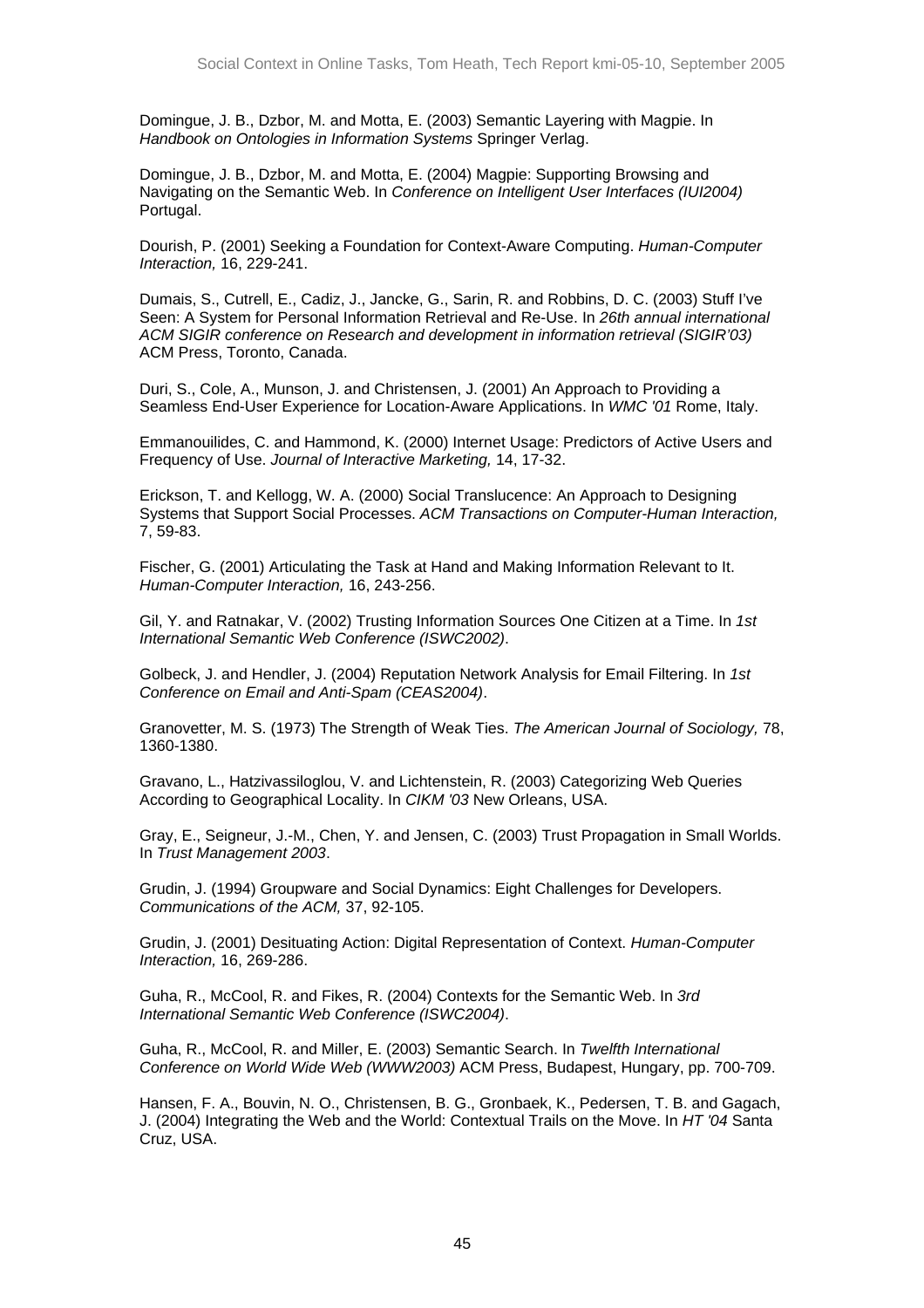Heath, T., Dzbor, M. and Motta, E. (2005) Supporting User Tasks and Context: Challenges for Semantic Web Research. In *ESWC2005 Workshop on End-User Aspects of the Semantic Web (UserSWeb)* Heraklion, Crete.

Heath, T., Motta, E. and Dzbor, M. (2005) Uses of Contextual Information to Support Online Tasks. In *1st Doctoral Symposium of the Advanced Knowledge Technologies Project* Milton Keynes, UK.

Kalfoglou, Y., Alani, H., Schorlemmer, M. and Walton, C. (2004) On the Emergent Semantic Web and Overlooked Issues. In *3rd International Semantic Web Conference (ISWC2004)*.

Khedr, M. and Karmouch, A. (2004) Negotiating Context Information in Context-Aware Systems. *IEEE Data Engineering Bulletin*, 21-29.

Lawrence, S. (2000) Context in Web Search. *IEEE Data Engineering Bulletin,* 23, 25-32.

Leake, D. B. and Scherle, R. (2001) Towards Context-based Search Engine Selection. In *6th International Conference on Intelligent User Interfaces* ACM Press, Santa Fe, USA, pp. 109- 112.

Linden, G., Smith, B. and York, J. (2003) Amazon.com Recommendations: Item-to-Item Collaborative Filtering. *IEEE Data Engineering Bulletin*, 76-80.

Marshall, C. C. and Shipman, F. M. (2003) Which Semantic Web? In *Fourteenth ACM Conference on Hypertext and Hypermedia (HT'03)* ACM Press, Nottingham, United Kingdom, pp. 57 - 66.

McBride, B. (2002) Four Steps Towards the Widespread Adoption of a Semantic Web. In *1st International Semantic Web Conference (ISWC2002)*.

Middleton, S., De Roure, D. and Shadbolt, N. (2001) Capturing knowledge of user preferences: ontologies in recommender systems. In *International Conference on Knowledge Capture (K-CAP2001)* Victoria, Canada.

Mika, P. (2004) Bootstrapping the FOAF-Web: An Experiment in Social Network Mining. In *First International Workshop on FOAF, Social Networks and the Semantic Web* Galway, Ireland.

Morrison, J. B., Pirolli, P. and Card, S. K. (2001) A Taxonomic Analysis of What World Wide Web Activities Significantly Impact People's Decisions and Actions. In *SIGCHI Conference on Human Factors in Computing Systems (CHI2001)* ACM Press, Seattle, USA, pp. 163-164.

Motta, E., Buckingham Shum, S. and Domingue, J. (2000) Ontology-Driven Document Enrichment: Principles, Tools and Applications. *International Journal of Human-Computer Studies,* 52, 1071-1109.

Olston, C. and Chi, E. H. (2003) ScentTrails: Integrating Browsing and Searching on the Web. *ACM Transactions on Computer-Human Interaction (TOCHI),* 10, 177-197.

Oulasvirta, A. (2004) Finding Meaningful Uses for Context-Aware Technologies: The Humanistic Research Strategy. In *SIGCHI Conference on Human factors in Computing Systems (CHI2004)* ACM Press, Vienna, Austria.

Pirolli, P. and Card, S. K. (1998) Information Foraging Models of Browsers for Very Large Document Spaces. In *Working Conference on Advanced Visual Interfaces (AVI'98)* ACM Press, L'Aquila, Italy, pp. 83-93.

Quan, D. and Karger, D. R. (2004) How to Make a Semantic Web Browser. In *13th International Conference on World Wide Web (WWW2004)* ACM Press, New York, USA, pp. 255-265.